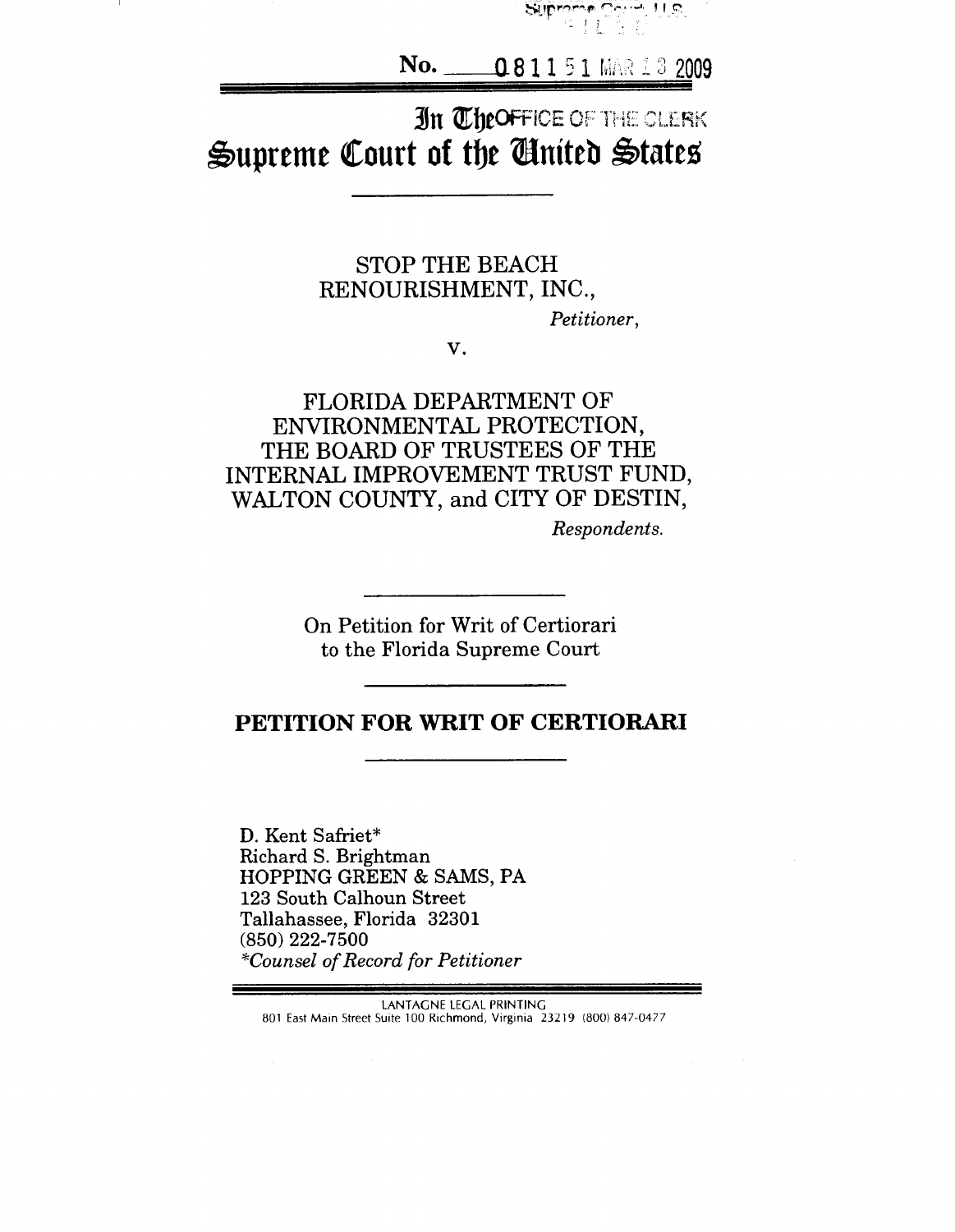### **QUESTIONS PRESENTED**

The Florida Supreme Court invoked "nonexistent rules of state substantive law" to reverse 100 years of uniform holdings that littoral rights are constitutionally protected. In doing so, did the Florida Court's decision cause a "judicial taking" proscribed by the Fifth and Fourteenth Amendments to the United States Constitution?

Is the Florida Supreme Court's approval of a legislative scheme that eliminates constitutional littoral rights and replaces them with statutory rights a violation of the due process clauses of the Fifth and Fourteenth Amendments to the United States Constitution?

Is the Florida Supreme Court's approval of a legislative scheme that allows an executive agency to unilaterally modify a private landowner's property boundary without a judicial hearing or the payment of just compensation a violation of the due process clauses of the Fifth and Fourteenth Amendments to the United States Constitution?

 $\mathbf{i}$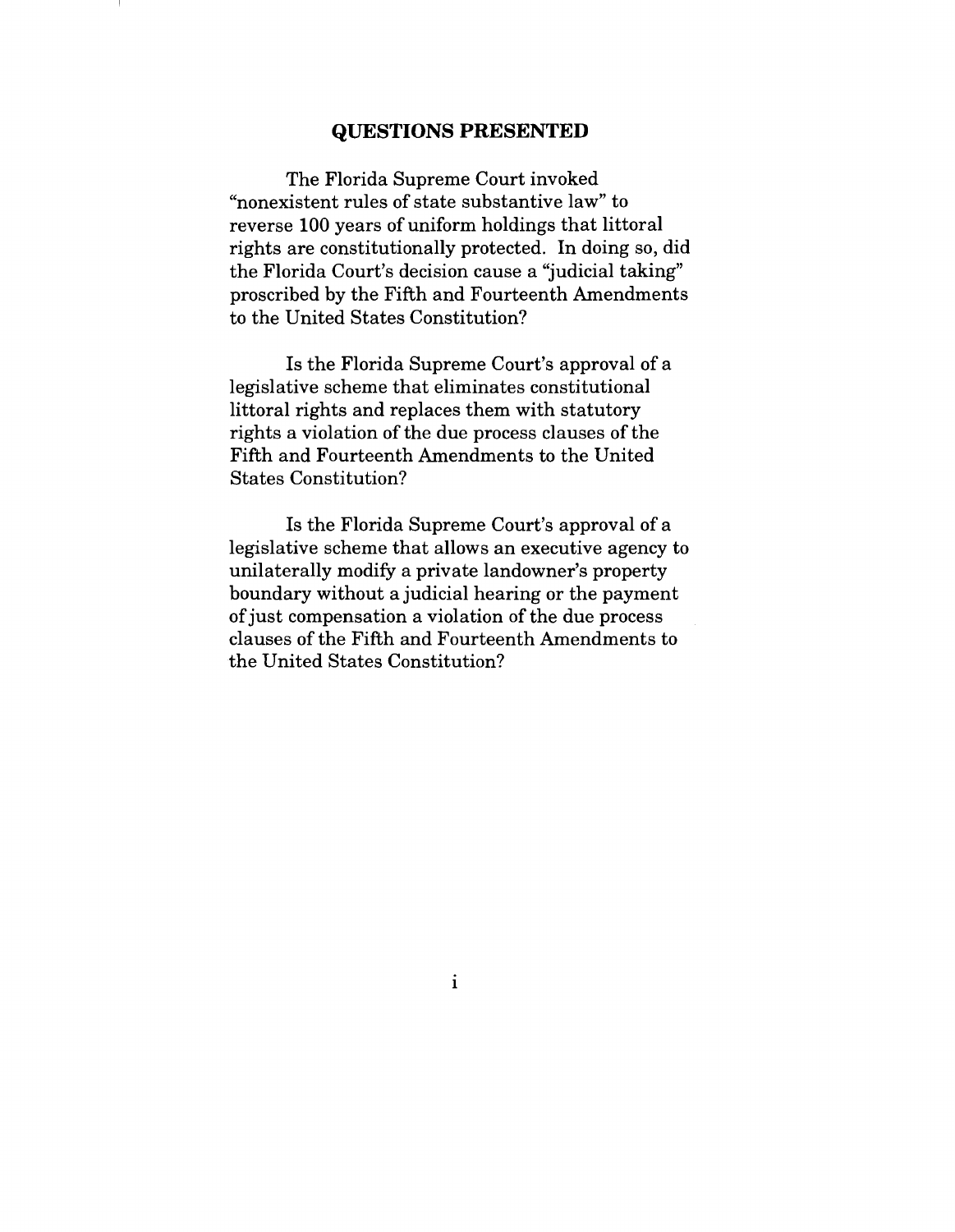### **LIST OF PARTIES**

### **Petitioner**

Stop the Beach Renourishment, Incorporated is the sole Petitioner and is not publicly traded.

## **Respondents**

Florida Department of Environmental Protection; The Board of Trustees of the Internal Improvement Trust Fund; Walton County, Florida; and the City of Destin, Florida.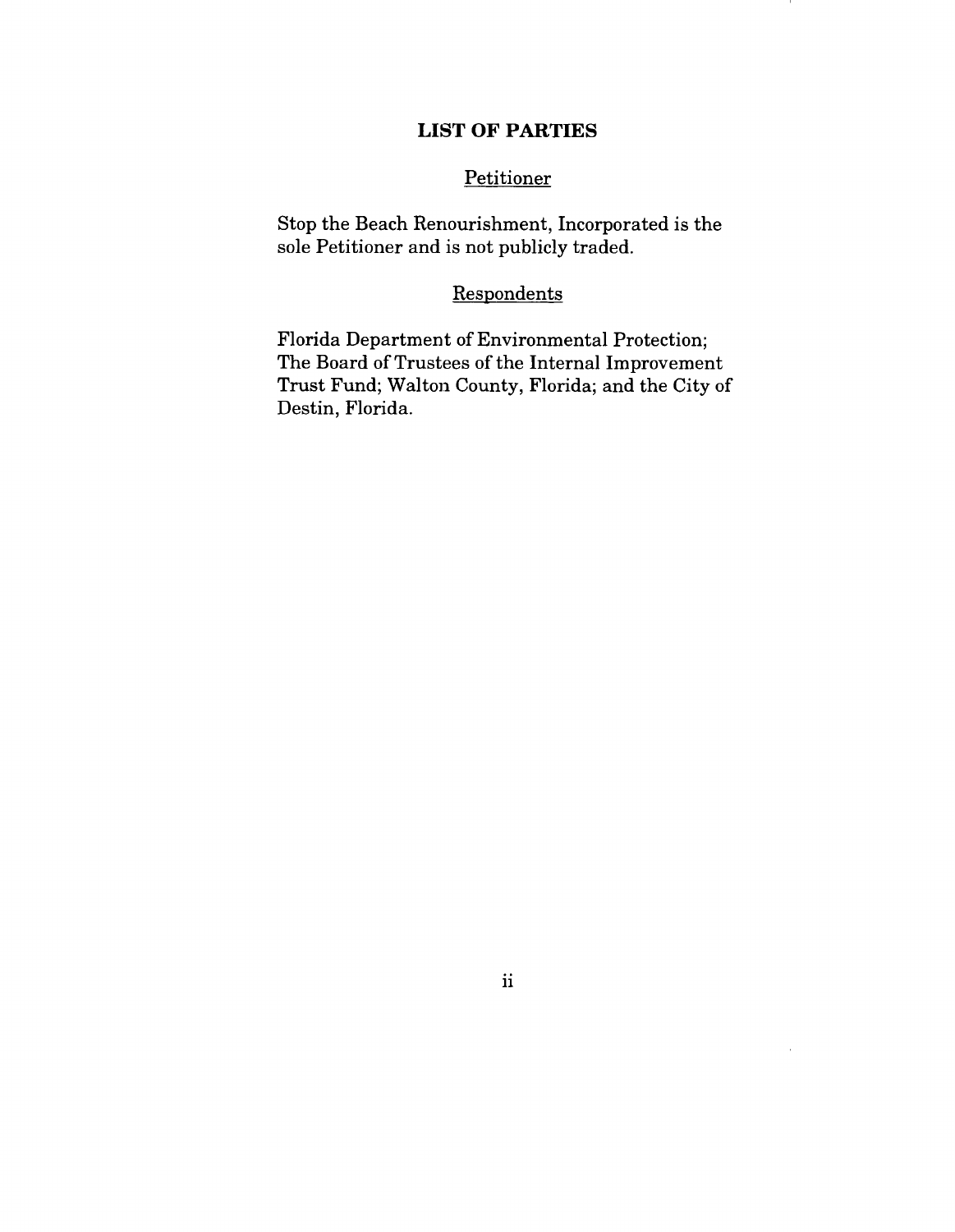# **TABLE OF CONTENTS**

14 L

| OPINIONS AND ORDERS BELOW 1                                                                                                                                                                                                                                                                                                                                         |
|---------------------------------------------------------------------------------------------------------------------------------------------------------------------------------------------------------------------------------------------------------------------------------------------------------------------------------------------------------------------|
|                                                                                                                                                                                                                                                                                                                                                                     |
| CONSTITUTIONAL AND STATUTORY                                                                                                                                                                                                                                                                                                                                        |
|                                                                                                                                                                                                                                                                                                                                                                     |
| <b>REASONS FOR GRANTING THE WRIT 15</b>                                                                                                                                                                                                                                                                                                                             |
| I.<br>In invoking "nonexistent rules of state<br>substantive law", the Florida Supreme<br>Court reversed 100 years of uniform<br>holdings that littoral rights are<br>constitutionally protected common law<br>property rights, and thus caused a<br>"judicial" taking proscribed by the Fifth<br>and Fourteenth Amendments to the<br>United States Constitution 15 |
| A. The Florida Supreme Court's creation<br>of "nonexistent rules of state                                                                                                                                                                                                                                                                                           |
| 1. The Redefined and Changed<br>Littoral Right to Accretion  17                                                                                                                                                                                                                                                                                                     |

iii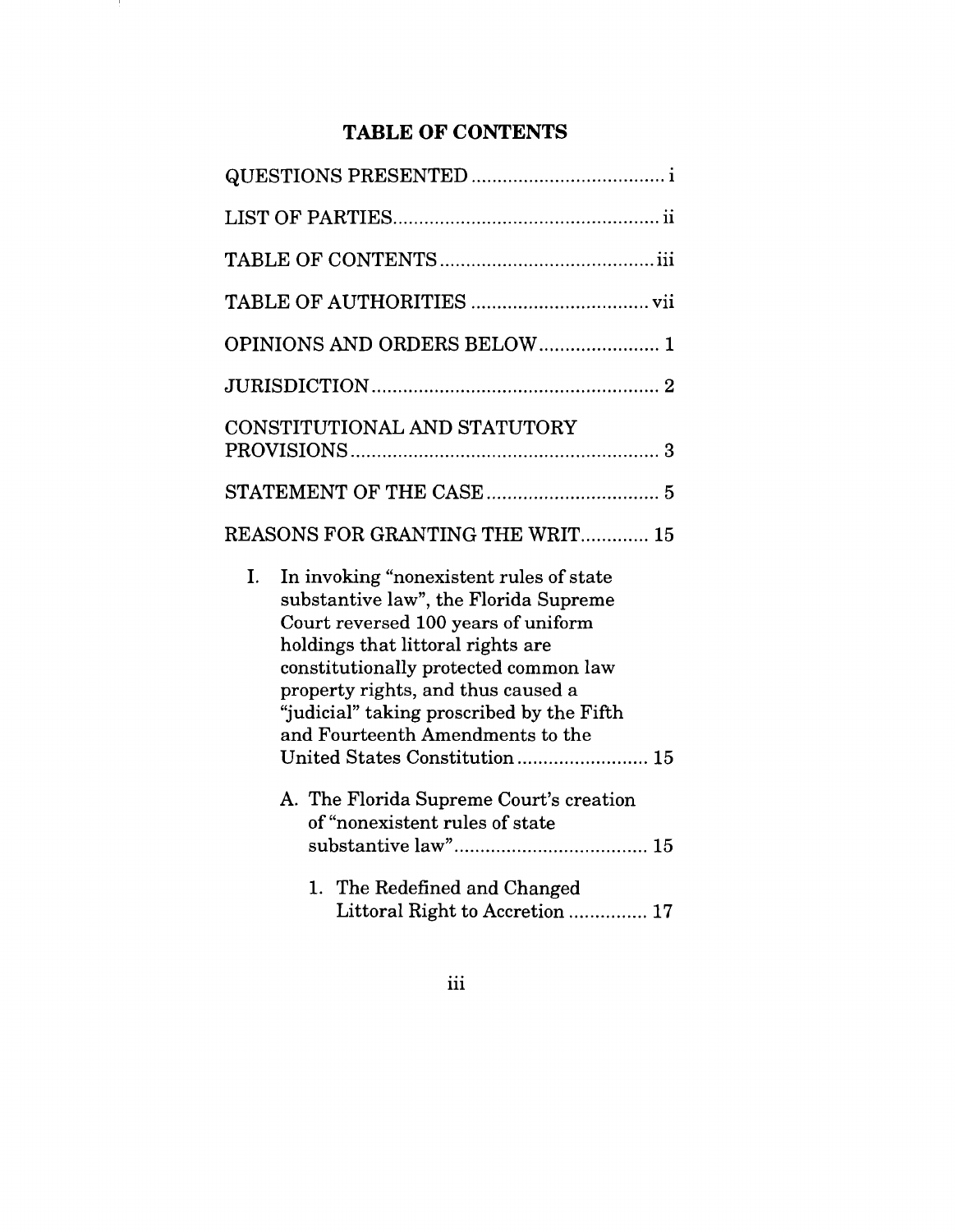| 2. The Redefined and Changed<br>Littoral Right of Contact with                                                                                                                                                                                                                                                                                           |
|----------------------------------------------------------------------------------------------------------------------------------------------------------------------------------------------------------------------------------------------------------------------------------------------------------------------------------------------------------|
| B. The Florida Supreme Court's<br>Opinion is a "Judicial Taking" 24                                                                                                                                                                                                                                                                                      |
| II. The Florida Supreme Court's approval of a<br>legislative scheme that eliminates<br>constitutional littoral rights and replaces<br>them with statutory rights violates the due<br>process clauses of the Fifth and Fourteenth<br>Amendments to the United States                                                                                      |
| III. The Florida Supreme Court's approval of a<br>legislative scheme that allows an executive<br>agency to unilaterally modify a private<br>landowner's property boundary without<br>a judicial hearing or the payment of just<br>compensation violates the due process<br>clauses of the Fifth and Fourteenth<br><b>Amendments to the United States</b> |
|                                                                                                                                                                                                                                                                                                                                                          |
| <b>APPENDIX</b>                                                                                                                                                                                                                                                                                                                                          |
| $W_n$ lton Country $C_{n}$                                                                                                                                                                                                                                                                                                                               |

- 11

 $\hat{\mathcal{L}}_{\text{max}}$ 

| Walton County v. Stop the Beach      |
|--------------------------------------|
| Renourishment, Inc., 998 So. 2d 1102 |
|                                      |

iv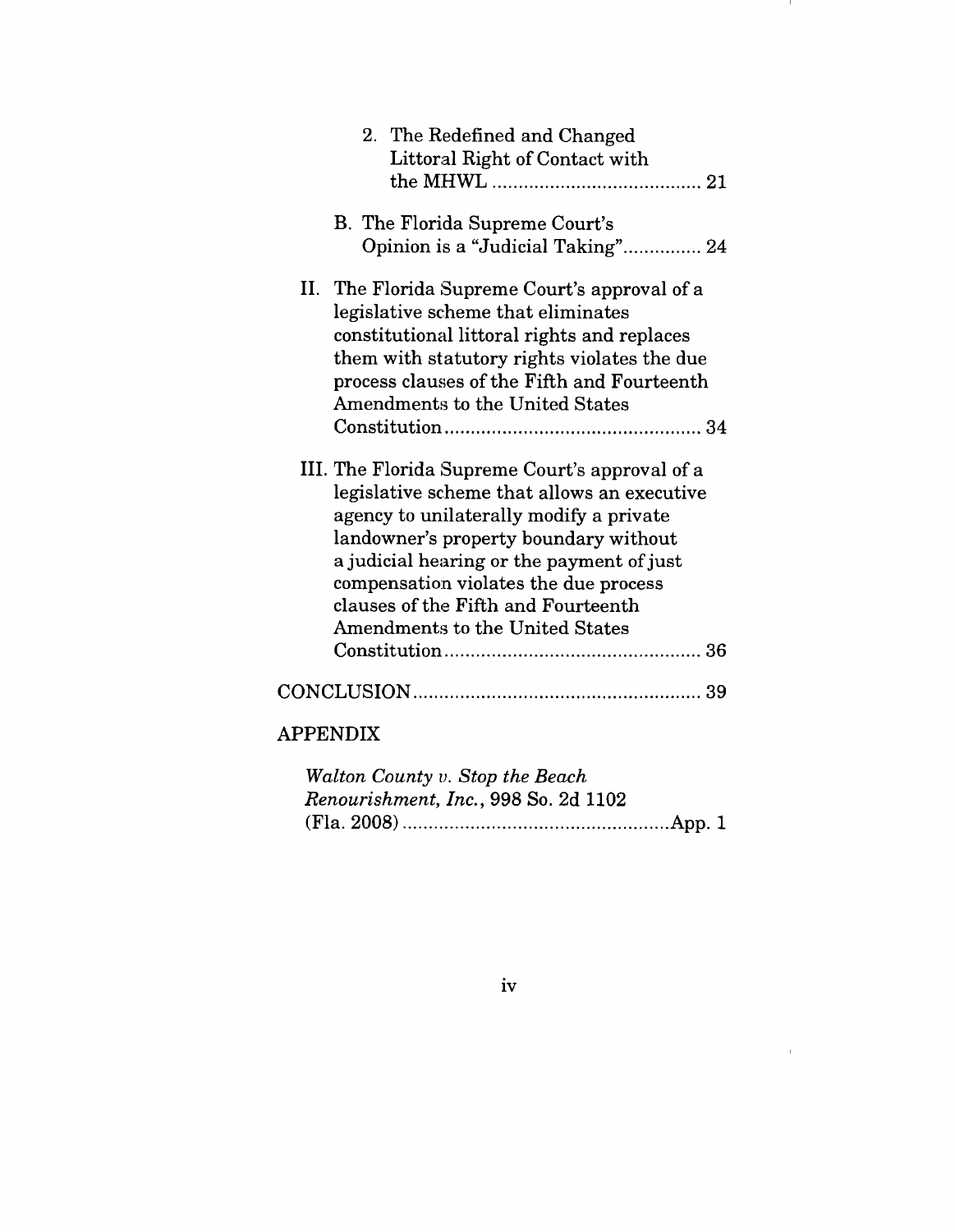| Save Our Beaches, Inc. v. Florida             |
|-----------------------------------------------|
| Department of Environmental                   |
| <i>Protection</i> , No. 1D05-4086, 31 Fla. L. |
| Weekly D1811 (Sept. 29, 2006) App. 59         |

*Save Our Beaches, Inc. v. Florida Department of Environmental Protection,* No. 1D05-4086, 31 Fla. L. Weekly Dl17 (July 7, 2006) ......................App. 61

*Save Our Beaches, Inc. v. Florida Department of Environmental Protection,* DEP No. 04-1370 (F.O. entered July 28, 2005) ..............................App. 88

*Save Our Beaches, Inc. v. Florida Department of Environmental Protection,* Nos. 04-2960 and 04-3261, 05:194 Envtl. & Land Use Admin. L. Rep. 3 (Jan. 1, 2006) (R.O. entered June 30, 2005) .........................................App. 101

*Walton County v. Stop the Beach Renourishment, Inc.,* Nos. SC06-1447 and SC06-1449 (Dec. 18, 2008) (order denying motion for rehearing..................App. 136

Motion of Respondent for Rehearing, Rehearing En Banc, or Clarification, *Walton County v. Stop the Beach Renourishment, Inc.,* Nos. SC06-1447 and SC06-1449, *filed* Oct. 14, 2008 ........ App. 138

Beach and Shore Preservation Act, Fla. Stat. § 161.161 .................................App. 171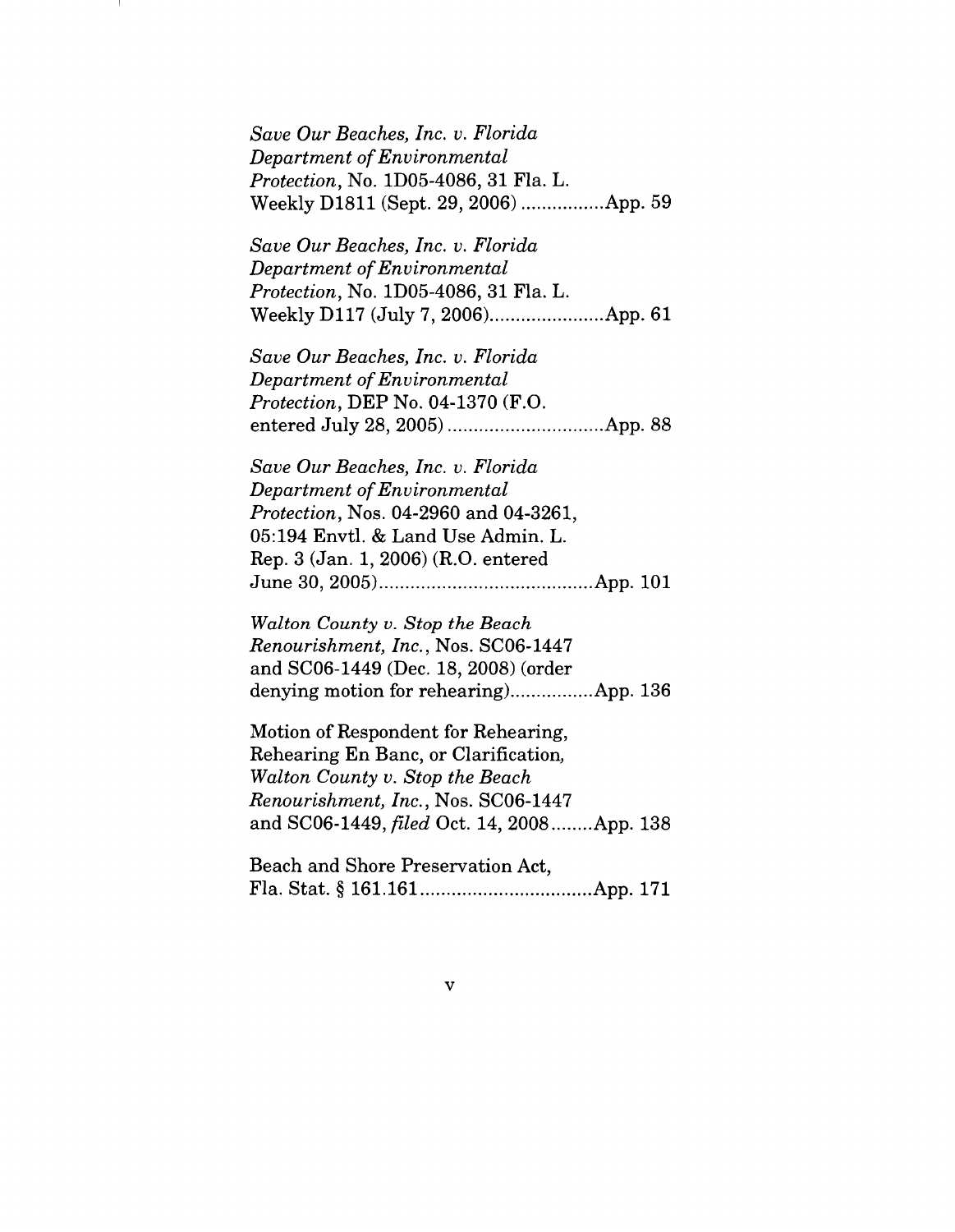| Beach and Shore Preservation Act,                                                                                                                                                                                    |
|----------------------------------------------------------------------------------------------------------------------------------------------------------------------------------------------------------------------|
| Beach and Shore Preservation Act,                                                                                                                                                                                    |
| Beach and Shore Preservation Act,                                                                                                                                                                                    |
| Beach and Shore Preservation Act,                                                                                                                                                                                    |
|                                                                                                                                                                                                                      |
| Brief of Pacific Legal Foundation as<br>Amici Curiae Supporting Respondent,<br>Walton County v. Stop the Beach<br>Renourishment, Inc., No. SC06-1449,                                                                |
| <b>Brief of Florida Home Builders</b><br><b>Association as Amici Curiae Supporting</b><br>Respondent, Walton County v. Stop the<br>Beach Renourishment, Inc., Nos. SC06<br>1447 and SC06-1449, <i>filed</i> Nov. 27, |
|                                                                                                                                                                                                                      |
| List of Petitions for Certiorari Seeking<br>Review of "Judicial" TakingsApp. 225                                                                                                                                     |

 $\mathbb{R}^n$ 

 $\mathcal{L}^{\text{max}}_{\text{max}}$  and  $\mathcal{L}^{\text{max}}_{\text{max}}$ 

vi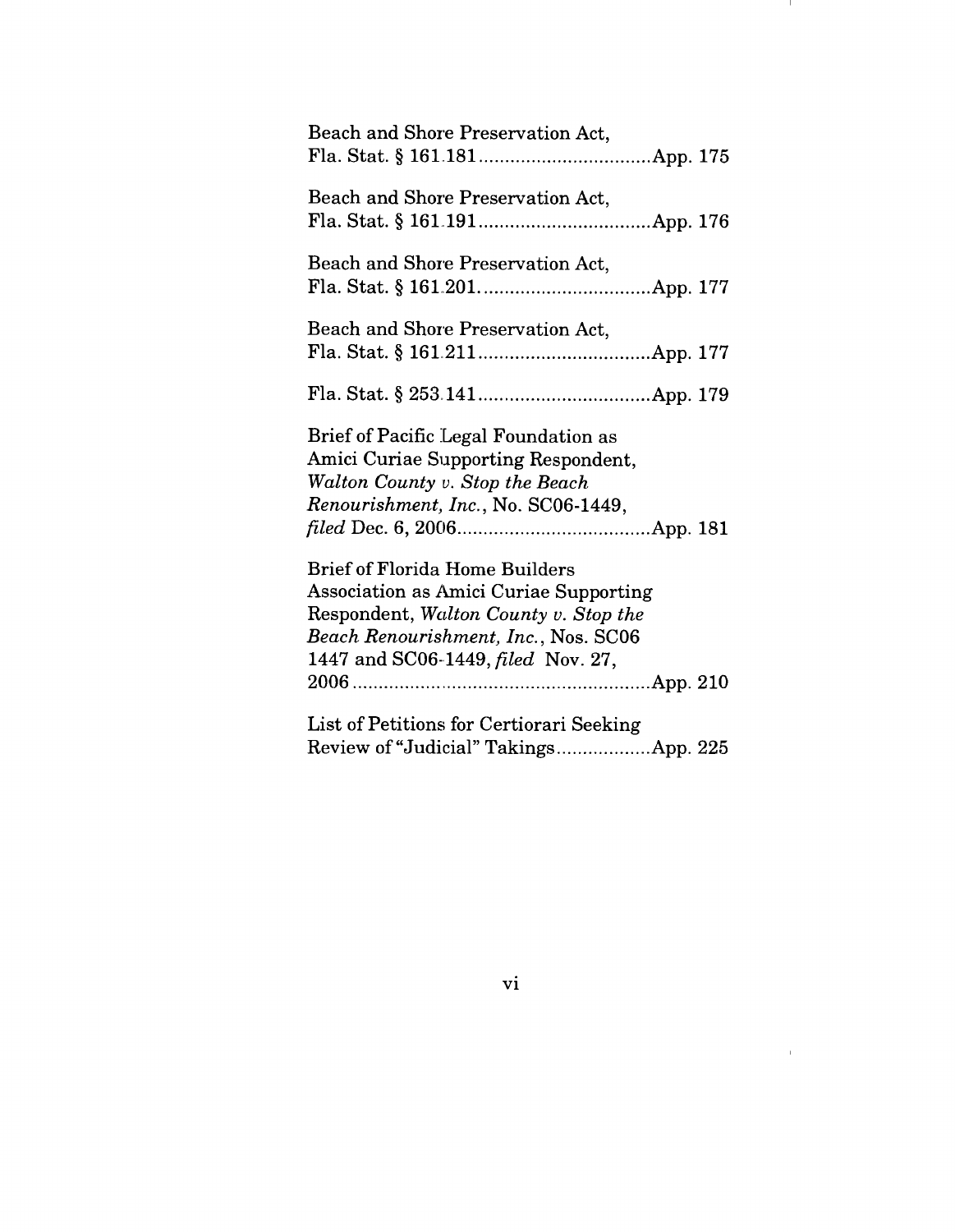# **TABLE OF AUTHORITIES**

 $\mathbf{I}$ 

# **CASES**

| Austin v. Christian, 310 So. 2d 289 (Fla. 1975)34                                              |
|------------------------------------------------------------------------------------------------|
| Belvedere Development Corp. v. Department of<br>Transport, 476 So. 2d 649 (Fla. 1985)5, 37, 39 |
| Board of Trustees v. Medeira Beach Nominee,<br>Inc., 272 So. 2d 209 (Fla. 2d DCA 1973)9        |
| Board of Trustees v. Sand Key Associates,<br>Ltd., 512 So. 2d 934 (Fla. 1987) passim           |
| Brickell v. Trammell, 82 So. 221 (Fla. 1919)5, 22                                              |
| Brinkerhoff-Faris Trust & Sav. Co. v. Hill,                                                    |
|                                                                                                |
| Chicago Burlington & Quincy R.R. Co. v.<br>Chicago, 166 U.S. 226 (1897)24, 25, 28              |
| Cooper v. Aaron, 358 U.S. 1 (1958)34, 35                                                       |
| Department of Revenue v. Kuhnlein, 646 So.                                                     |
| Great N. R.R. Co. v. Sunburst Co., 287 U.S.                                                    |
| Hughes v. State, 410 P.2d 20 (Wash. 1966)27                                                    |

vii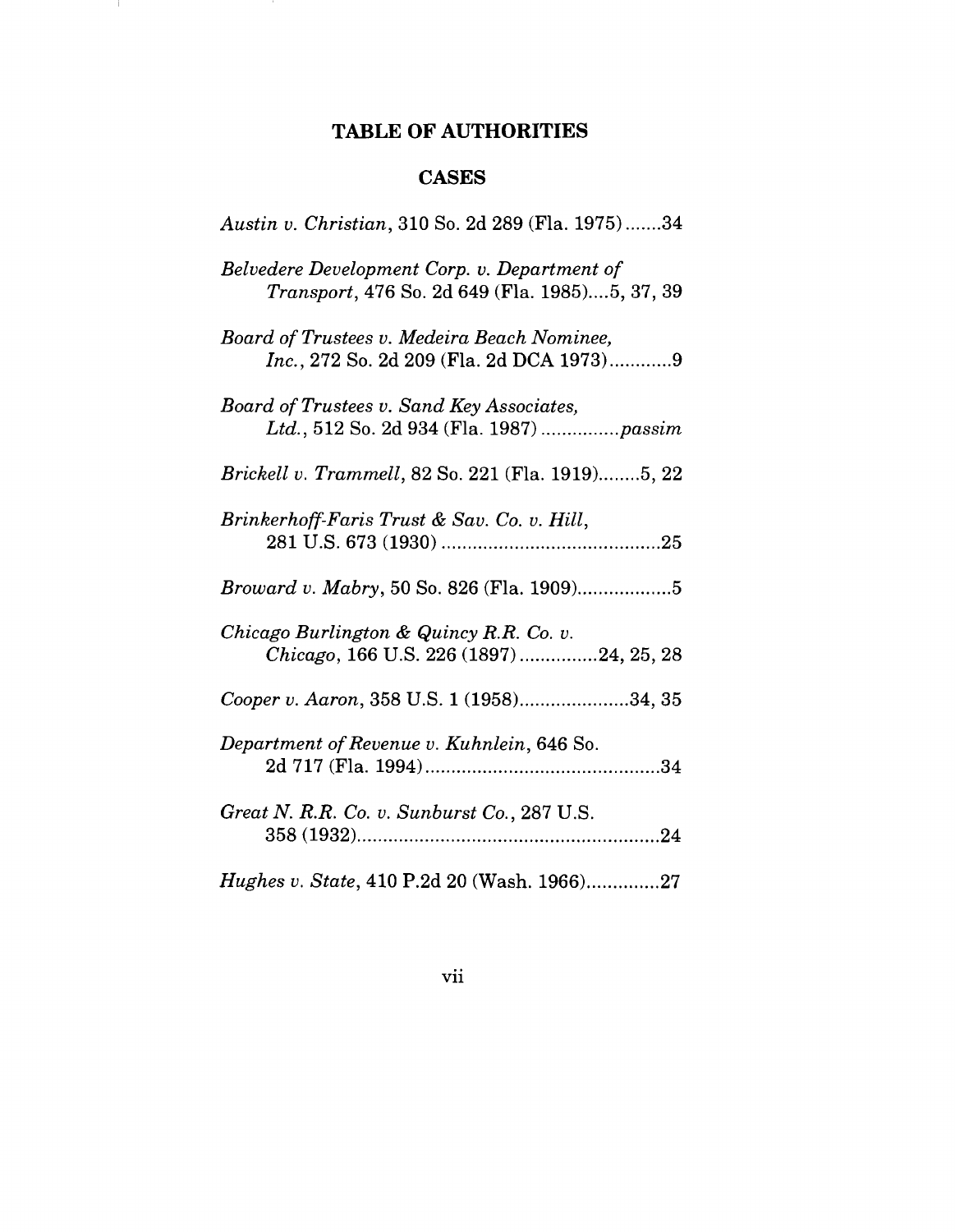| Hughes v. Washington, 389 U.S. 290 (1967)passim                                                                                  |
|----------------------------------------------------------------------------------------------------------------------------------|
| McCreary County, Ky. v. American Civil<br>Liberties Union, 545 U.S. 844 (2005)20                                                 |
| Miller v. Bay-to-Gulf, Inc., $193$ So. $425$                                                                                     |
| Muhlker v. New York & Harlem R.R. Co., 197                                                                                       |
| Ochoa v. Hernandez y Morales, 230 U.S. 139                                                                                       |
| Robinson v. Ariyoshi, 753 F.2d 1468 (9th Cir.<br>$(Haw.)$ (1985), rev'd on procedural<br>grounds, Ariyoshi v. Robinson, 477 U.S. |
| Sotomura v. County of Hawaii, 460 F. Supp.                                                                                       |
| State ex rel. Thornton v. Hay, 462 P.2d 671                                                                                      |
| State v. Fla. National Prop., Inc., 338 So. 2d                                                                                   |
| Stevens v. City of Cannon Beach, 510 U.S.                                                                                        |
| Thiesen v. Gulf, Fla. & Ala. Ry. Co.,                                                                                            |

**A** 

 $\mathcal{L}^{\text{max}}_{\text{max}}$ 

viii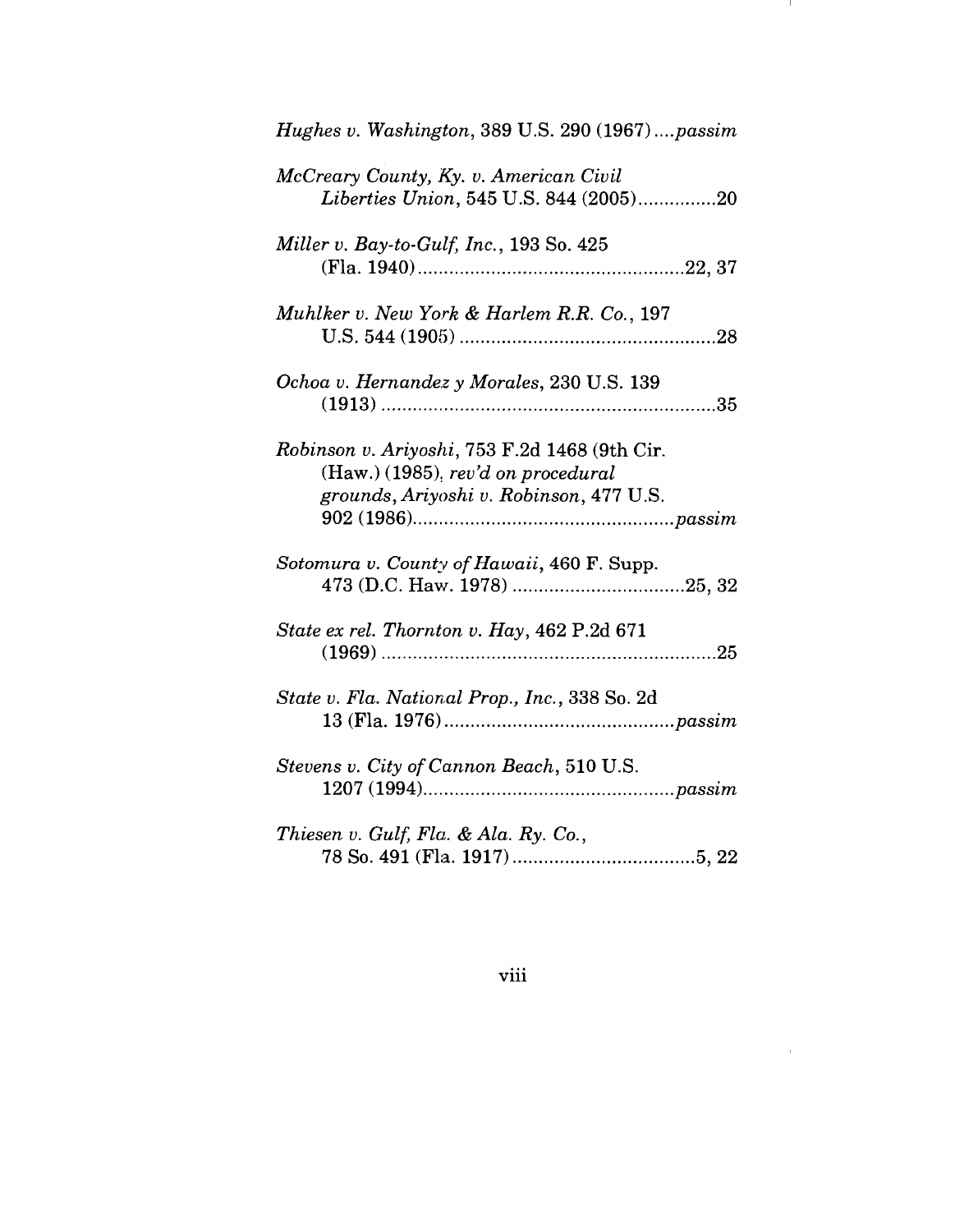| Tidal Oil Co. v. Flanagan, 263 U.S. 444                                             |  |
|-------------------------------------------------------------------------------------|--|
| Ultimate Sportsbar, Inc. v. United States, 48<br>Fed. Cl. 540 (Fed. Cl. 2001)25, 32 |  |
| Webb's Fabulous Pharmacies, Inc. v.<br>Beckwith, 449 U.S. 155 (1980) 29, 30         |  |
| Wilkinson v. Leland, 27 U.S. 627 (1829)39                                           |  |

 $\mathbf{1}$ 

# **OTHER**

ix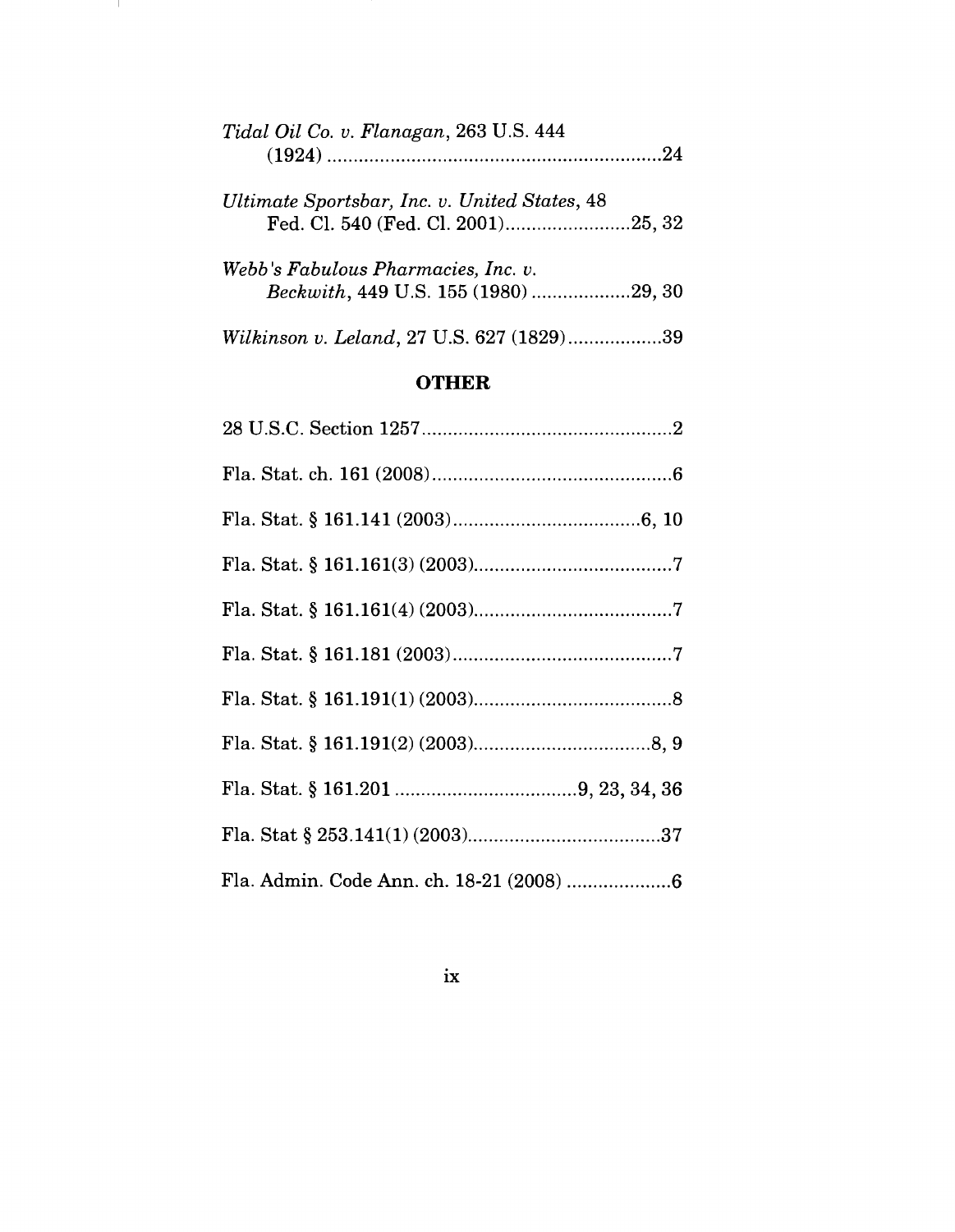| Fla. Admin. Code Ann. r. 18-21.004(3)(b)                           |  |
|--------------------------------------------------------------------|--|
|                                                                    |  |
|                                                                    |  |
|                                                                    |  |
|                                                                    |  |
| Fifth and Fourteenth Amendments,<br>U.S. Constitution3, 15, 33, 40 |  |

**A** 

 $\label{eq:1} \mathcal{A} = \mathcal{A} \mathcal{A} + \mathcal{A} \mathcal{A}$ 

 $\mathbf x$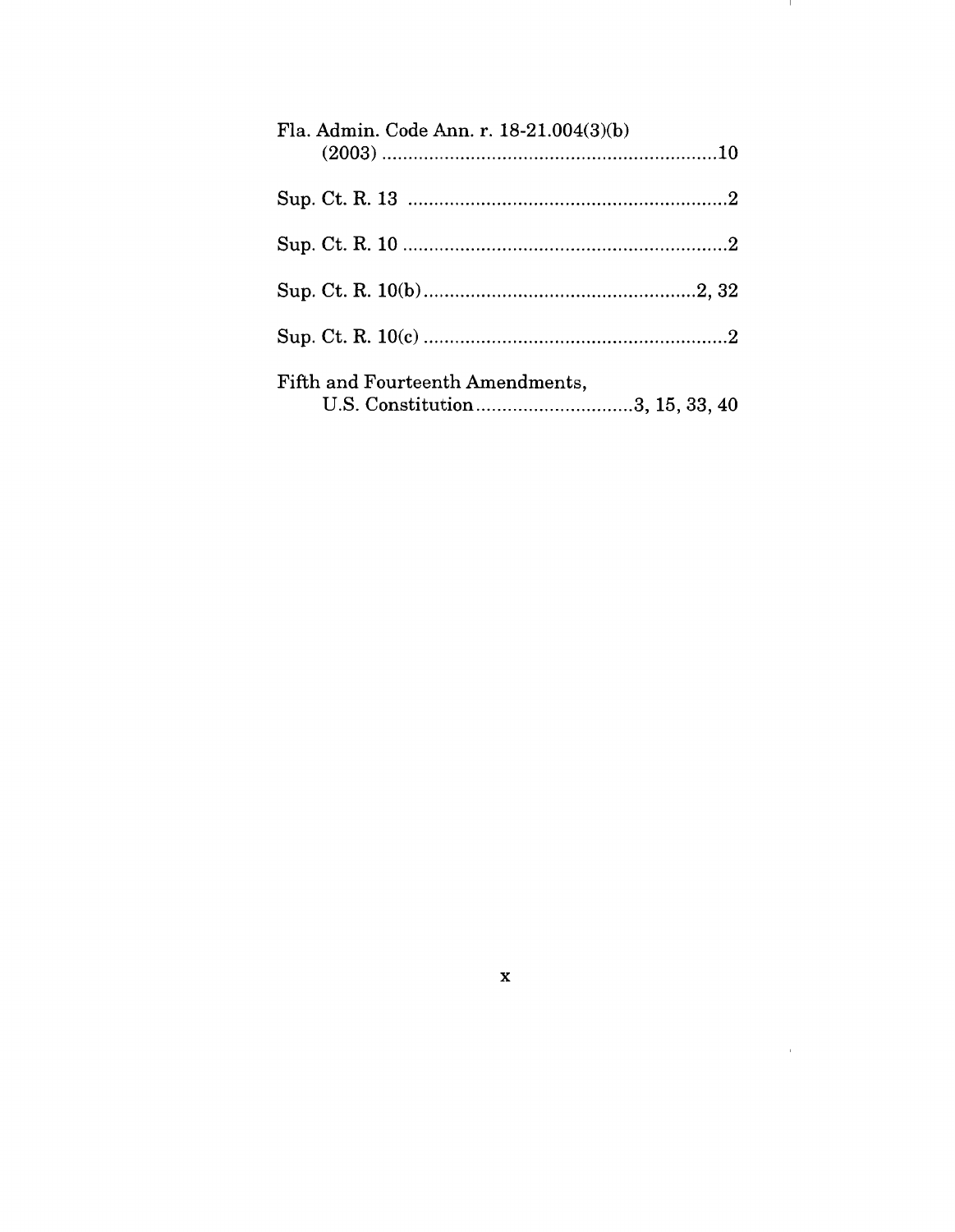### **OPINIONS AND ORDERS BELOW**

The Opinion of the Supreme Court of Florida, *Walton County v. Stop the Beach Renourishment, Inc.,* Nos. SC06-1447 and SC06-1449, 998 So. 2d 1102 (Fla. 2008), *entered* Sept. 28, 2008, is reprinted in the Appendix at App. 1.

The Order of Florida Supreme Court Denying Motion for Rehearing, *Walton County v. Stop the Beach Renourishment, Inc.,* Nos. SC06-1447 and SC06-1449, 998 So. 2d 1102, *entered* Dec. 18, 2008, is reprinted in the Appendix at App. 136.

The unpublished order granting certification of the Florida First District Court of Appeal, *Save Our Beaches, Inc. v. Florida Department of Environmental Protection,* No. 1D05-4086, 31 Fla. L. Weekly D1811, 2006 WL 1112700 (Sept. 29, 2006), *entered* July 3, 2006, is reprinted in the Appendix at App. 59.

The unpublished opinion of the Florida First District Court of Appeal, *Save Our Beaches, Inc. v. Florida Department of Environmental Protection,* No. 1D05-4086, 31 Fla. L. Weekly Dl173, 2006 WL 1112700 (July 7, 2006), *entered* Apr. 28, 2006, is reprinted in the Appendix at App. 61.

The unpublished Final Order of the Florida Department of Environmental Protection Final Order, *Save Our Beaches, Inc. v. Florida Department of Environmental Protection,* Final Order No. DEP:05097871, DOAH Case Nos. 04-2960 and 04-

 $\mathbf{1}$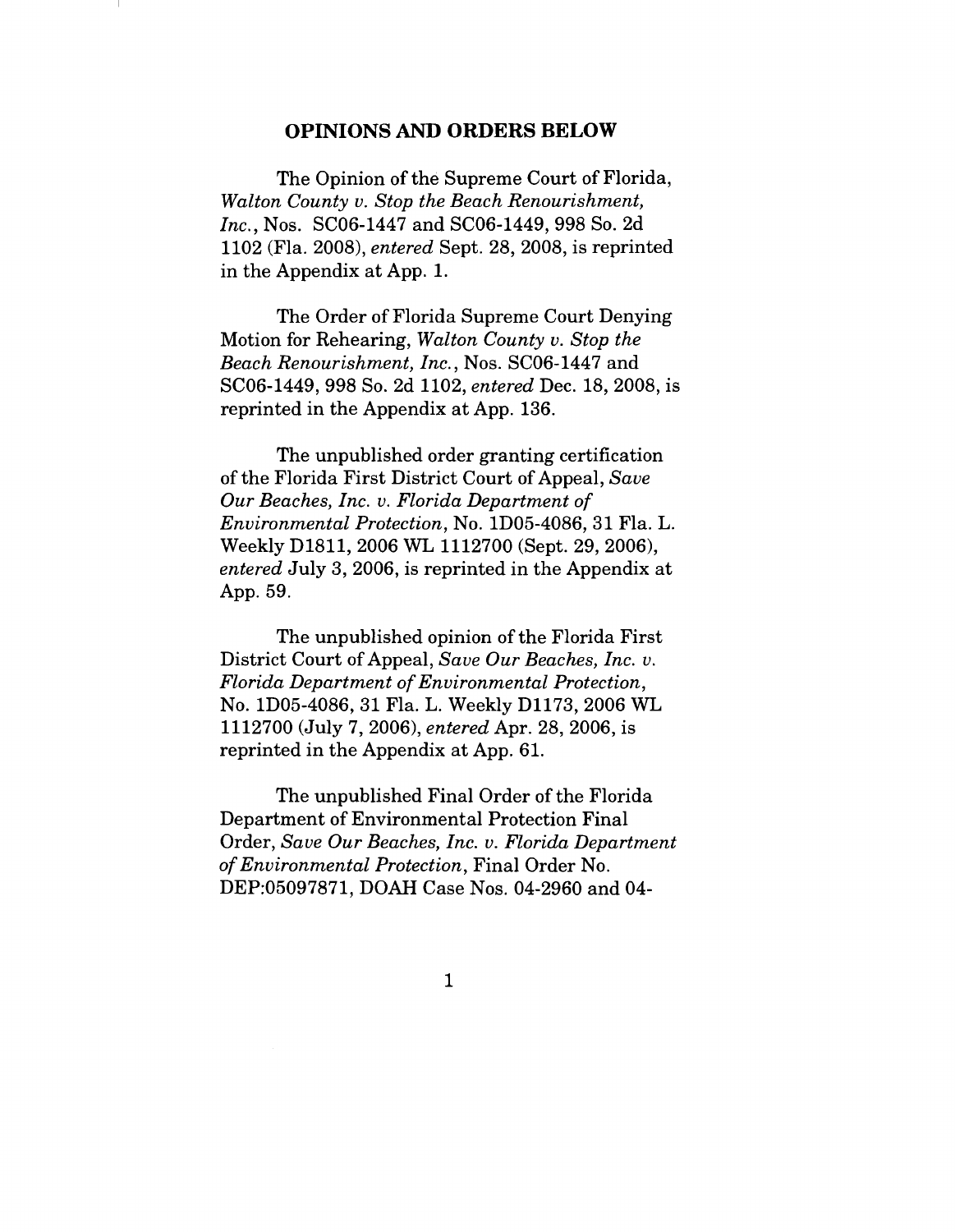3261, DEP No. 04-].370, *entered* July 27, 2005, is reprinted in the Appendix at App. 88.

The unpublished Recommended Order of the Florida Division of Administrative Hearings, *Save Our Beaches, Inc. v. Florida Department of Environmental Pro~ection,* Nos. 04-2960 and 04- 3261, 2005 WL 1543209, 05:194 Envtl. & Land Use Admin. L. Rep. 3 (Jan. 1, 2006), *entered* June 30, 2005, is reprinted in the Appendix at App. 101.

#### **JURISDICTION**

This Court has jurisdiction to review the Opinion of the Florida Supreme Court on a Petition for Writ of Certiorari pursuant to 28 U.S.C. Section 1257. The Florida Supreme Court's Opinion was entered on September 29, 2008. On December 18, 2008, the Florida Supreme Court denied Petitioner Stop the Beach Renourishment, Inc.'s Motion for Rehearing. This Petition for Writ of Certiorari is timely filed within 90 days from that date. Sup. Ct. R. 13.

This Petition presents two bases for certiorari review under Supreme Court Rule 10. Initially, the Florida Supreme Court's decision conflicts with the Ninth Circuit's decision in *Robinson v. Ariyoshi,* 753 F.2d 1468, 1474 (9th Cir. (Haw.) 1985), *rev'd on procedural ground~', Ariyoshi v. Robinson,* 477 U.S. 902 (1986). *See* Sup. Ct. R. 10(b). This case also presents "an important question of federal law that has not been, but should be, settled by this Court." *See* Sup. Ct. R. 10(c).

 $\overline{2}$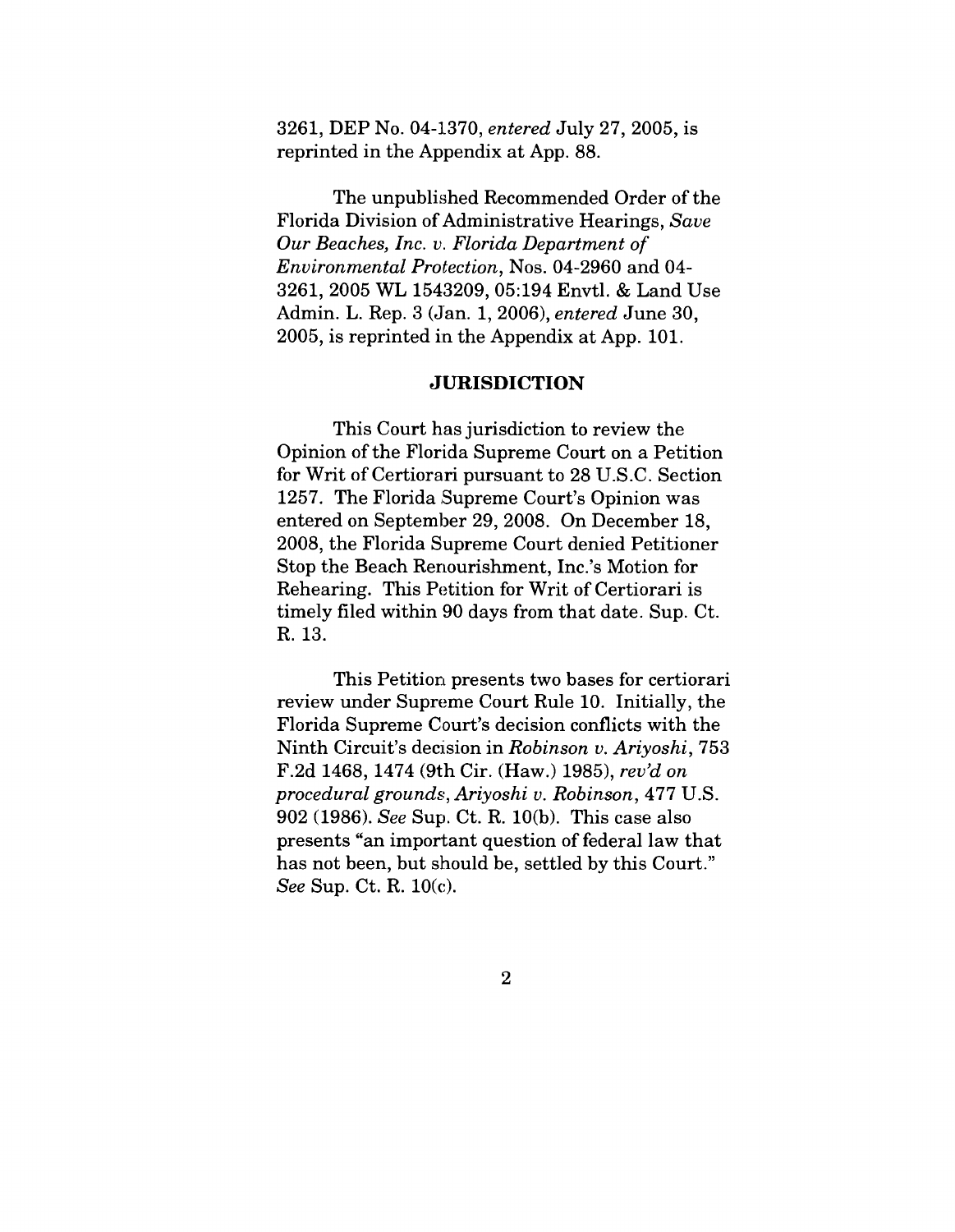## CONSTITUTIONAL AND STATUTORY **PROVISIONS**

The Fifth Amendment of the United States Constitution provides:

No person shall be held to answer for a capital, or otherwise infamous crime, unless on a presentment or indictment of a Grand Jury, except in cases arising in the land or naval forces, or in the Militia, when in actual service in time of War or public danger; nor shall any person be subject for the same offence to be twice put in jeopardy of life or limb; nor shall be compelled in any criminal case to be a witness against himself, nor be deprived of life, liberty, or property, without due process of law; nor shall private property be taken for public use, without just compensation.

The Fourteenth Amendment of the United States Constitution provides:

SECTION 1. All persons born or naturalized in the United States, and subject to the jurisdiction thereof, are citizens of the United States and the State wherein they reside. No State shall make or enforce any law which shall abridge the privileges or immunities of citizens of the United States; nor shall any State deprive any person of life, liberty, or property, without due process of law; nor deny to any person within its jurisdiction the equal protection of the laws.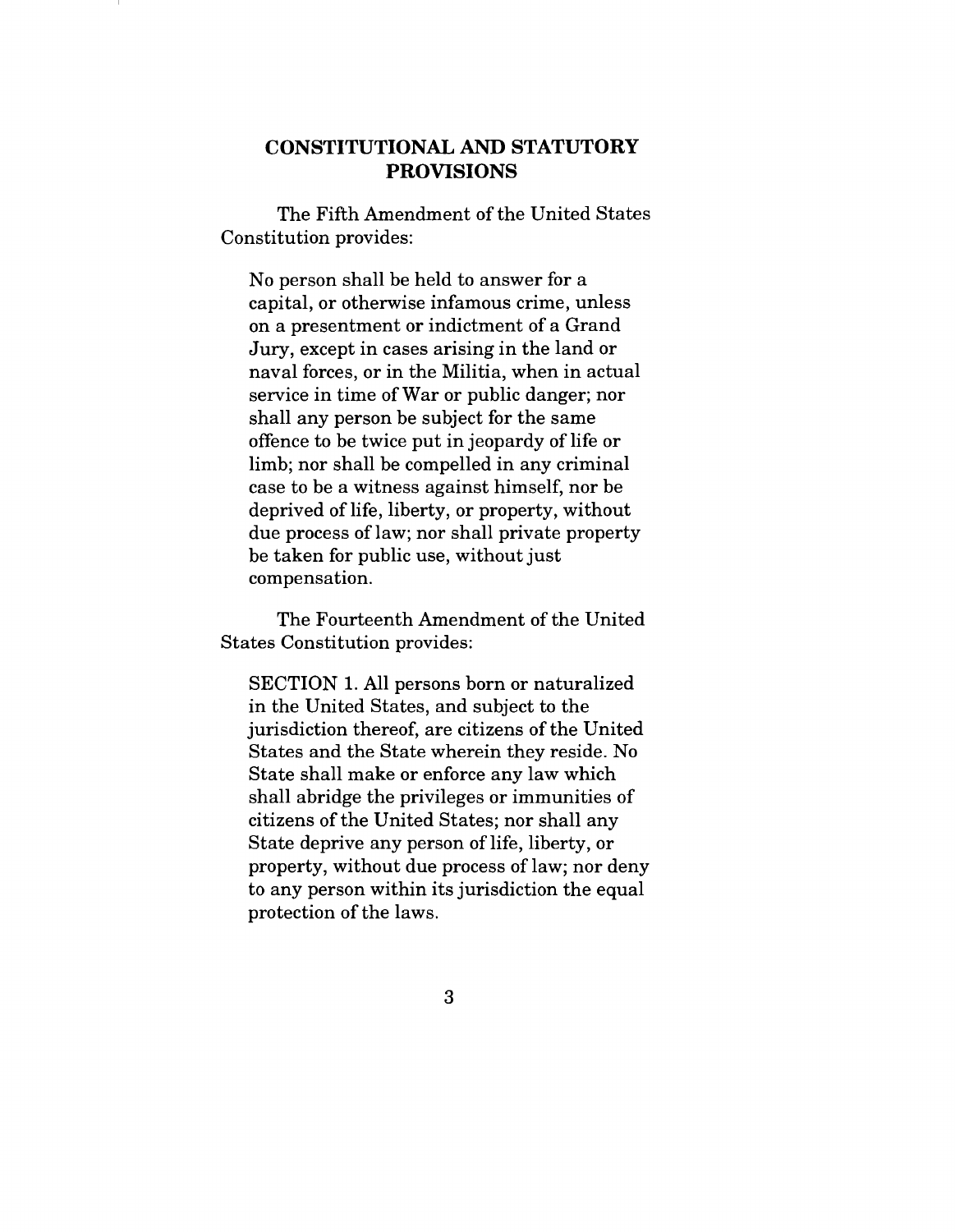The remaining citations to state statutes are lengthy and their text is set forth in the Appendix.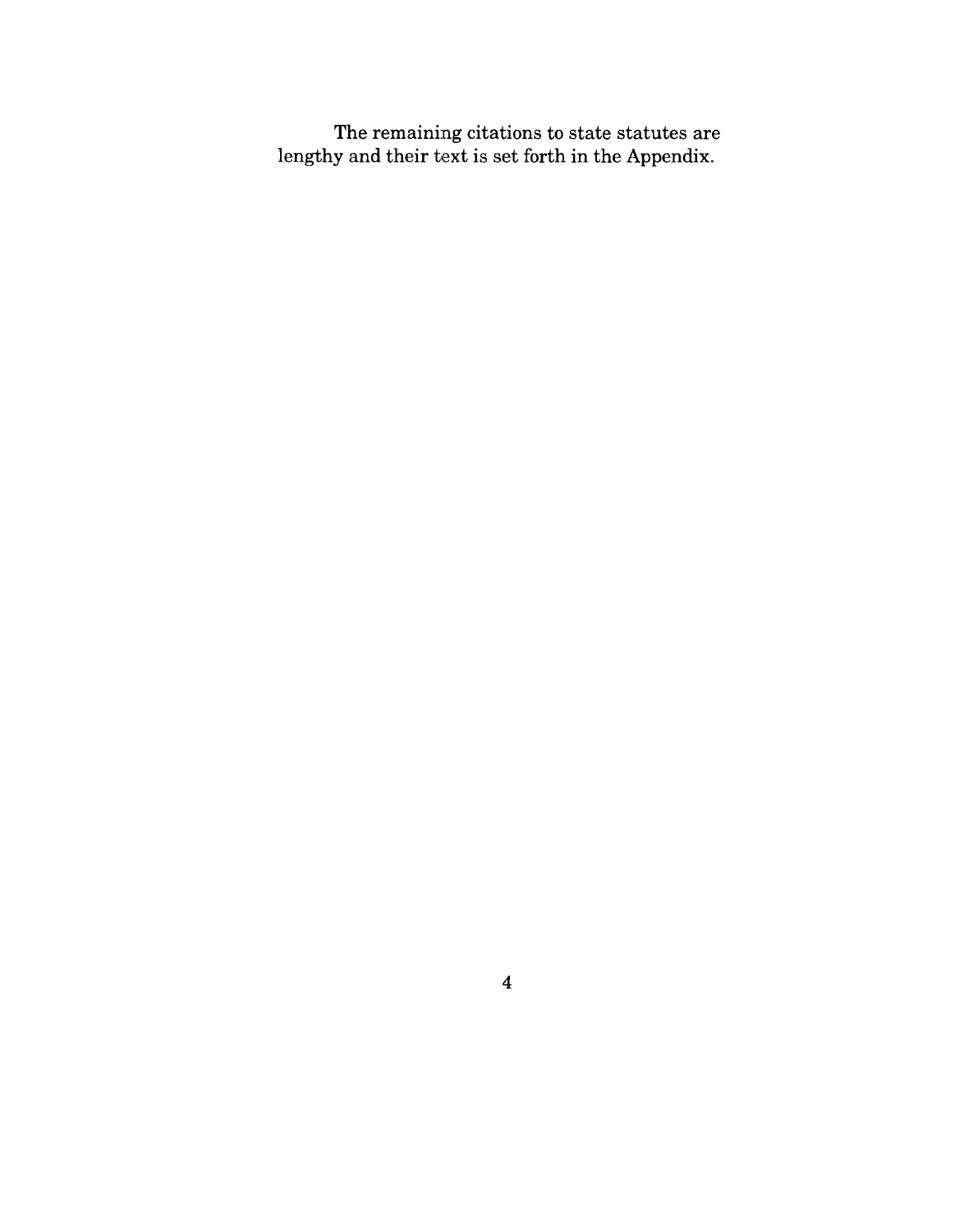### **STATEMENT OF THE CASE**

For 100 years it has been a bedrock principle of Florida law that owners of littoral property had constitutionally protected property rights in the direct access to the ocean and the right to accretion.<sup>1</sup> Over this 100 year period, Florida law has required landowners to own to the Mean High Water Line ("MHWL") to be a littoral owner and possess such rights. $^{2}$ 

Now, in its rush to restore "critically eroded" beaches, the legislative and executive branches of the State of Florida have decided to sever an oceanfront property owner's contact with the ocean by unilaterally altering and replacing the MHWL as the property boundary for a 6.9 mile stretch of beach with a fixed "Erosion Control Line" ("ECL"). This 6.9

<sup>&</sup>lt;sup>1</sup> The term "riparian" technically refers to property adjacent to a river or stream, and the term "littoral" refers to property adjacent to an ocean, sea, or lake. However, Florida courts have generally used the term "riparian" to describe all uplands adjacent to any navigable water. *See Board of Trustees v. Sand Key Assoc., Ltd. (Sand Key),* 512 So. 2d 934, 936 (Fla. 1987). While the courts below have used both of these terms to discuss the rights involved in this case, Stop the Beach Renourishment, Inc. ("STBR") will attempt to use the term littoral throughout this Petition when possible.

 $2$  Not one Florida Supreme Court case in 100 years  $-$  until now - has ever questioned or called this law into doubt. *See, e.g., Sand Key,* 512 So. 2d at 936; *Belvedere Dev. Corp. v. Dep't of Transp.,* 476 So. 2d 649, 652 (Fla. 1985); *State v. Fla. Nat'l Prop., Inc.,* 338 So. 2d 13, 17 (Fla. 1976); *Brickell v. Trammell,* 82 So. 221,227 (Fla. 1919); *Thiesen v. Gulf, Fla. & Ala. Ry. Co.,* 78 So. 491,507 (Fla. 1917); *Broward v. Mabry,* 50 So. 826, 830 (Fla. 1909).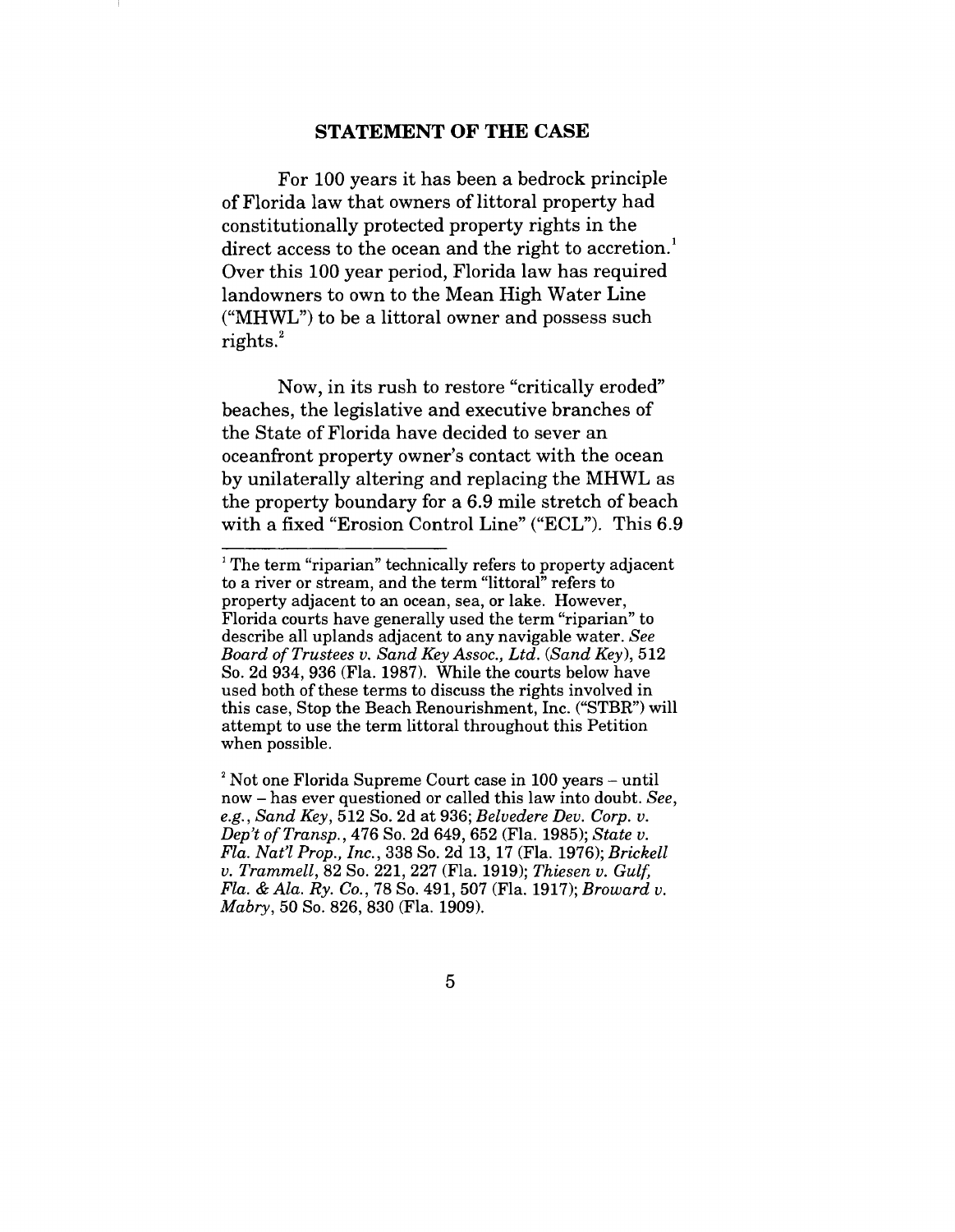mile property boundary modification was accomplished through the simple recording of a single survey (affecting 453 individual properties, 5 of which belong to Petitioner's members)<sup>3</sup> with no judicial approval required. The scheme of the Beach and Shore Preservation Act, Chapter 161 of the Florida Statutes  $(2003)$  (hereinafter "Act"), further results in a complete elimination of some of the 100 year old littoral property rights and replaces them with statutory rights without any judicial proceeding or compensation.

The Florida Supreme Court has blessed this scheme by simply announcing that those ancient littoral rights never existed so the State does not have to pay compensation. The Florida Supreme Court further failed to require the commencement of eminent domain proceedings as a result of a 6.9 mile property boundary change (that modified 5 deeds and likely 448 more) as expressly required by the Act. Fla. Stat. § 161.141 (2003).

This case began in 2003, when the City of Destin ("City") and Walton County ("County")<sup>5</sup>

<sup>5</sup> The City and County may hereafter be referred to collectively as the "Applicants."

<sup>&</sup>lt;sup>3</sup> App. 84, 215.

<sup>&</sup>lt;sup>4</sup> The original petition for administrative hearing filed in this case challenged the Act and implementing regulations as such existed in 2003, and all citations in this petition will be to the 2003 versions; however, neither the statute nor the regulations have been subsequently amended in a manner relevant to this petition. *See generally* Fla. Stat. ch. 161 (2008); Fla. Admin. Code Ann. ch. 18-21 (2008).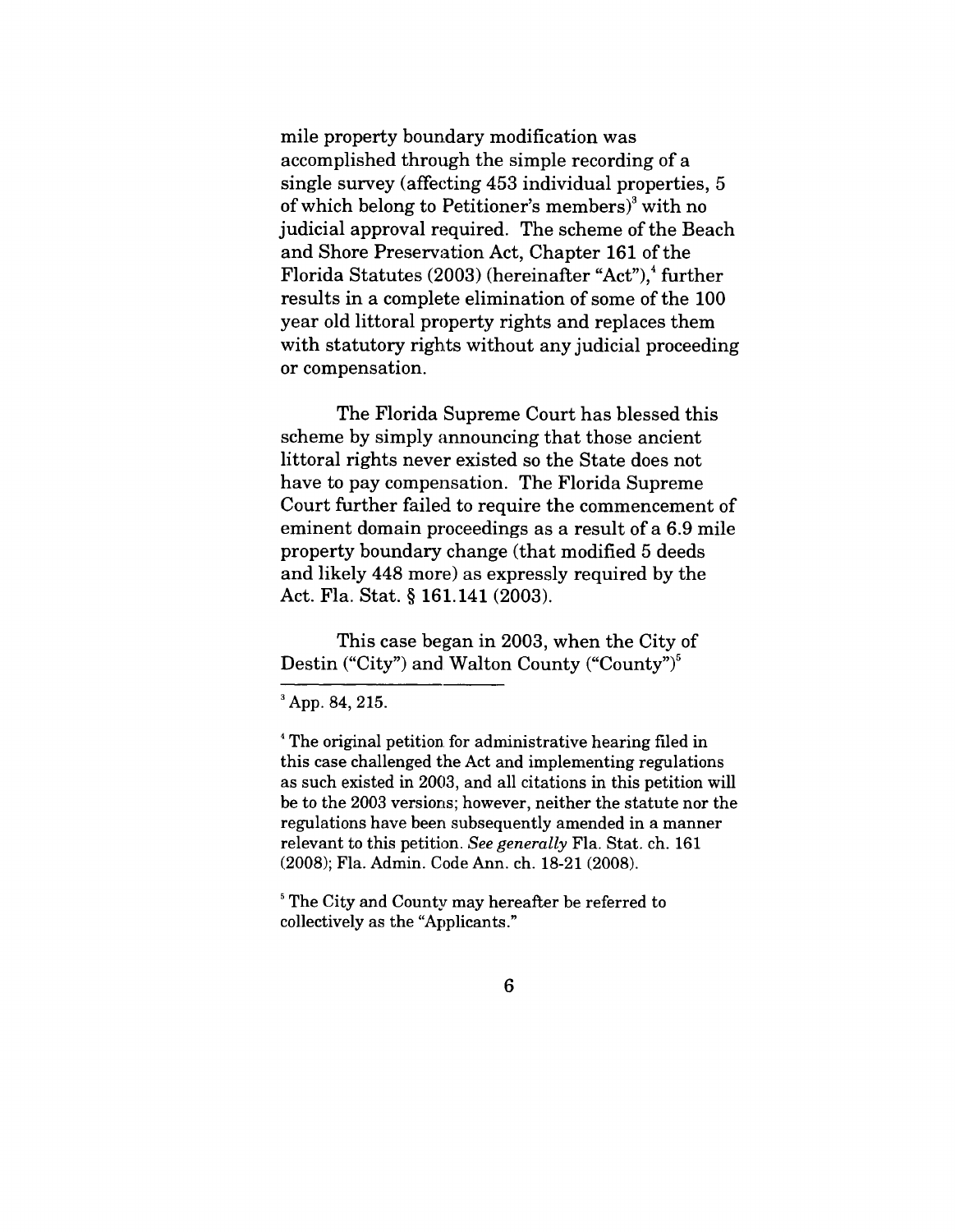sought approval to restore 6.9 miles of beach and dunes after several hurricanes "eroded" the beaches in the City and County. The City and County applied for a Joint Coastal Permit and Authorization to Use Sovereign Submerged Lands (collectively "JCP") from the Florida Department of Environmental Protection ("DEP") to place sand landward and seaward of the MHWL as authorized by the Act.

Pursuant to the Act, once an applicant decides to move forward with a beach restoration project contemplated by DEP's beach management plan, the Board of Trustees of the Internal Improvement Trust Fund ("Board of Trustees") is required to conduct a survey of the beach in order to locate the ECL.<sup>6</sup> Following a "public hearing" regarding the proposed location of the ECL,<sup>7</sup> the Board of Trustees is required to approve an ECL for a project.<sup>8</sup>

The Act further requires recordation of the survey of the ECL in the official records of the appropriate county.9 In addition, and most importantly, the Act provides that upon recording of the survey and ECL:

7 Members of the public are only allowed "to submit their views concerning the precise location of the proposed erosion control line." *Id.* at § 161.161(4).

*8 Id.* The resolutions approving the ECL for the City and the County were adopted on December 30, 2004, and June 25, 2004, respectively. *See* App. 112.

*9See generally* Fla. Stat. § 161.181.

Fla. Stat. § 161.161(3) (2003).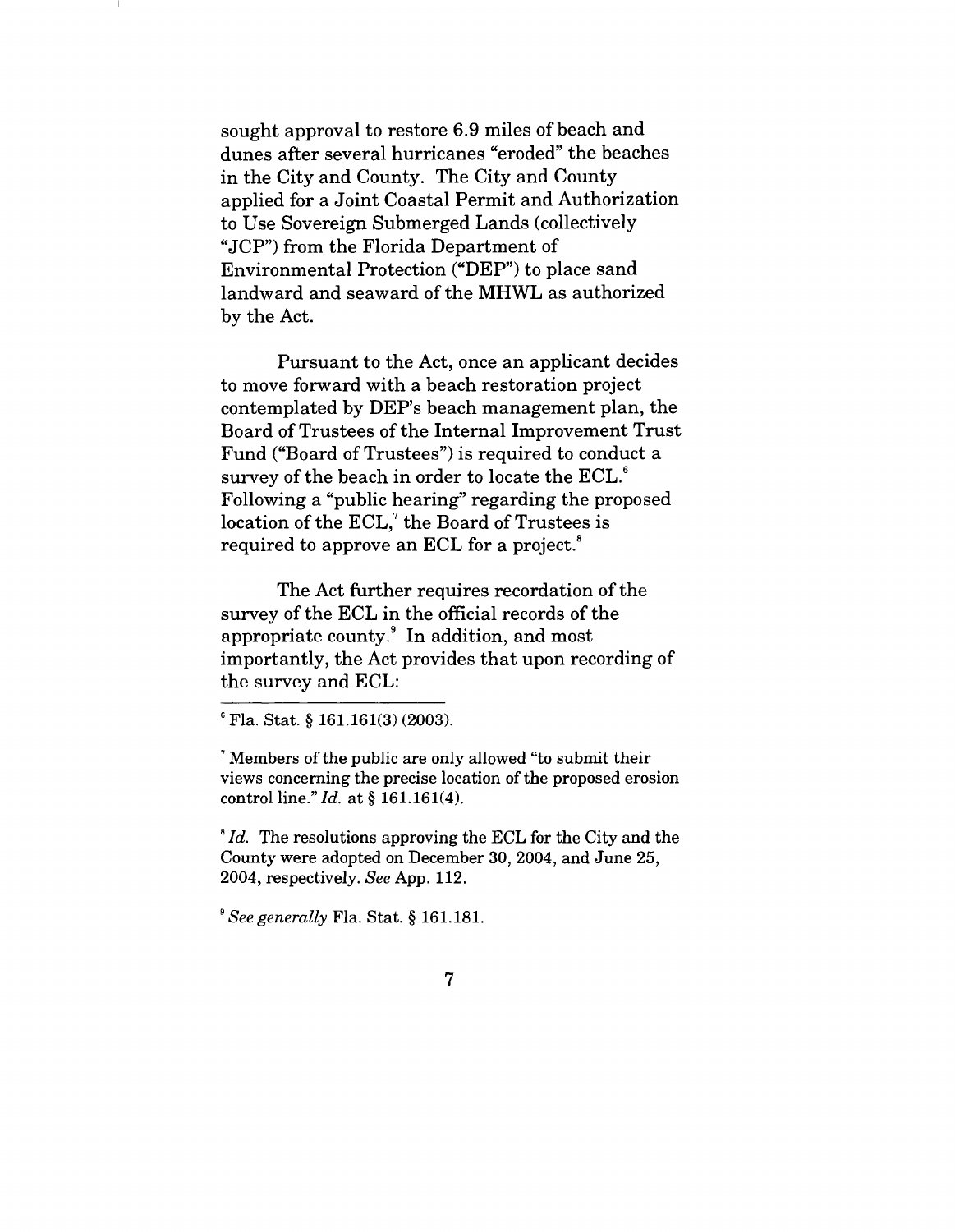**title to all lands seaward of the erosion control line shall be deemed to be vested in the state by right of its sovereignty,** and title to all lands landward of such line shall be vested in the riparian upland owners whose lands either abut the erosion control line or would have abutted the line if it had been located directly on the line of mean high water on the date the board of trustees' survey was  $recorded.<sup>10</sup>$ 

The legislative/executive establishment and recording of the ECL survey thus changes the property boundary of all 453 landowners within this project without a quiet title action or even judicial approval, much less compensation. App. 84. This boundary change separates oceanfront property from the ocean.

By doing so, the establishment of the ECL divests the upland riparian property owner of **all** common law littoral rights. $11$  Specifically, with respect to the littoral right to accretion, the Act states that once the ECL is established "the common law shall no longer operate to increase or decrease the proportions of any upland property lying

*<sup>~°</sup>Id.* at § 161.191(1) (emphasis added).

<sup>&</sup>lt;sup>11</sup> Id. at § 161.191(2).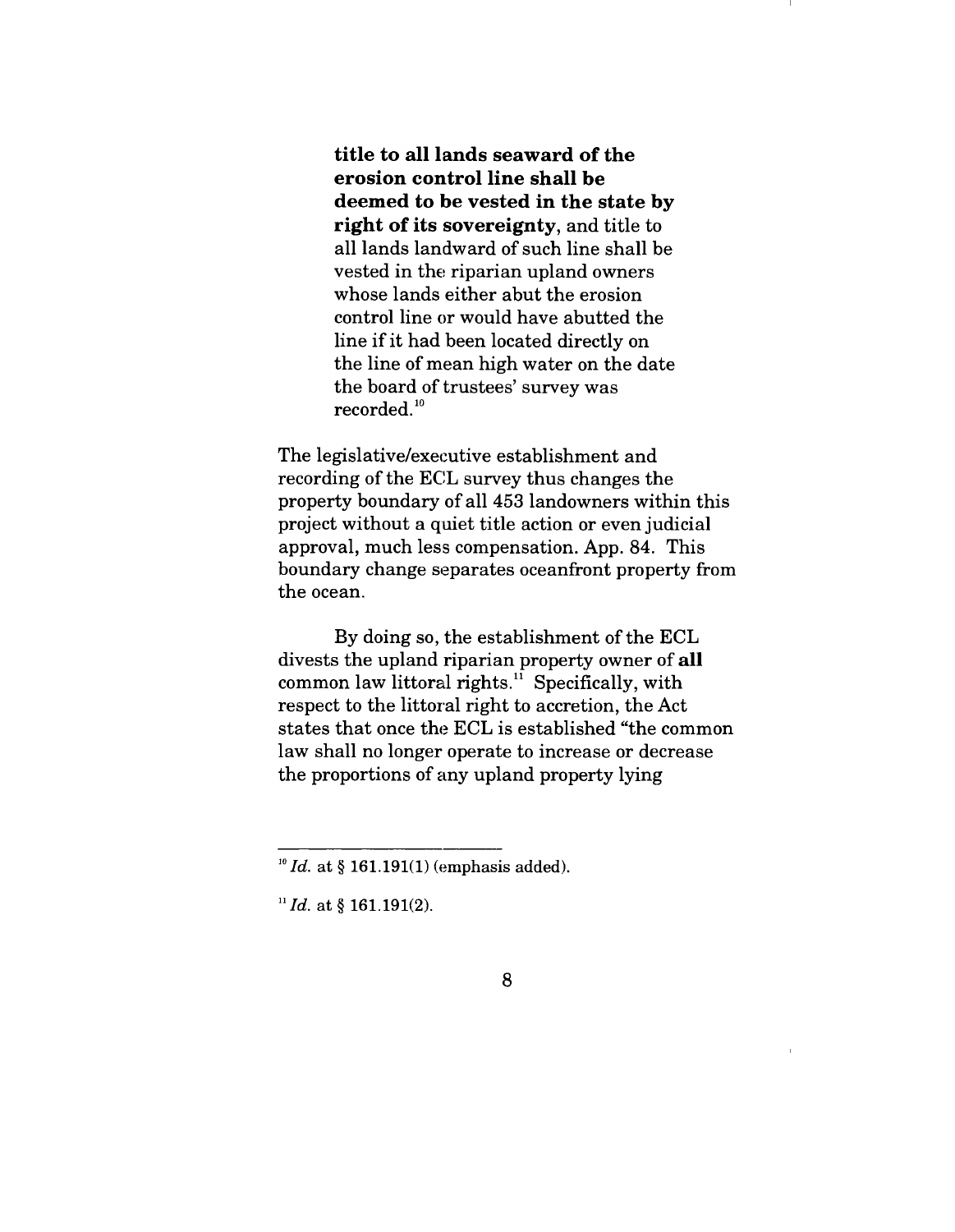landward of such line, either by accretion or erosion or by any other natural or artificial process  $\dots$ ."<sup>12</sup>

As discussed in Section I.A., *infra,* it has always been an essential element of Florida property law that the owners of littoral property have the exclusive right to directly access navigable water from their property as well as the title to any accreted land - meaning that the littoral owner has always maintained access to the ocean regardless of any accretion or erosion.<sup>13</sup> By changing the property boundary to a fixed ECL, rather than the flexible MHWL, littoral owners have been divested of their rights to exclusive access and accretion, among other littoral rights.

After providing that the ECL severs all littoral rights from the uplands, the Act attempts to replace these constitutional property rights with **similar but inferior** *(i.e.,* lacking constitutional protection) statutory rights. $^{14}$  Moreover, the Act,

 $^{12}$  Id.

 $14$  Section 161.201 of the Florida Statutes states in part:

Any upland owner or lessee who by operation of ss. 161.141-161.211 ceases to be a holder of title to the mean high-water line shall, nonetheless, continue to be entitled to all common-law riparian rights except as otherwise provided in s. 161.191(2), including

*<sup>13</sup> Board of Trustees v. Medeira Beach Nominee, Inc.,* 272 So. 2d 209, 214 (Fla. 2d DCA 1973) (holding beachfront owners "have the exclusive right of access over their own property to the water.").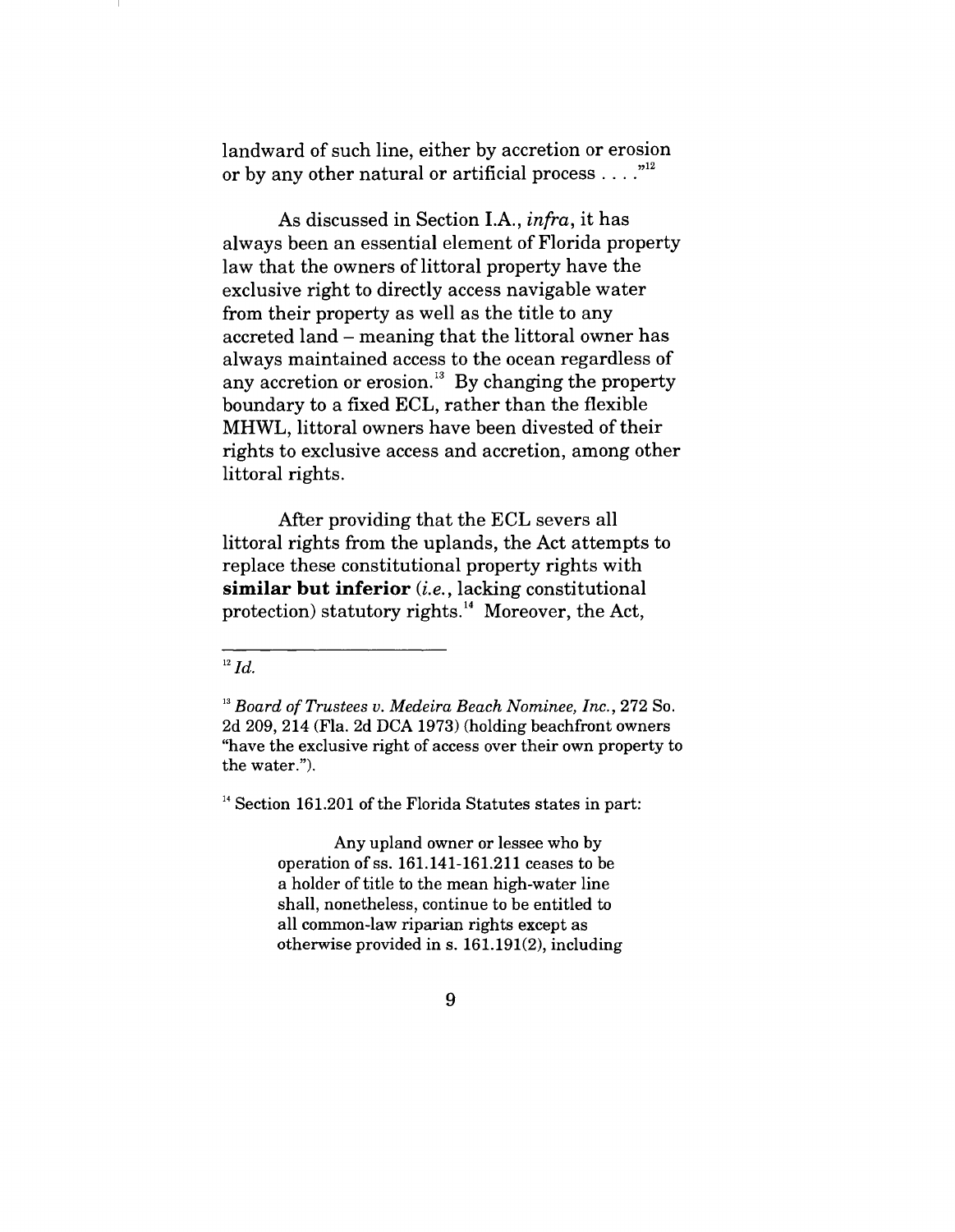acknowledging that establishing an ECL in connection with a beach restoration project can result in a taking of constitutionally protected littoral property rights, expressly provides that "[i]f an authorized beach restoration.., project cannot reasonably be accomplished without the taking of private property, the taking must be made by the requesting authority by eminent domain proceedings."15 This provision, however, relies upon a court for enforceraent. In this case, the Florida Supreme Court not only sanctioned an uncompensated taking but created one as a result its invocation of "nonexistent rules of substantive state law."

Given the effect of the Act on its members' property rights, Stop the Beach Renourishment, Inc.  $(TSTR<sup>n</sup>)<sup>16</sup>$  filed an administrative petition challenging DEP's Notice of Intent to Issue the JCP and adoption of the ECL. App. 63. The administrative challenge centered on whether littoral rights were "unreasonably infringed" by the JCP and ECL such that the Applicants would have to provide "sufficient evidence of upland interest" to be entitled to a JCP.<sup>17</sup>

> but not limited to rights of ingress, egress, view, boating, bathing, and fishing.

<sup>15</sup> Fla. Stat. § 161.141 (2003).

 $<sup>16</sup>$  Stop the Beach Renourishment, Inc., is a Florida not for</sup> profit corporation with six members who all own riparian property within the proposed project.

<sup>17</sup> See generally **Fla.** Admin. Code Ann. r. 18-21.004(3)(b) (20O3).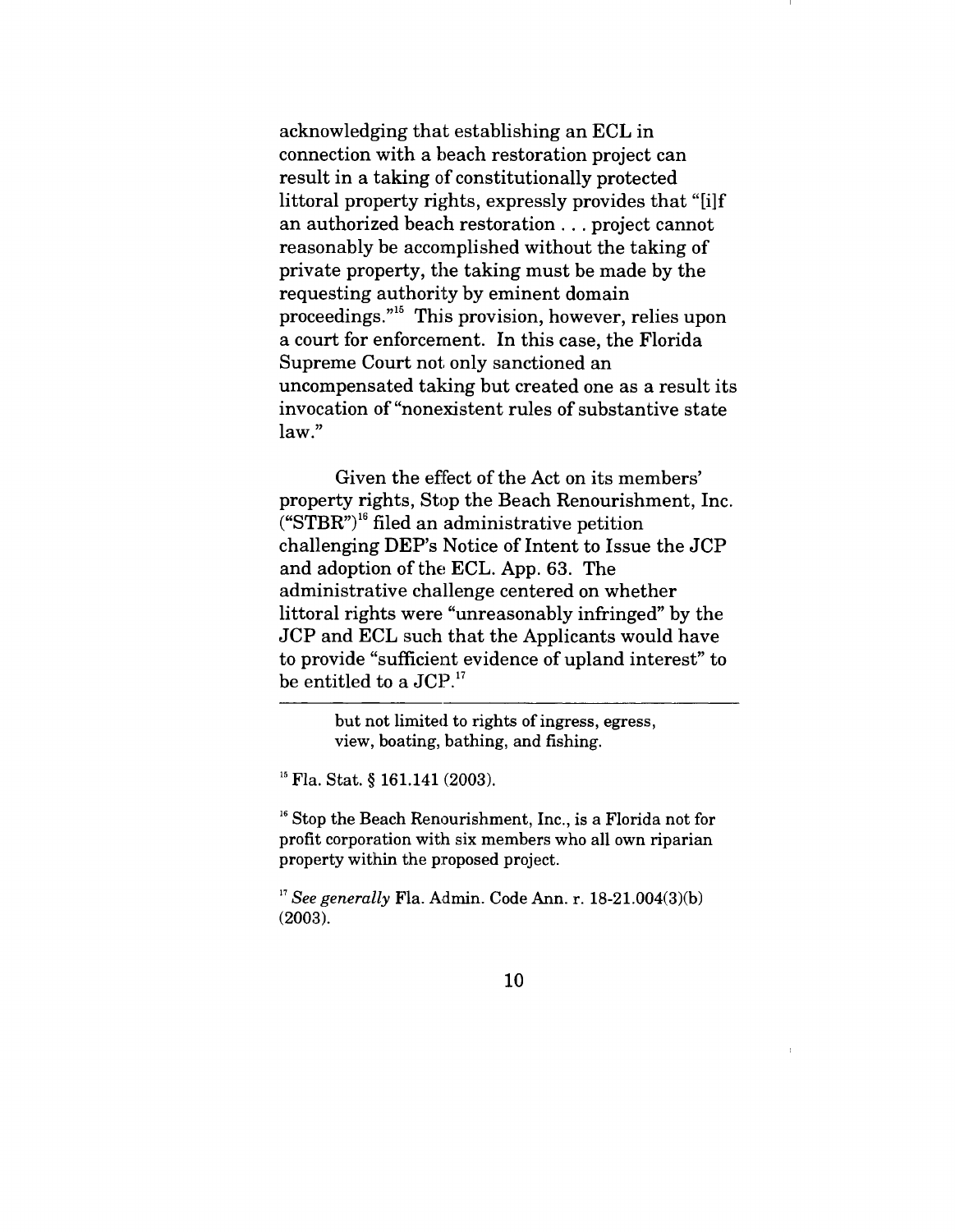The determination of whether littoral rights were infringed necessarily included a determination of whether littoral rights were eliminated and taken by the Act. Thus, STBR also challenged whether the JCP and ECL would: 1) deny upland owners their legitimate and constitutional use and enjoyment of their properties; and 2) result in a taking. *Id.* While these two issues were not (and could not be) decided in the administrative hearing by the Administrative Law Judge ("ALJ") or DEP, the First District Court of Appeal did decide these issues.

A unanimous panel of the First District Court of Appeal found the case relatively simple  $-$  given well-established Florida law – and held that the adoption of the ECL resulted in an uncompensated taking of littoral rights and invalidated the ECL. *Id.* at 85-87.

While the Florida Supreme Court's majority opinion recognizes that "Florida case law has clearly defined littoral rights as constitutionally protected private property rights," it then states that "the exact nature of these rights rarely has been described in detail." *Id.* at 18. The majority then "redefines" the littoral rights to accretion and access (which necessarily includes the right to maintain contact with the MHWL) in such "detail" to conclude that the rights never existed in the first instance.<sup>18</sup>

 $18$  As noted below, the Act and the majority's opinion allow for the complete elimination of all littoral rights and replacement with inferior statutory rights, which is a wholesale violation of the United States Constitution. *See infra.*

<sup>11</sup>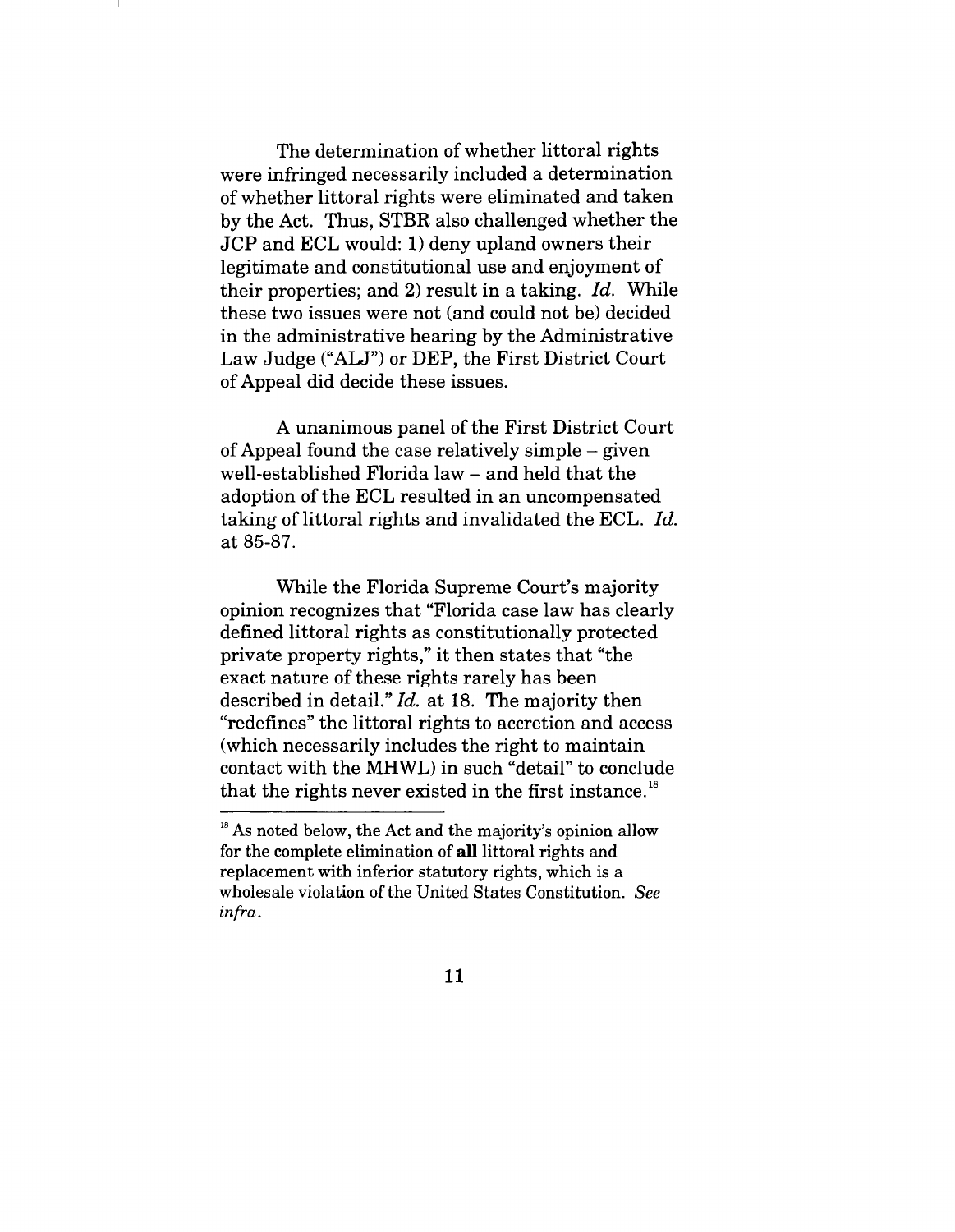Specifically, the majority redefined the littoral right to accretion as "a *contingent, future interest* that only becomes possessory if and when land is added to the upland by accretion or reliction." *Id.* at 20 (emphasis added). With this "new" definition, the majority concludes that the littoral right of accretion is not "implicated" or "applicable." *Id.* at 33-35. The majority further attempted to justify the elimination of the right to accretion stating the need for the right no longer exists because the Act statutorily solves the same problem that the rights of accretion and reliction were created to solve. *Id.* at 35.

Regarding the littoral right to have the upland remain in contact with the water (or MHWL), the majority stated "[w]e have never addressed whether littoral rights are unconstitutionally taken based solely upon the loss of an upland owner's direct contact with the water." *Id.* at 36. The majority then holds for the first time, contravening a century of common law, that the constitutional right to have upland property remain in contact with the MHWL is "ancillary" to and a subset of the right of access, and that "under Florida common law, there is no independent right of contact with the water." *Id.*

The dissent found this holding especially troublesome and plainly disingenuous because the entire body of Florida law – common, statutory, and constitutional - unequivocally states that the right to have one's property remain in contact with the MHWL is a condition precedent for a landowner to have littoral rights. *Id.* at 43-47.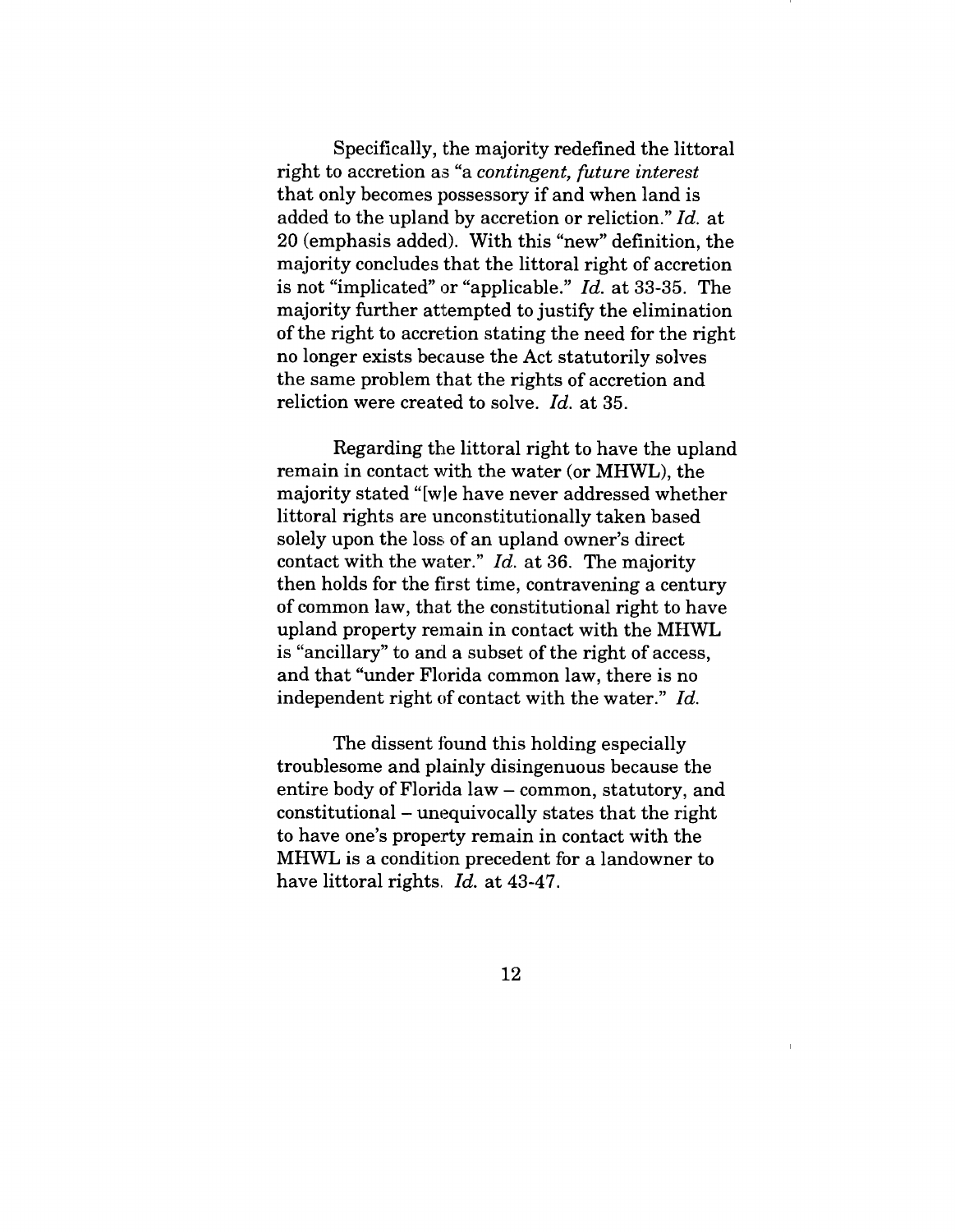The majority does not discuss in detail the elimination of other littoral rights, but conclusively finds that the Act on its face does not result in a taking of littoral rights under the Florida Constitution or the United States Constitution.<sup>19</sup> The majority does not explain how a statutory right can replace a constitutional right.

The majority also failed to address the constitutionality of the Act's provisions that allow the boundary of a private property to be unilaterally changed by an executive branch agency recording an ECL survey. $20$  The majority merely found it was a "reasonable" solution to a public policy problem.<sup>21</sup>  $Id$ . at 12.

One dissenting Justice, however, did not mince words in explaining what the majority had done in this case:

> I cannot join the majority because of the manner in which it has "butchered"

20 The Amicus Brief filed by Pacific Legal Foundation thoroughly argued and explained how the setting of the ECL, in and of itself, was a physical taking under the United States Constitution. *Id.* at 191-202.

 $21$ <sup>21</sup> The First District Court of Appeal found that to the extent the legislative alteration of a private property owner's boundary was contrary to the owner's deed effected an unconstitutional taking and invalidated the ECL to any such properties. *Id.* at 81-84, 86-87.

<sup>&</sup>lt;sup>19</sup> In its Motion for Rehearing, STBR argued that the legislative substitution of statutory rights for constitutional rights violates the United States Constitution. App. 141-42, 155-58.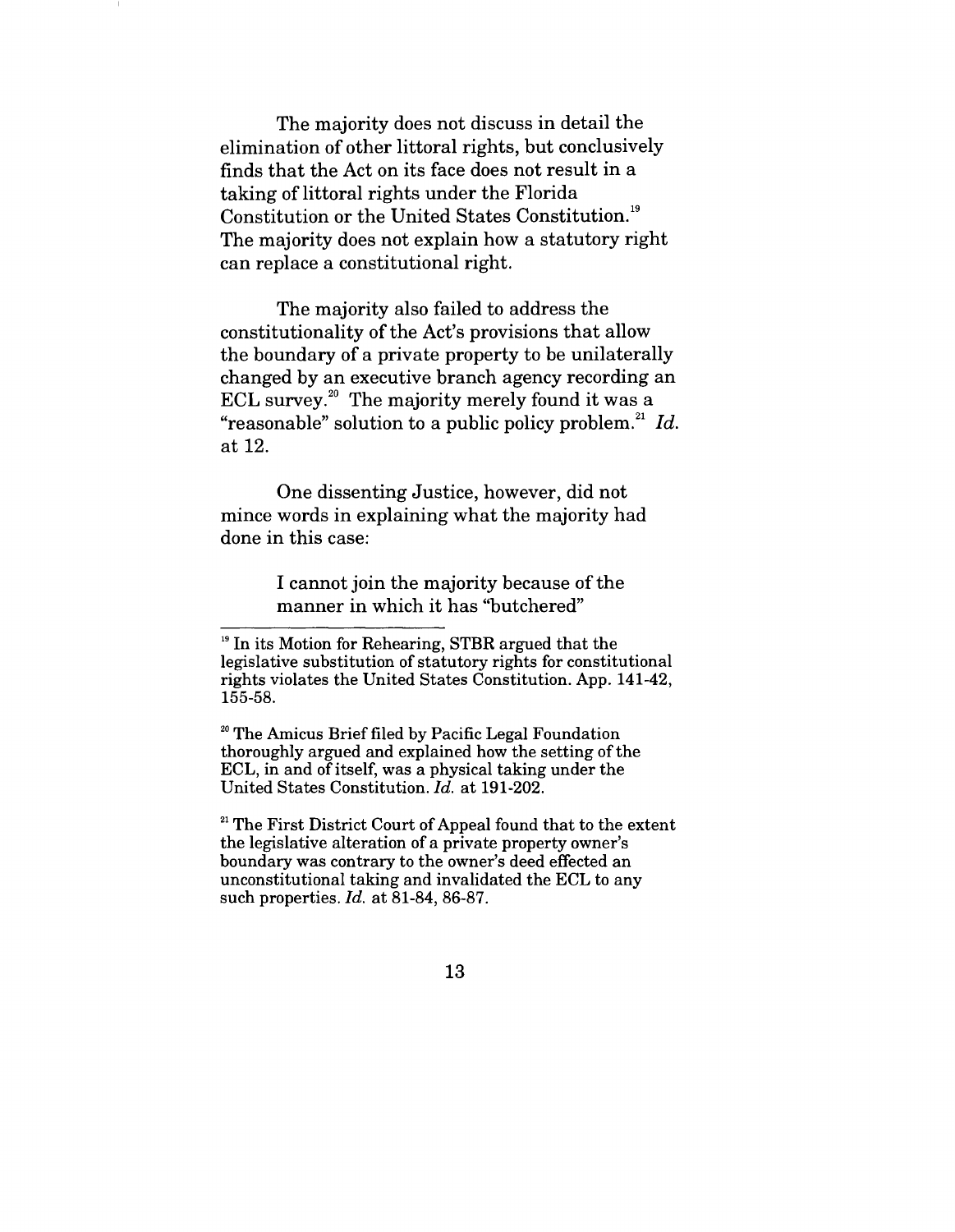Florida law in its attempted search for equitable answers to several issues arising in the context of beach restoration in Florida. In attempting to answer these questions, the majority has, in my view, unnecessarily created dangerous precedent constructed upon a manipulation of the question actually certified. Additionally, I fear that the majority's construction of the Beach and Shore Preservation Act is based upon infirm, tortured logic and a rescission from existing precedent under a hollow claim that existing law does not apply or is not relevant here. Today, the majority has simply erased well-established Florida law without proper analysis ....

#### *Id.* at 41-42.

Following the Florida Supreme Court's ruling, STBR filed a Motion for Rehearing arguing that the majority's decision itself violates the United States Constitution. Specifically, STBR argued that the Opinion and its effective reversal of 100 years of state common law constitute a taking under the United States Constitution. App. 140-148. STBR further argued that the wholesale elimination of all common law littoral rights by a changing of the property boundary from the MHWL to the ECL by the Act as authorized in the majority's opinion and the substitution of statutory rights violates the United States Constitution. *Id.* at 141.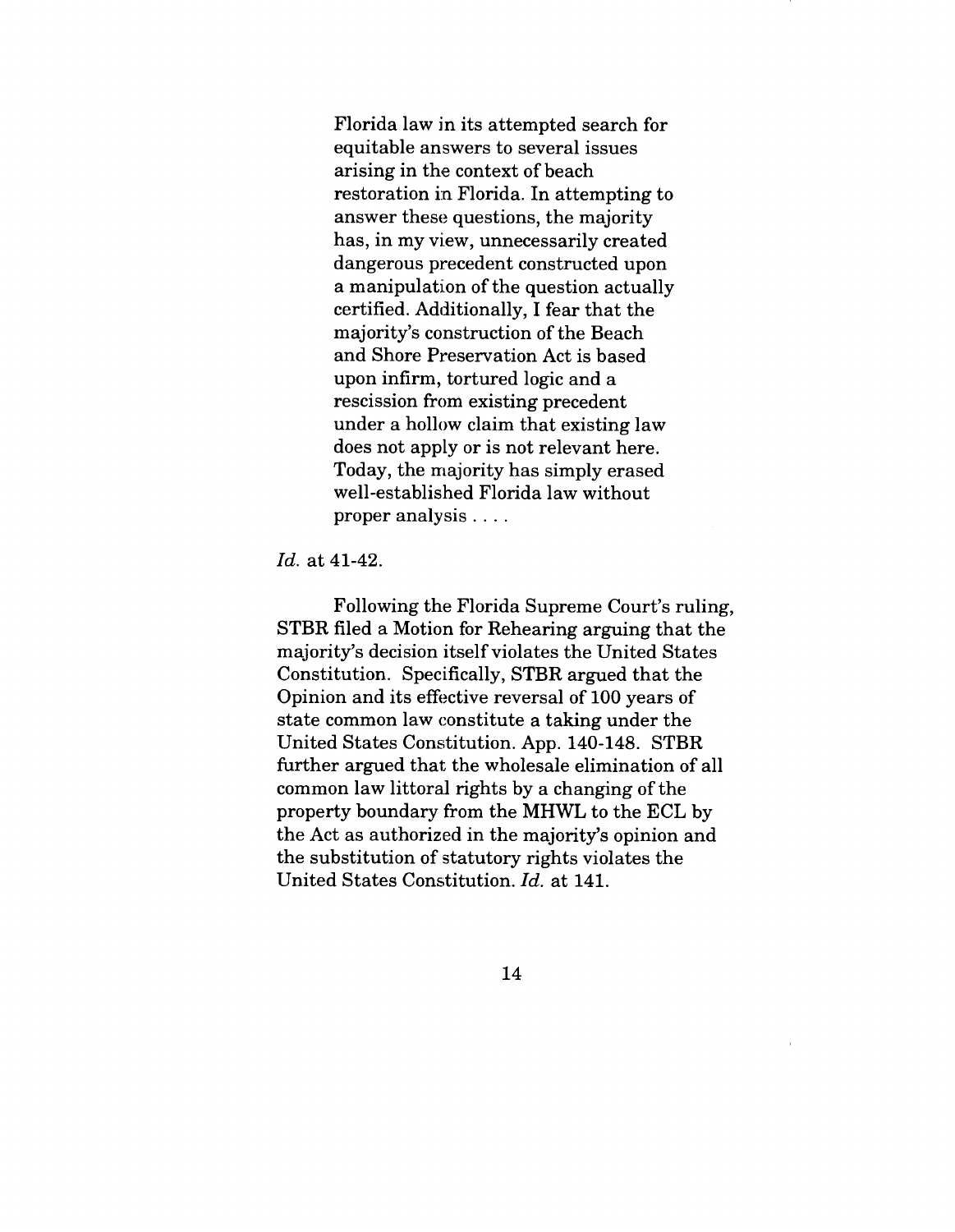The Florida Court denied STBR's Motion for Rehearing on December 18, 2008. *Id.* at 136.

### **REASONS FOR GRANTING THE WRIT**

L. **In invoking "nonexistent rules of state substantive law", the Florida Supreme Court reversed 100 years of uniform holdings that littoral rights are constitutionally protected common law property rights, and thus caused a "judicial" taking proscribed by the Fifth and Fourteenth Amendments to the United States Constitution**

This case presents a unique opportunity for this Court to address an ever-increasing and important constitutional question as to whether a state court's ruling that eliminates long established common law property rights by declaring such rights "never existed" under state property law solely to avoid a takings claim is a "judicial taking."

### **Ao The Florida Supreme Court's creation of "nonexistent rules of state substantive law"**

The Florida Supreme Court, with its desired result in mind, overhauled 100 years of Florida common law in an attempt to analytically justify its holding. One need only read the first two paragraphs to see that the majority creatively reengineered the case so it could reach the desired result. Perhaps the most appalling "fiction" in the majority opinion, as discussed *infra,* is that the Act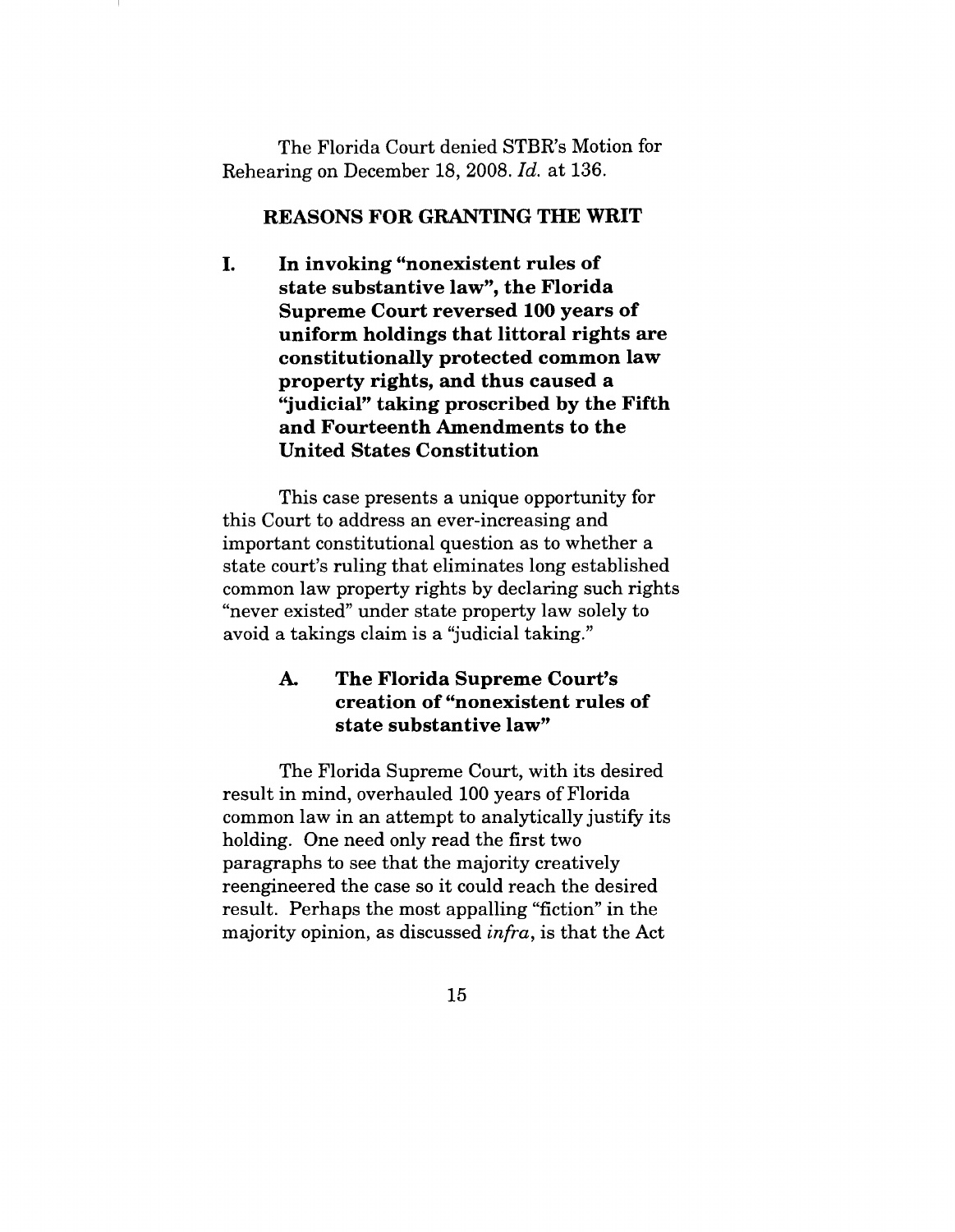can change the boundary of a littoral upland owner's property from the MHWL to the ECL, which change **-** according to the majority - has no legal significance or impact upon the landowner's constitutional rights.

Florida law regarding littoral rights, prior to this case was undisputed for 100 years. Even the majority recognized that "Florida case law has clearly defined littoral rights as constitutionally protected private property rights .... "App. 18. These well-recognized common law littoral rights possessed by upland owners include:

> (1) the right of access to the water, including the right to have the property's contact with the water remain intact; (2) the right to use the water for navigational purposes; (3) the right to an unobstructed view of the water; and (4) the right to receive accretions and relictions to the property.

*Sand Key,* 512 So. 2d at 936.

Instead of expressly deciding whether the Board of Trustees's action in recording an ECL under the Act that eliminates all constitutional littoral rights and substituting statutory rights for some of them is constitutional, the majority focused only on "redefining" the two littoral rights that the First District Court of Appeal expressly found were eliminated and taken.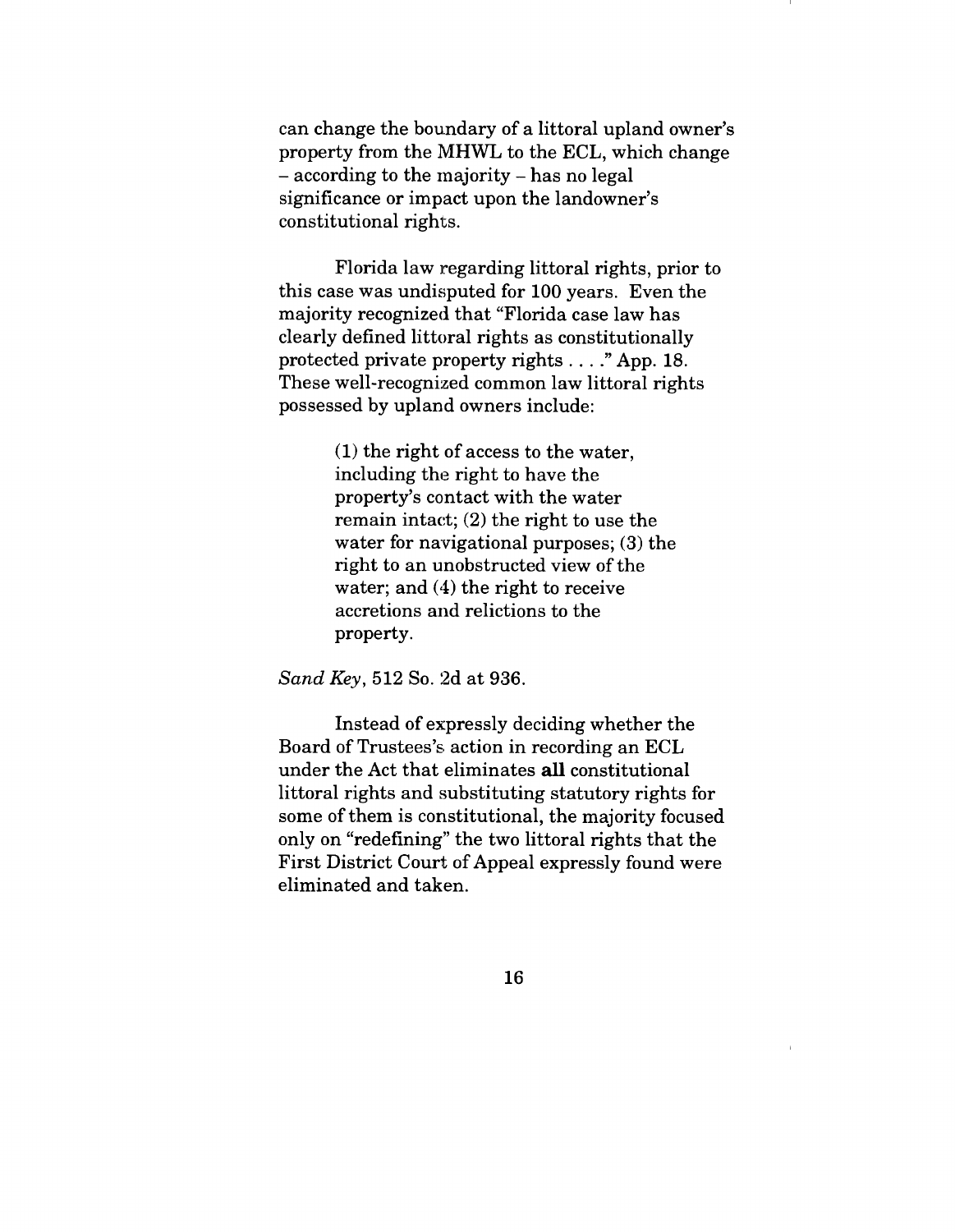Laying the foundation for this change of state law to achieve the desired result<sup>22</sup> and admitting 100 years of precedential cases have held that littoral rights are constitutionally protected, the majority states that "the exact nature of these rights rarely has been described in detail." *Id.* at 18. The majority seeks an end run around the law by redefining littoral rights in detail. After this exercise, the majority concludes that the two littoral rights, which the First District Court of Appeal determined were taken, were not true littoral rights in the first place.

#### 1. **The Redefined and Changed Littoral Right to Accretion**

The majority redefines the littoral right to accretion by distinguishing it from other littoral rights so as to isolate it: "[t]he right to accretion and reliction is a *contingent, future interest* that only becomes a possessory interest if and when land is added to the upland by accretion or reliction." *Id.* at 20. Having defined the right to accretion as a "future" right, the majority then goes on to conclude that it is not "implicated" or "applicable," presumably because accretion will never happen in the future because the State will be under a

 $22$ <sup>22</sup> Recognizing the state of the law would not allow the State to proceed with the beach restoration project (in this case or any other project throughout the state) without a blatant taking of private property, the majority had to change the state of the law to reach its desired result, and did so  $-$  all while pretending it did not.

<sup>17</sup>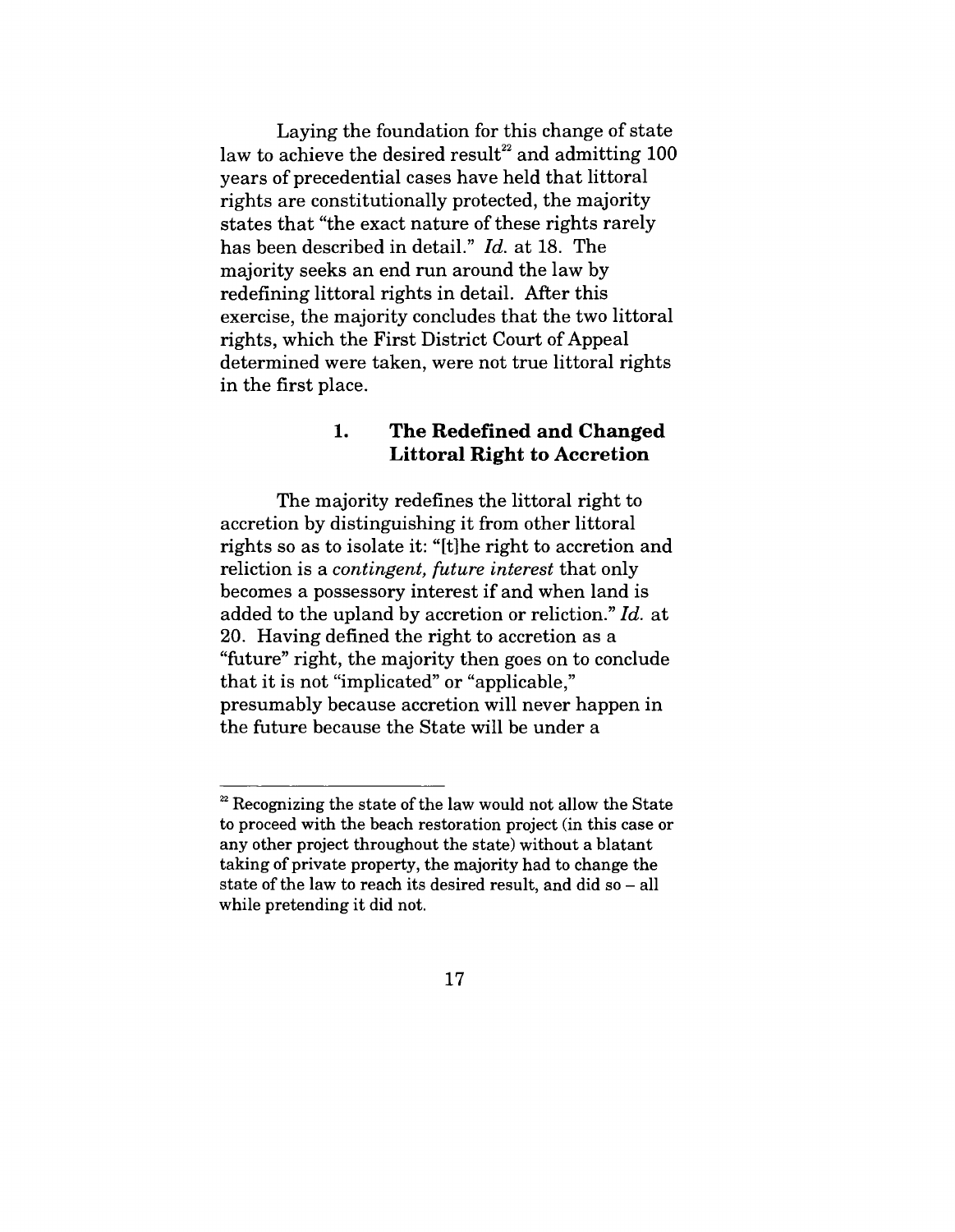statutory duty to continually maintain the beach such that erosion or accretion does not occur.

The majority's emphasis on this newly "detailed" aspect *(i.e.,* "contingent future right") of the right to accretion is perplexing given its prior unequivocal holding in *State v. Florida National Properties, Inc.,* 338 So. 2d 13, 17 (Fla. 1976). In that case,  $-$  a case indistinguishable from the instant case - the Florida Supreme Court held a statute that attempted to permanently fix the boundary between upland and sovereign submerged lands (eliminating the Ordinary High Water Line as the boundary) unconstitutional because the fixed boundary took the riparian right to accretion without providing just compensation. *Id.* at 18-19 ("An inflexible meander demarcation line would not comply with the spirit or letter of our Federal or State Constitutions .... ").

In *Florida National Properties, Inc.,* the Florida Supreme Court expressly recognized the nature of the littoral right to accretion was a future right: "the State, through the Trustees, claims not only the lands to which Plaintiff has already gained title through the operation of accretion and reliction, **but also seeks to deny to Plaintiff the right to acquire additional property in the future through the process of accretion and reliction."** *Id.* at 17 (emphasis added). Not only did the Florida Supreme Court recognize that the littoral right to accretion was a "future" right and a constitutionally protected right under the State and Federal constitutions, it held: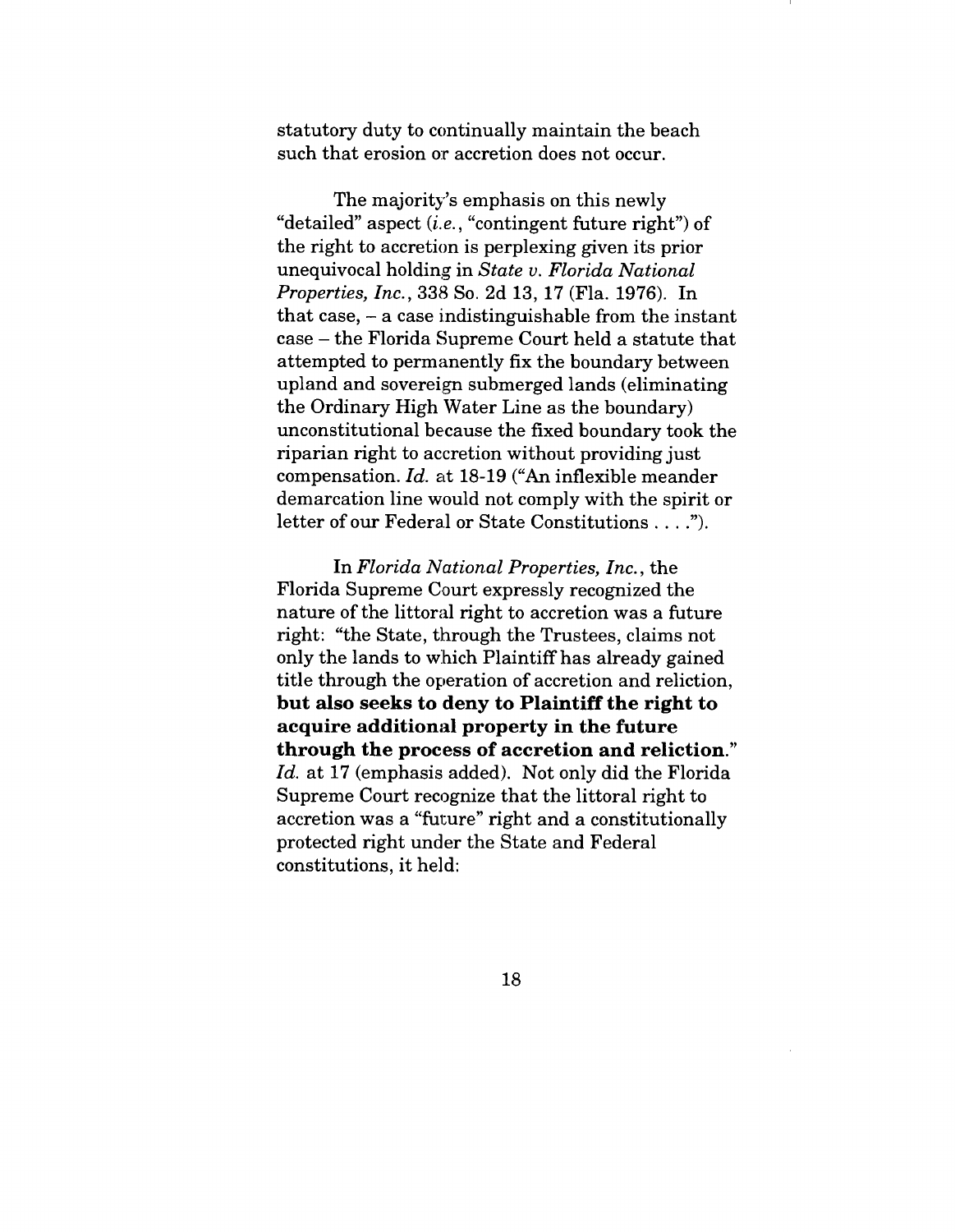By requiring the establishment of a fixed boundary line between sovereignty bottom lands and Plaintiffs riparian lands, Fla.Stat. s 253.151... constitutes a taking of Plaintiffs property, **including its riparian rights to future alluvion or accretion,** without compensation in violation to the due process clause of the Fourteenth Amendment of the United States Constitution and the due process clause of... the Florida Constitution.

Id. (emphasis added).

Notwithstanding the wholesale failure to address this prior precedent, the majority fails to reconcile how a right that is expressly terminated by the Act is not "implicated." Left unanswered by the majority is what happens to the landowner's right to accretion, where it goes and who possesses this "future contingent right." $^{23}$ 

The majority further attempted to justify the elimination of the right to accretion, stating there is no longer a "need" for the right because the Act statutorily solves the same problem that the common

 $33$  The majority's rationale is even more surprising given that no party below argued this "not implicated" theory. Even the Board of Trustees admitted that the right to accretion was eliminated by the Act. The Board of Trustees argued that the taking should be analyzed under the regulatory taking test (as opposed to a physical taking test) and advocated that the right to accretion was worthless (thus no compensation was due).

<sup>19</sup>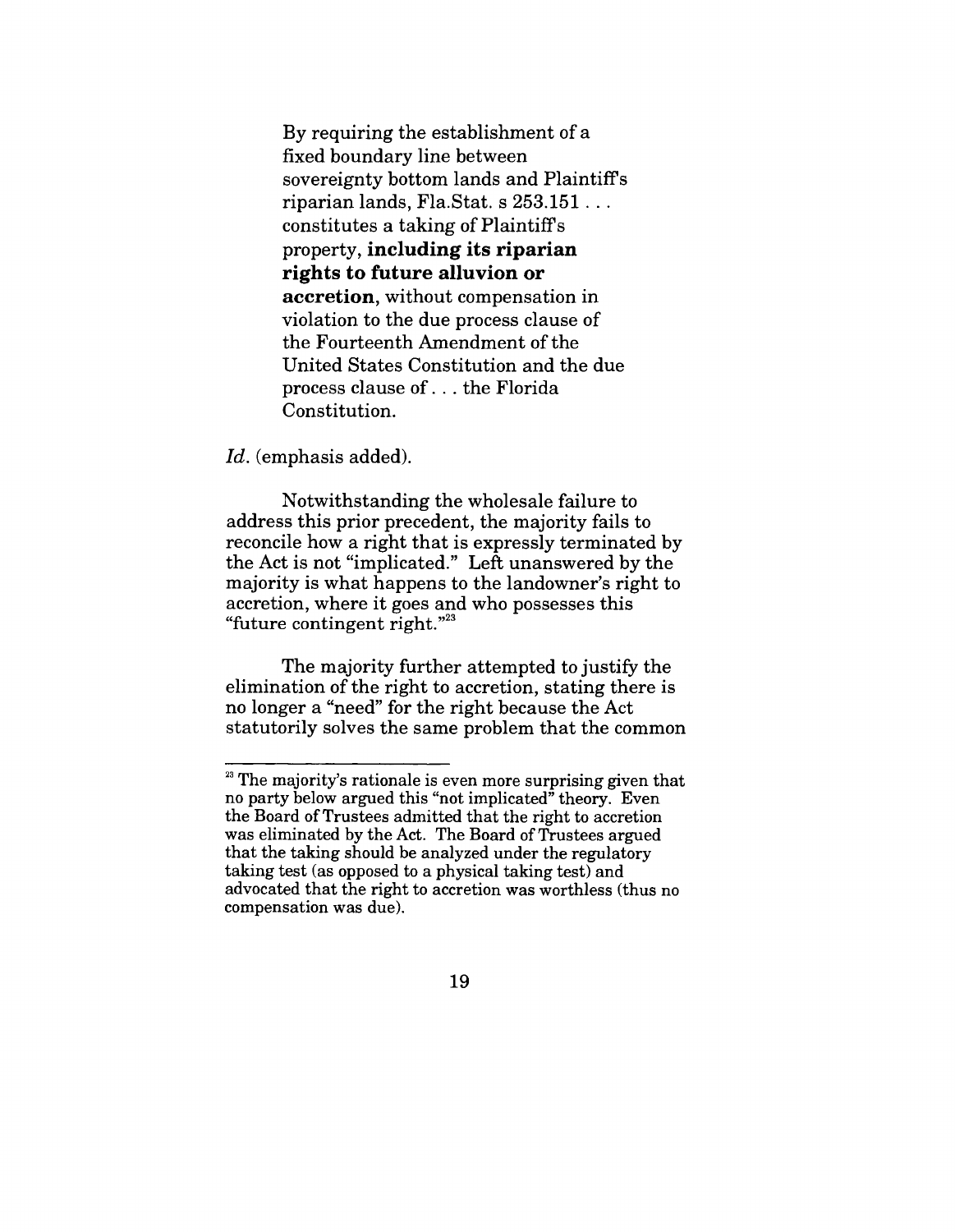law doctrines of accretion and reliction were created to solve. The "need" for a constitutional property right, however, does not support or justify its "elimination" by callously saying it is not "implicated."

For the majority to now suggest that the right to accretion has not been defined "in detail" is simply disingenuous and a sham, $^{24}$  as is its failure to acknowledge or overrule *Florida National Properties, Inc.*<sup>25</sup> As the dissent noted, prior case law is merely "an inconvenient detail of Florida legal precedent" to the majority. App. 45. It is this type of brazen disrespect for prior precedent and blatant rejection of 100 years of Florida property law to accomplish the majority's desired result that is repugnant not only to the senses but to the fundamental notions of justice, due process, and the sanctity of the United States Constitution. Accordingly, this Court should grant certiorari to firmly establish that a state court cannot by *ipse dixit* proclaim 100 years of property rights never really existed.

*<sup>24</sup> See McCreary County, Ky. v. American Civil Liberties Union,* 545 U.S. 844, 865 (2005) (refusing to accept a governmental statement of purpose when it is "an apparent sham").

*<sup>2~</sup> See Fla. Nat'l Prop., Inc.,* 338 So. 2d at 17 (holding that "the establishment of a fixed boundary line between sovereignty bottom lands and Plaintiff's riparian lands... constitutes a taking of Plaintiffs... **riparian rights to** future alluvion or accretion, without compensation in violation to the due process clause of the Fourteenth Amendment of the United States Constitution ...." (emphasis added)).

<sup>20</sup>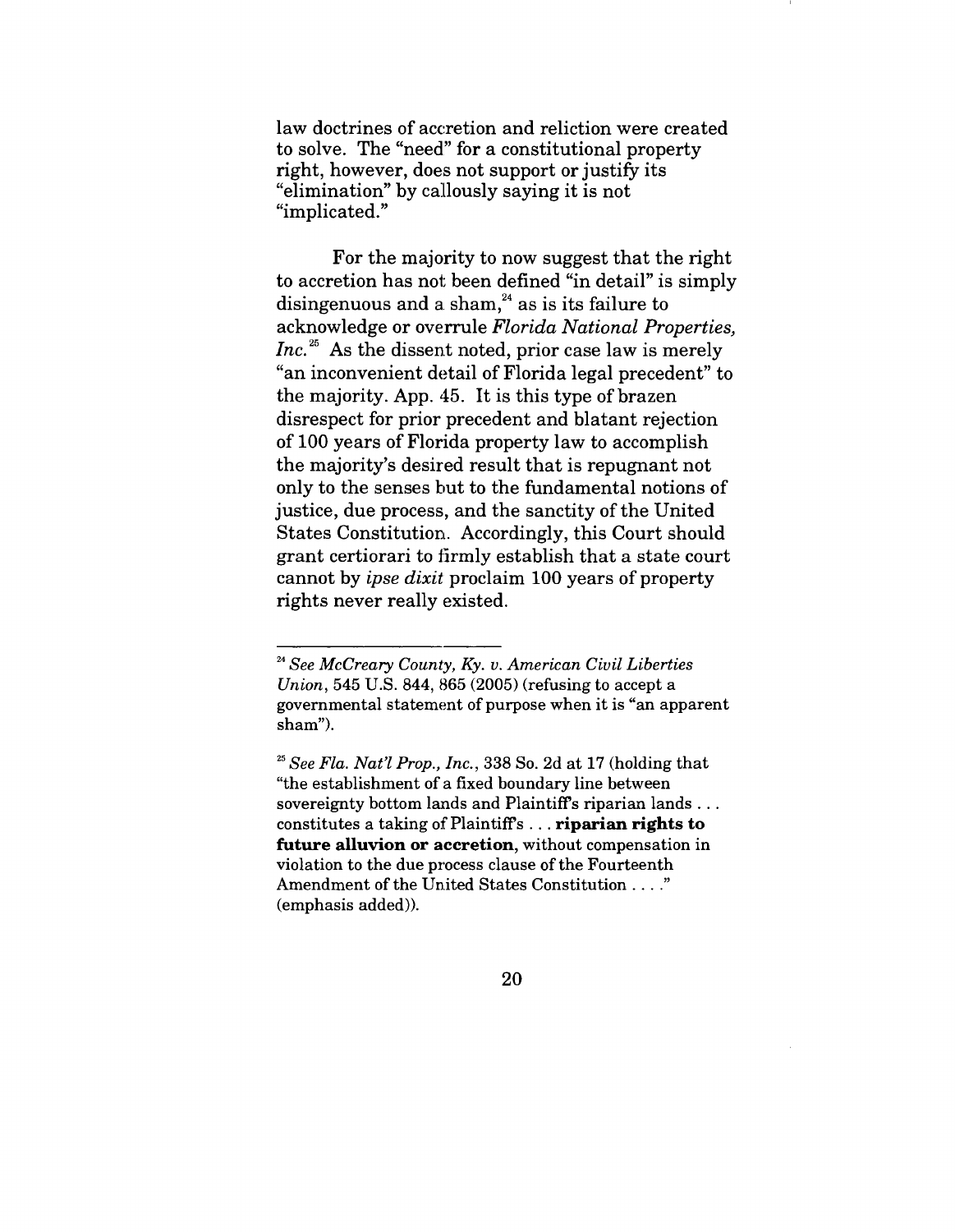#### $2.$ **The Redefined and Changed Littoral Right of Contact with the MHWL**

Regarding the littoral right to have the upland remain in contact with the water (or MHWL), the majority claims, "[w]e have never addressed whether littoral rights are unconstitutionally taken based solely upon the loss of an upland owner's direct contact with the water." *Id.* at 36. The majority then holds for the first time that the constitutional right to have upland property remain in contact with the MHWL is "ancillary," and a subset of the right of access, and that "under Florida common law, there is no independent right of contact with the water." *Id.*

The dissent found this holding especially troublesome and plainly disingenuous as the entire body of Florida law unequivocally holds that the right to have the property remain in contact with the MHWL is a condition precedent for a landowner to have littoral rights. *Id.* at 43-47. As noted by the dissent, a landowner's property must extend to the MHWL in order for common law littoral rights to even  $exist:^{26}$ 

> By essential, inherent definition, riparian and littoral property is that which is contiguous to, abuts, borders, adjoins, or touches water. In this State,

*<sup>26</sup> See also Sand Key,* 512 So. 2d at 936 ("This Court has expressly adopted the common law rule that a riparian or littoral owner owns to the line of the ordinary high water mark on navigable waters.").

<sup>21</sup>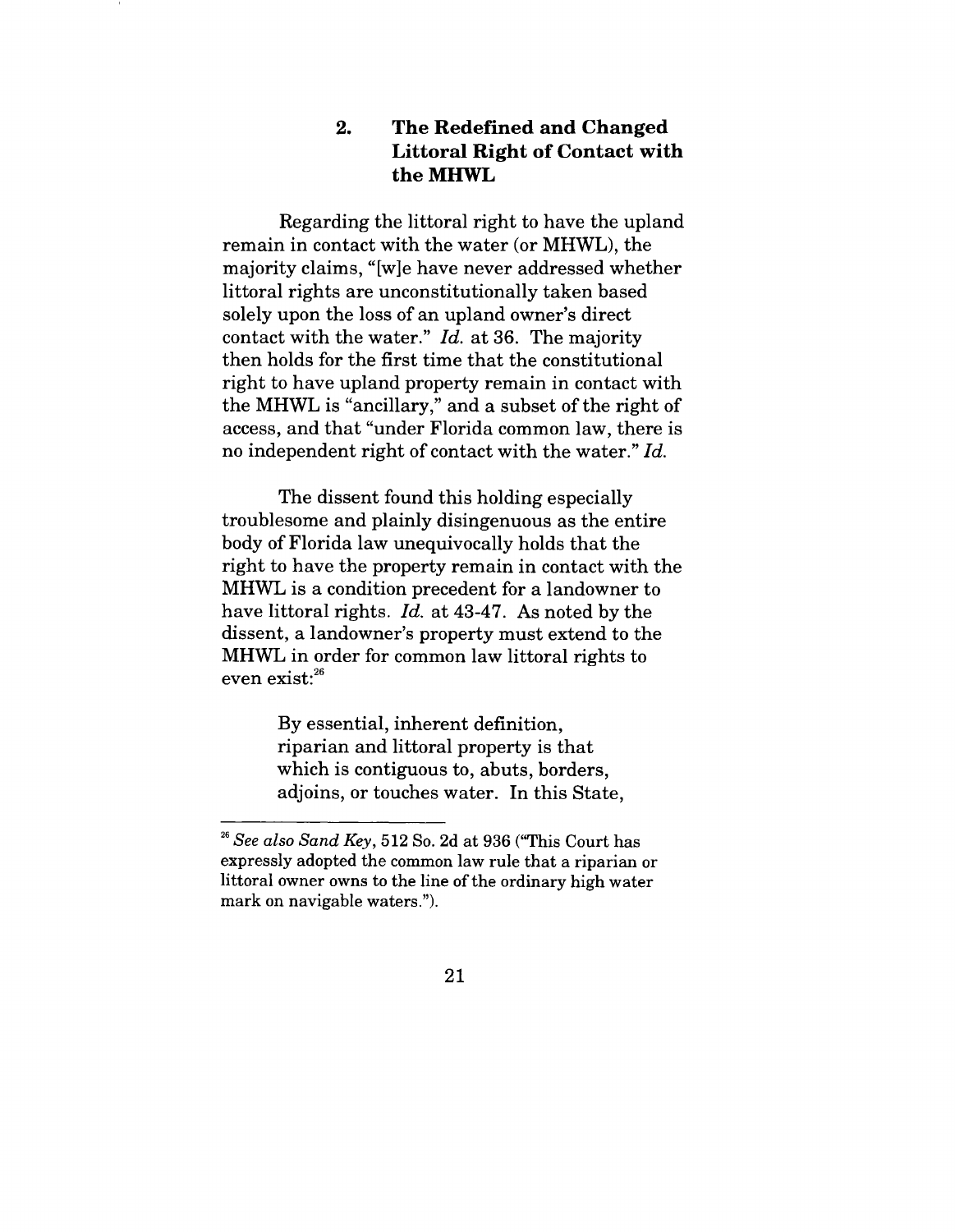the legal essence of littoral or riparian land is contact with the water. Thus, the majority is entirely incorrect when it states that such contact has no protection under Florida law and is merely some "ancillary" concept that is subsumed by the right of access. In other words, the land must touch the water as a condition precedent to all other riparian or littoral rights and, in the case of littoral property, this touching must occur at the MHWL.

## *Id.* at 43-44 (footnotes and citations omitted).<sup>27</sup>

The majority does not dispute this contention; rather it simply ignores this fundamental condition of contact with the water that is precedent to the existence of ALL littoral rights. $^{28}$  If the upland

 $28$  Even the Act itself acknowledges this principle in the very section the majority identifies as the saving grace of the Act:

 $27$  The dissenting opinion provides the following citations as authority for its position: "Brickell v. Trammel, 82 So. 221, 229-30 (Fla. 1919) (explaining that under Spanish civil law and English common law, private littoral ownership extended to the high-water mark); Miller v. Bay-to-Gulf, Inc., 193 So. 425, 427 (Fla. 1940) ("[I]t is essential that [the property owners] show the ordinary, high water mark or ordinary high tide of the Gulf of Mexico extended to their westerly boundary in order for them to be entitled to any sort of [littoral] rights . . . . " (emphasis supplied)); Thiesen v. Gulf, Fla. & Ala. Ry. Co., 78 So. 491, 500 (Fla. 1918) ("At common law lands which were bounded by and extended to the high-water mark of waters in which the tide ebbed and flowed were riparian or littoral to such waters." (emphasis supplied))." App. 44 (emphasis in original).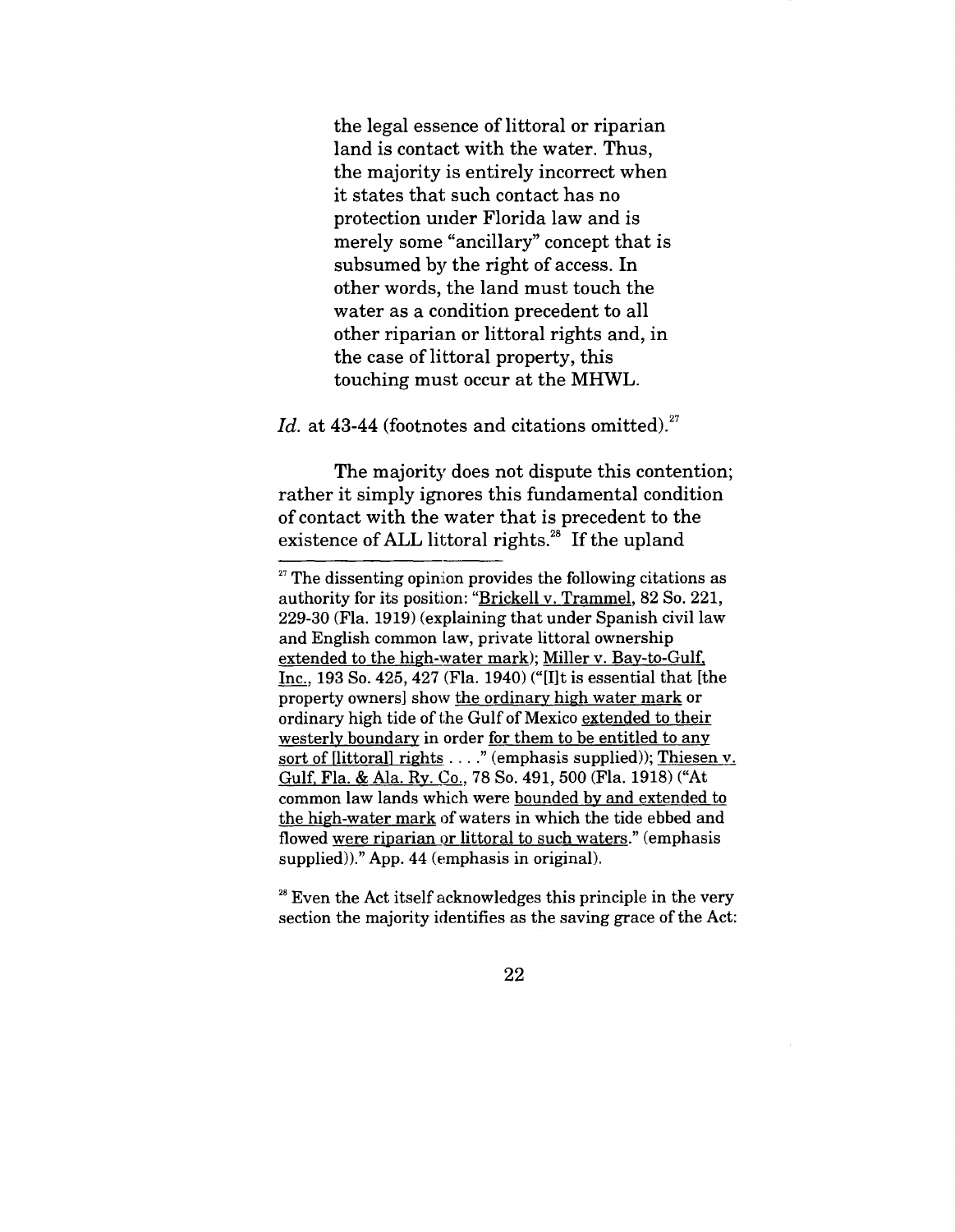property is separated from the MHWL, then the entire property is no longer littoral and the property is divested of all littoral rights.

While the majority states that the right to have the property remain in contact with the water is not an "independent" littoral right and is part of the littoral right to access, it does not explain whether the elimination of the littoral right of access (or a portion thereof) is an unconstitutional taking. Instead, the majority ignores that the littoral right of access has been completely eliminated and swapped with a statutory right of access concluding this swapping of rights is acceptable because "[d]irect access to the water is preserved under the Act." *Id.* at 38.

> Preservation of common-law rights.--Any upland owner or lessee *who by operation of ss. 161.141-161.211 ceases to be a holder of title to the mean high-water line* shall, nonetheless, continue to be entitled to all common-law riparian rights except [the right to accretion], including but not limited to rights of ingress, egress, view, boating, bathing, and fishing.

**Fla. Stat. § 161.201,** Florida Statutes (2003) (emphasis added); *see also* App. 36-40.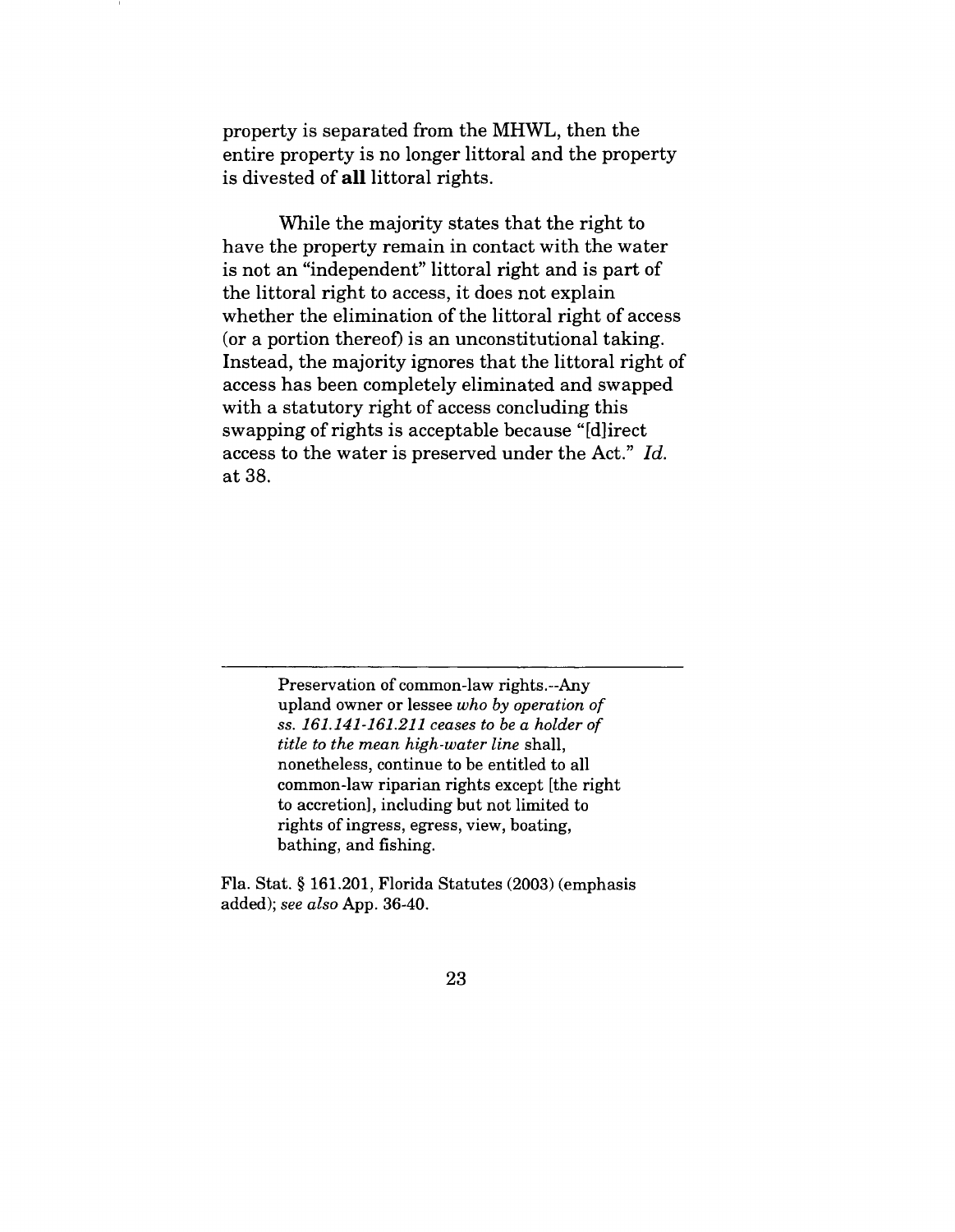## **B.** The Florida Supreme Court's **Opinion is a "Judicial Taking"**

The issue presented in this case, commonly referred to by scholars and courts as a "judicial taking," is not new to this Court. This principle was first identified by this Court as far back as 1897:

> In our opinion, a judgment of a state court, even if it be authorized by statute, whereby private property is taken for the state or under its direction for public use, without compensation made or secured to the owner, is, upon principle and authority, wanting in the due process of law required by the fourteenth amendment of the constitution of the United States, and the affirmance of such judgment by the high court of the state is a denial by that state of a right secured to the owner by that instrument.

*Chicago Burlington & Quincy R.R. Co. v. Chicago,* 166 U.S. 226, 241 (1897).

Despite this clear holding, some later cases addressing this issue seem to contain language inconsistent with this holding and imply that state judiciaries are not limited by the takings or due process clauses of the United States Constitution. *See Great N. R.R. Co. v. Sunburst Co.,* 287 U.S. 358, 366-67 (1932); *Tidal Oil Co. v. Flanagan,* 263 U.S.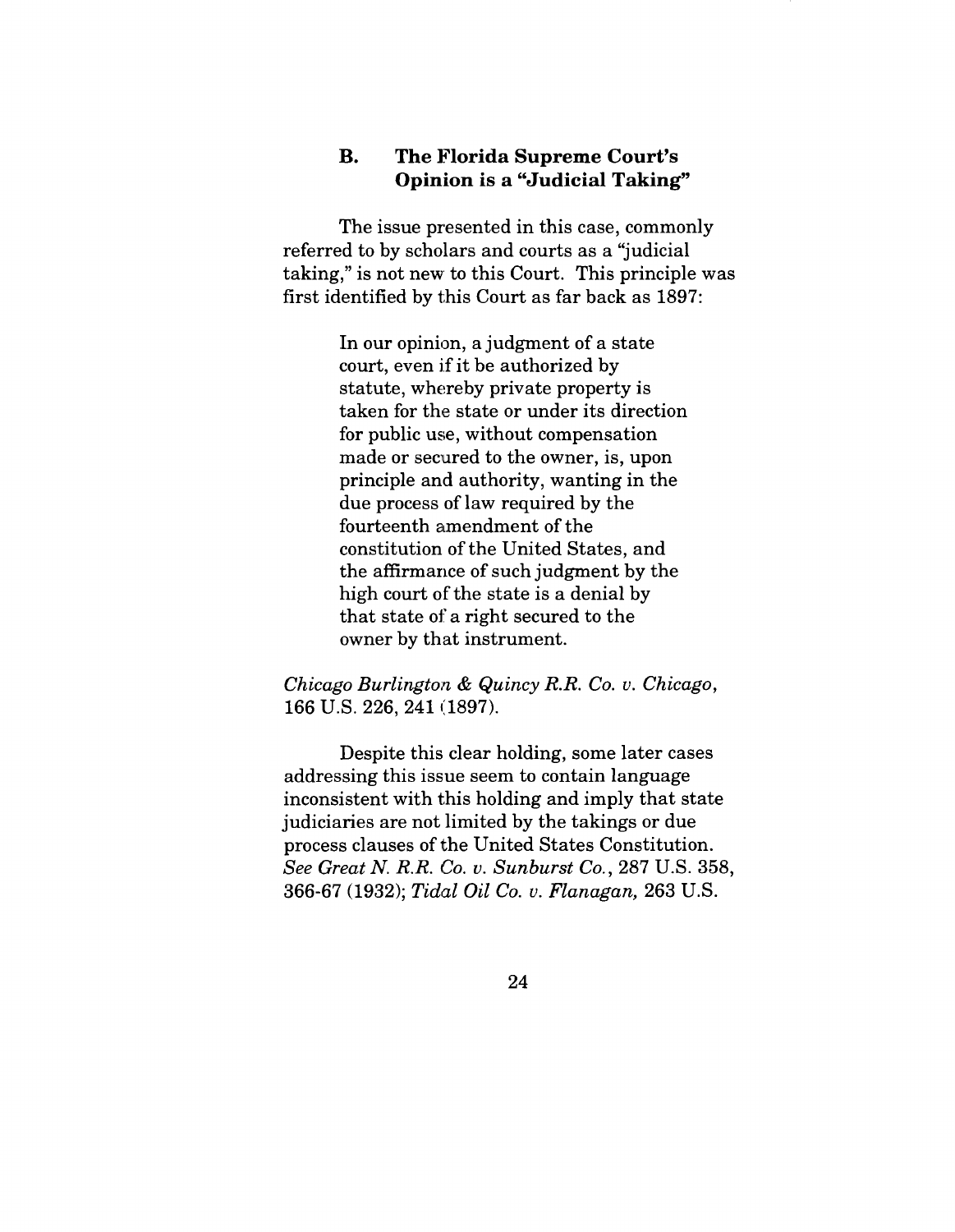444, 450-51 (1924); *Brinkerhoff-Faris Trust & Sav. Co. v. Hill,* 281 U.S. 673, 680-81 & n.8 (1930).<sup>29</sup>

Thereafter, state courts began to rewrite or change long established state common law rules that defined property. When faced with public policy issues pitting public rights against private rights, state courts would conveniently change these background principles of state law and declare that the property rights being taken never existed; thus, no compensation was due to the landowner. $30$  This creative legal exercise - which is epitomized by the Florida Supreme Court's decision in this case - is nothing more than a fiction used by activist courts to avoid takings claims.

Perhaps the most well known example of state courts using this fiction to resolve public policy concerns is *Hughes v. Washington,* 389 U.S. 290 (1967). In *Hughes,* Justice Stewart, in an concurring opinion, noted his fundamental concerns with state court rulings that suddenly change state property law decreeing no property exists only to avoid a taking for which the state must pay compensation. *Id.* at 295-97. After recognizing that a state "is free to make changes, either legislative or judicial, in its

<sup>59</sup> None of these cases address or discuss the *Chicago Burlington* decision.

*<sup>3</sup>o See, e.g., Hughes v. Washington,* 389 U.S. 290 (1967); *Stevens v. City of Cannon Beach,* 510 U.S. 1207 (1994); *State ex rel. Thornton v. Hay,* 462 P.2d 671 (1969); *Sotomura v. County of Hawaii,* 460 F.Supp. 473 (D.C. Haw. 1978); *Ultimate Sportsbar, Inc. v. United States,* 48 Fed. C1. 540 (Fed. C1. 2001); *Robinson v. Ariyoshi,* 753 F.2d 1468 (9th Cir. (Haw.) 1985).

<sup>25</sup>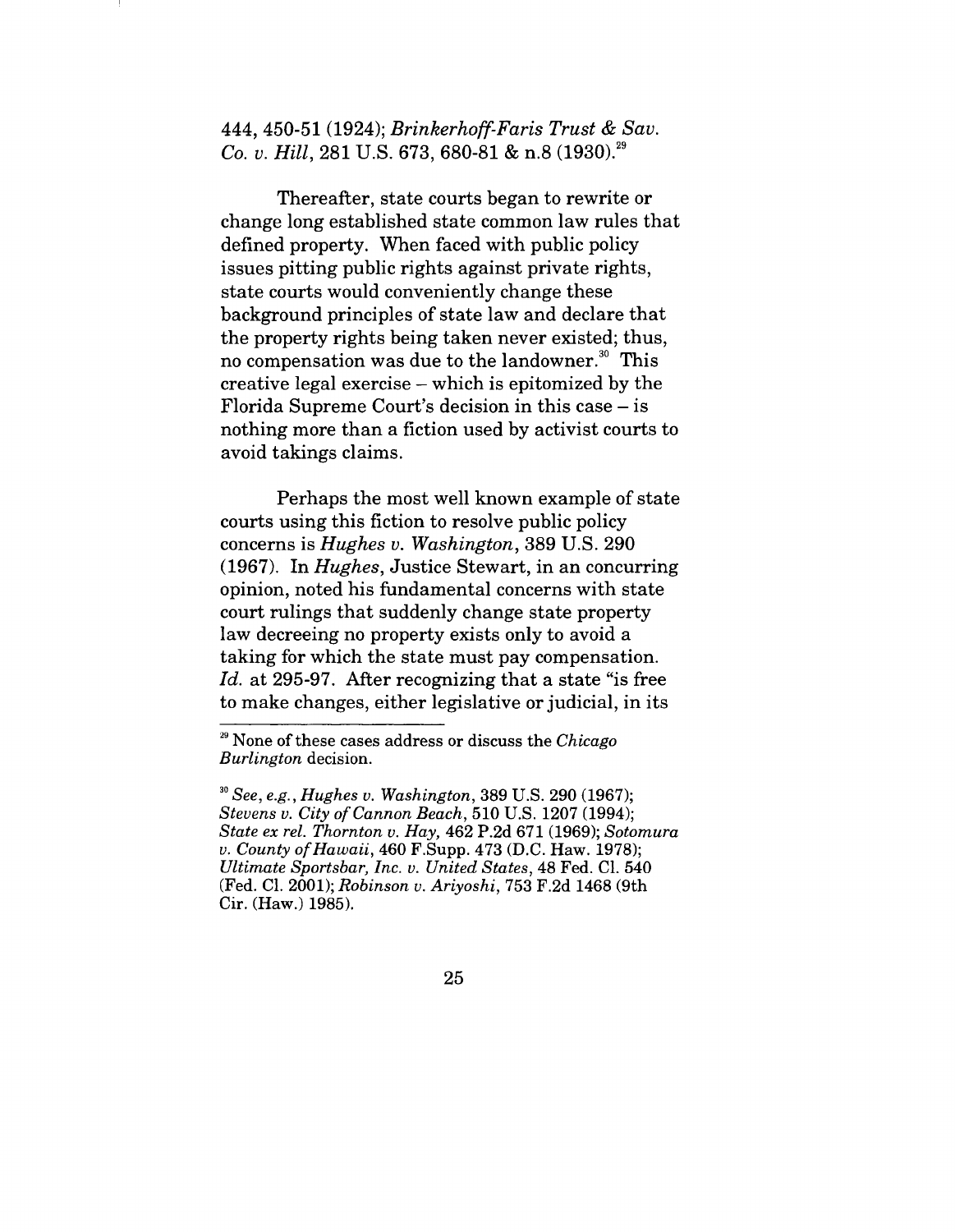general rules of real property law, including the rules governing the property rights of riparian owners," Justice Stewart concluded that a state cannot "take [property] without just compensation." *Id.* at 295.

Justice Stewart opined that whether a "sudden change in state law, unpredictable in terms of the relevant precedents" could constitute a taking "inevitably presents a federal question" for determination by this Court. *Id.* at 296-97. In determining whether such a sudden change in law has occurred, Justice Stewart stated:

> For a State cannot be permitted to defeat the constitutional prohibition against taking property without due process of law by the simple device of asserting retroactively that the property it has taken never existed at all.

 $Id.$ 

Despite the Washington Supreme Court's attempt to finesse its way around prior precedent claiming it was distinguishable and that is decision was "not startling," Justice Stewart stated "I can only conclude, as did the dissenting judge below, that the state court's most recent construction of Article 17 [of its constitution] effected an unforeseeable change in Washington property law as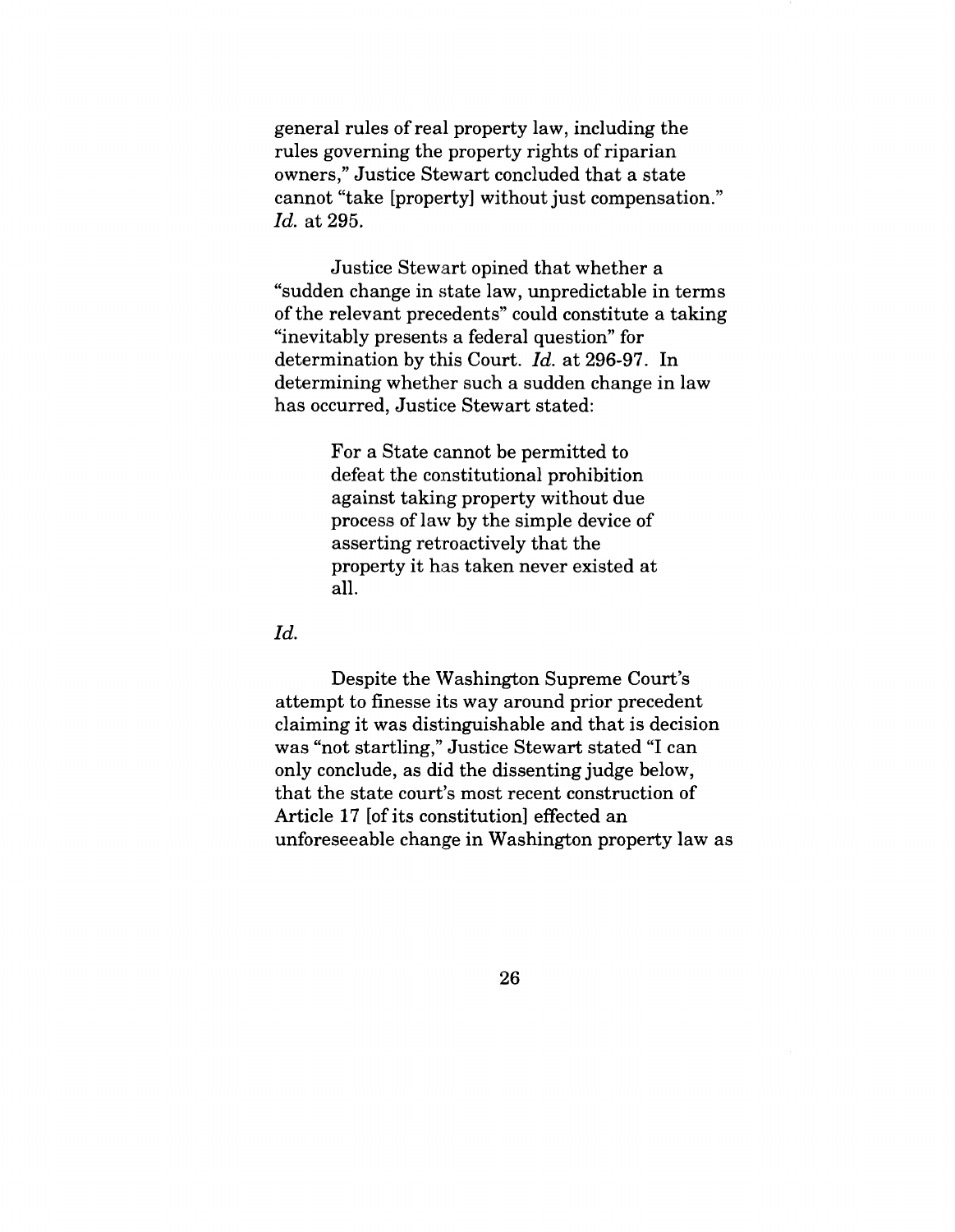expounded by the State Supreme Court." *Id.* at 297<sup>31</sup>

In finding the Washington Supreme Court's decision to change state property law to be a taking under the Due Process Clause of the Fourteenth Amendment, Justice Stewart eloquently stated the rationale:

> There can be little doubt about the impact of that change upon Mrs. Hughes: The beach she had every reason to regard as hers was declared

I find myself lost in admiration at the scholarship and erudition manifested in the majority opinion. However, all the legal signposts that I can read And [sic] understand point in the opposite direction, so I am compelled to dissent.

 $***$ 

If this seems a ridiculously short and simple solution of the apparently complex problem with which the majority opinion deals, I can only say that it is the result dictated by common law .... It is [sic] plain and welltraveled legal path. To arrive at the result the state desires (and the majority approves), a new, circuitous and rather devious route, rarely explored, must be followed.

*Hughes v. State,* 410 P.2d 20, 30 (Wash. 1966) (Hill, J., dissenting).

<sup>&</sup>lt;sup>31</sup> The dissenting justices of the Washington Supreme Court in *Hughes -* like Florida Supreme Court Justice Lewis in this case - could see the thinly disguised attempt to reach a desired public policy result:

<sup>27</sup>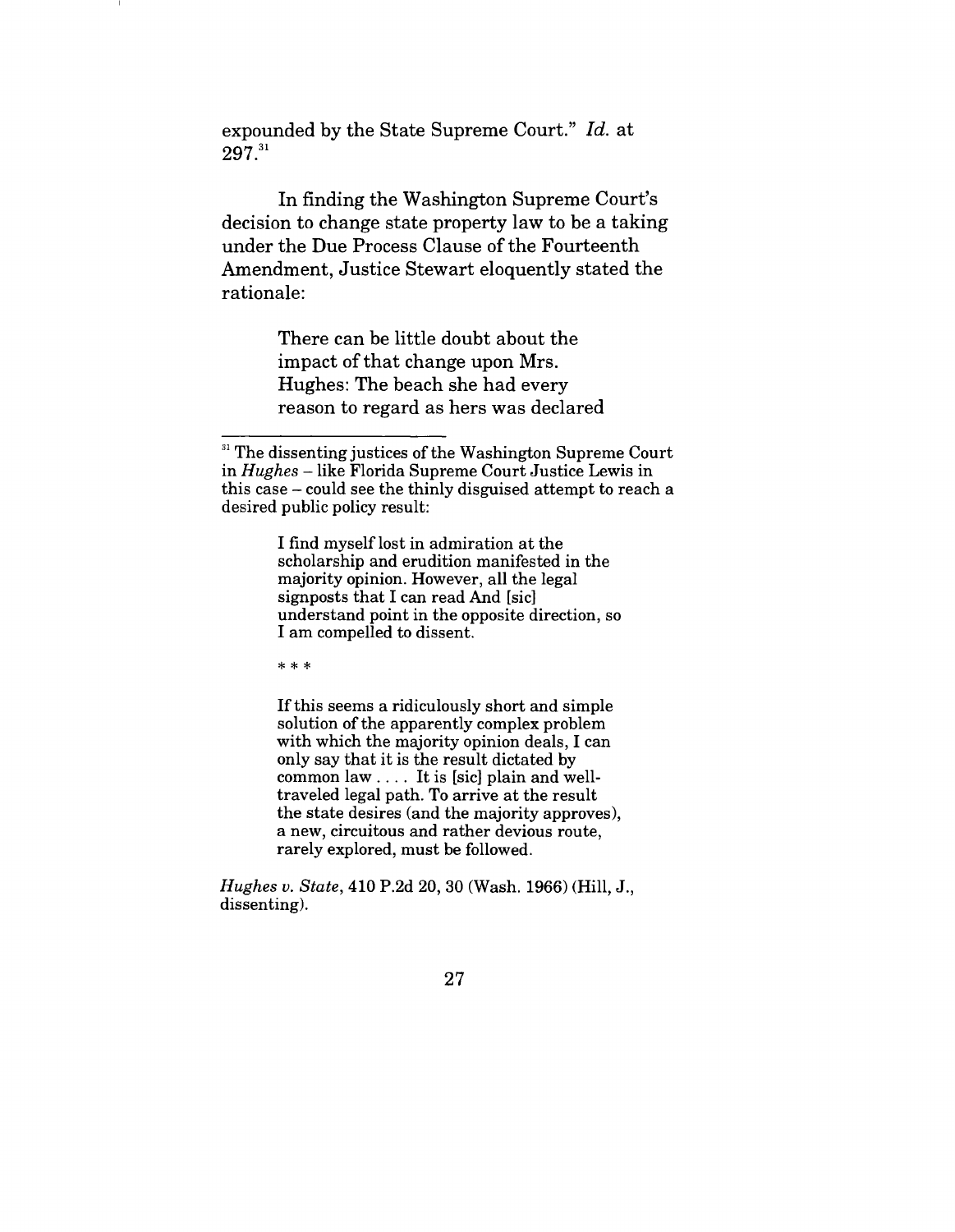by the state court to be in the public domain. Of course the court did not conceive of this action as a taking.... But the Constitution measures a taking of property not by what a State says, or by what it intends, but by what it does. Although the State in this case made no attempt to take the accreted lands by eminent domain, it achieved the same result by effecting a retroactive transformation of private into public property-without paying for the privilege of doing so. *Because the Due Process Clause of the Fourteenth Amendment forbids such confiscation by a State, no h:ss through its courts than through its legislature, and no less when a taking is unintended than when it is deliberate, I join in reversing the judgment.*

*Hughes,* 389 U.S. at 297-298 (emphasis added). *See, e.g., Chicago Burlington & Quincy R.R. Co.,* 166 U.S. at 233-34, 241. ("But it must be observed that the prohibition of the [Fourteenth] amendment refer to all the instrumentalities of the state,- to its legislative, executive, and judicial authorities, and therefore whoever, by virtue of public position under a state government, deprives another of any right protected by that amendment against deprivation by the state, 'violates the constitutional inhibition; and as he acts in the name and for the state, and is clothed with the state's power, his act is that of the state." (internal citation omitted)); *see also Muhlker v. New York & Harlem R.R. Co.,* 197 U.S. 544, 570-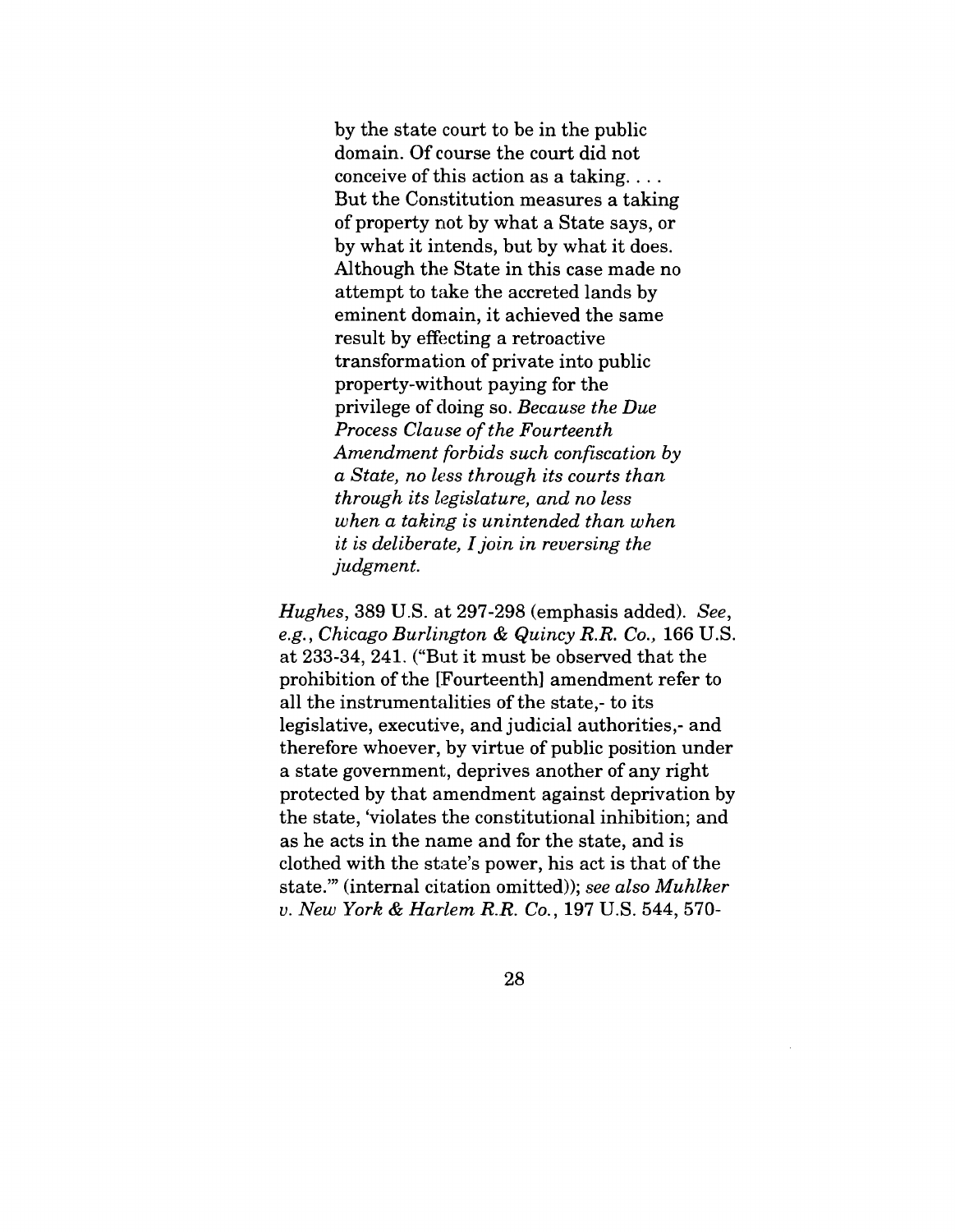71 (1905) (holding that the state judiciary has no more power to violate the Contracts Clause and deprive a litigant of property with impunity than does any other state actor).

Thereafter in 1980, this Court reversed the Florida Supreme Court based on this very notion and a unanimous court held:

> Neither the Florida Legislature by statute, **nor the Florida courts by** judicial decree, may accomplish the result the county seeks simply by recharacterizing the principal as "public money" because it is held temporarily by the court.

> To put it another way: a State, by *ipse dixit,* may not transform private property into public property without compensation, even for the limited duration of the deposit in court. This is the very kind of thing that the Taking Clause of the Fifth Amendment was meant to prevent. That Clause stands as a shield against the arbitrary use of governmental power.

*Webb's Fabulous Pharmacies, Inc. v. Beckwith,* 449 U.S. 155, 164 (1980) (emphasis added).

More recently, Justice Scalia has voiced grave concerns over a state court's continued use of this property "fiction" to take private property. In the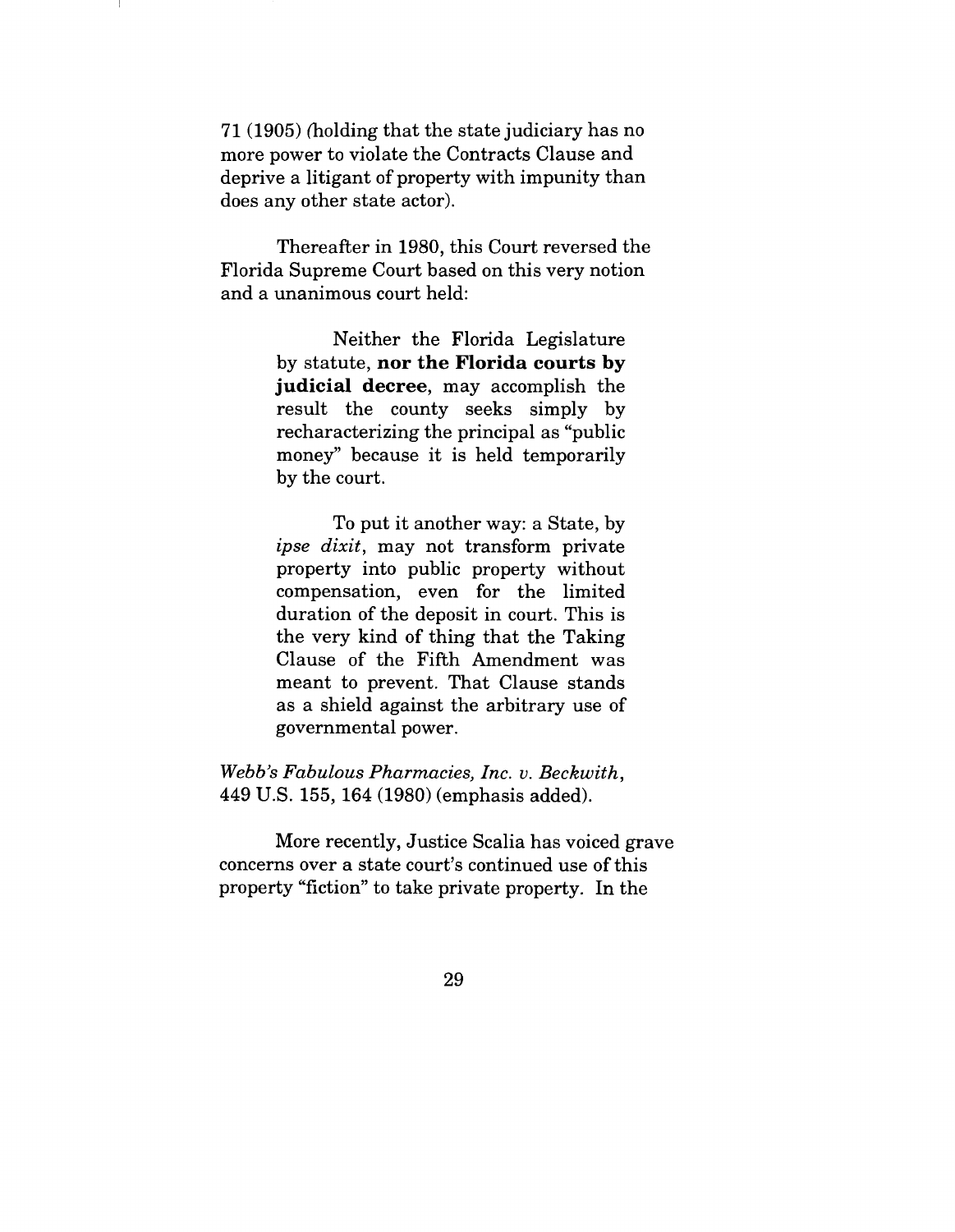dissenting opinion of *Stevens v. City of Cannon Beach,* Justice Scalia stated:

> just as a State may not deny rights protected under the Federal Constitution through pretextual procedural rulings, neither may it do so by invoking nonexistent rules of state substantive law. Our opinion in *Lucas,* for example, would be a nullity if anything that a state court chooses to denominate "background law" regardless of whether it is really suchcould eliminate property rights.

*Stevens v. City of Cannon Beach,* 510 U.S. 1207, 1207 (1994) (Scalia, J., and O'Connor, J., dissenting from denial of the petition for writ of certiorari) (citation omitted).

After citing with approval Justice Stewart in *Hughes* and the *Webb Fabulous Pharmacies* case, Justice Scalia concluded:

> Since opening private property to public use constitutes a taking, if it cannot fairly be said that an Oregon doctrine of custom deprived Cannon Beach property owners of their rights to exclude others from the dry sand, then the decision now before us has effected an uncompensated taking.

> > 3O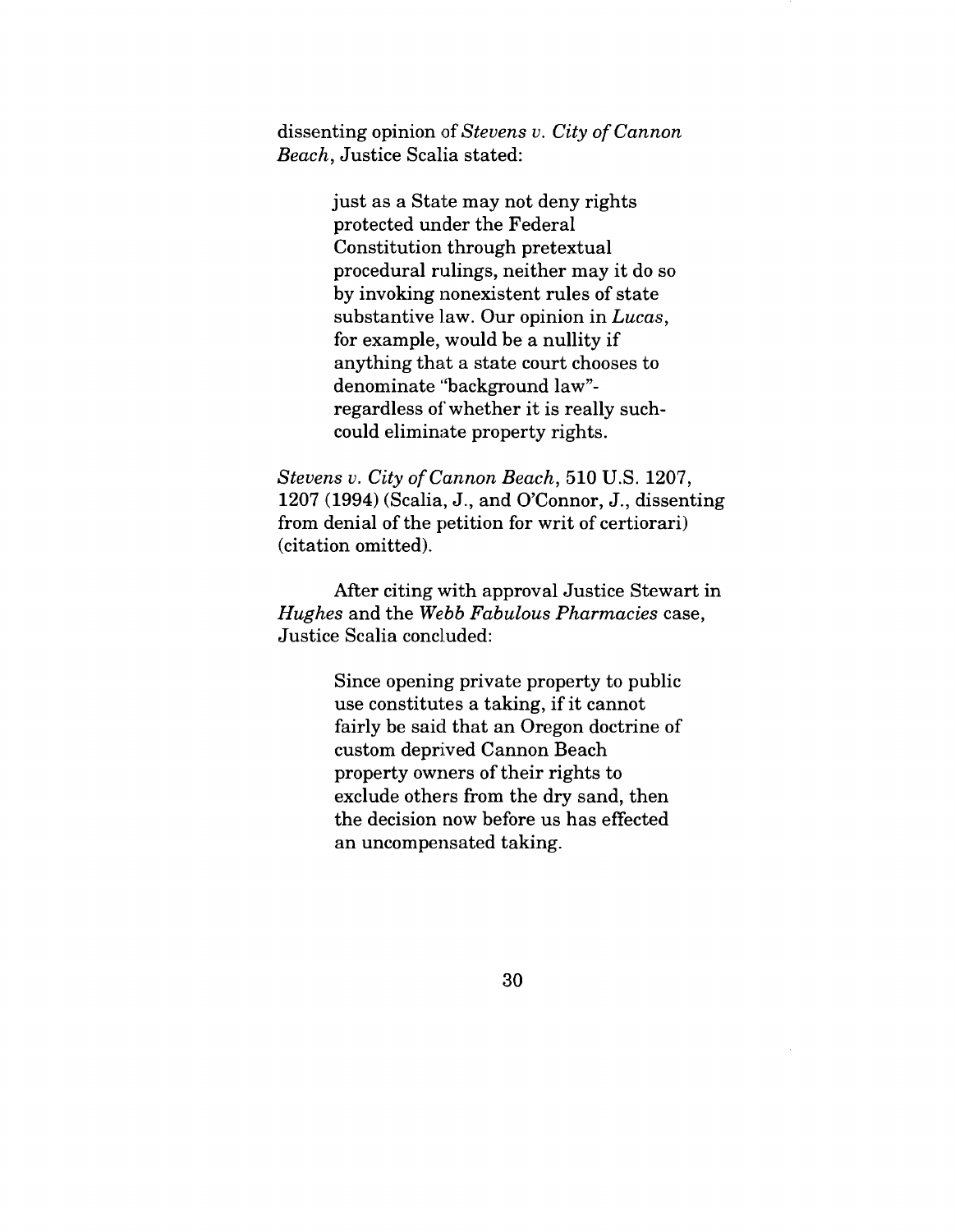To say that this case raises a serious Fifth Amendment takings issue is an understatement.

*Id.* (citations omitted).

Since *Stevens,* this Court has not discussed the judicial takings issue. During that time, state courts have become more aggressive in "invoking non-existent rules of substantive law" to deprive landowners of property. Since 1994, this Court has been presented with no less than 15 petitions for writs of certiorari asserting a judicial taking. $32$  This violation of property owners' federally guaranteed rights is an ever-increasing problem that this Court will continue to face as the state courts become more brash.

Several federal courts have found judicial takings when a state court has suddenly and unexpectedly changed state common law to deprive landowners of property rights. In *Robinson v.* Ariyoshi,<sup>33</sup> the Ninth Circuit faced the question "Can the state, by a judicial decision which creates a major change in property law, divest property interests?" 753 F.2d at 1471. The Ninth Circuit concluded that the "short answer is no." *Id.* at 1473. In so holding, the Ninth Circuit recognized that a state may change it laws by judicial or legislative

<sup>&</sup>lt;sup>32</sup> The citations of these 15 petitions for certiorari are set forth in the Appendix on page 225-226.

*<sup>23</sup> Robinson v. Ariyoshi,* 753 F.2d 1468, 1474 (9th Cir. (Haw.) 1985), *rev'd on procedural grounds,* 477 U.S. 902 (1986).

<sup>31</sup>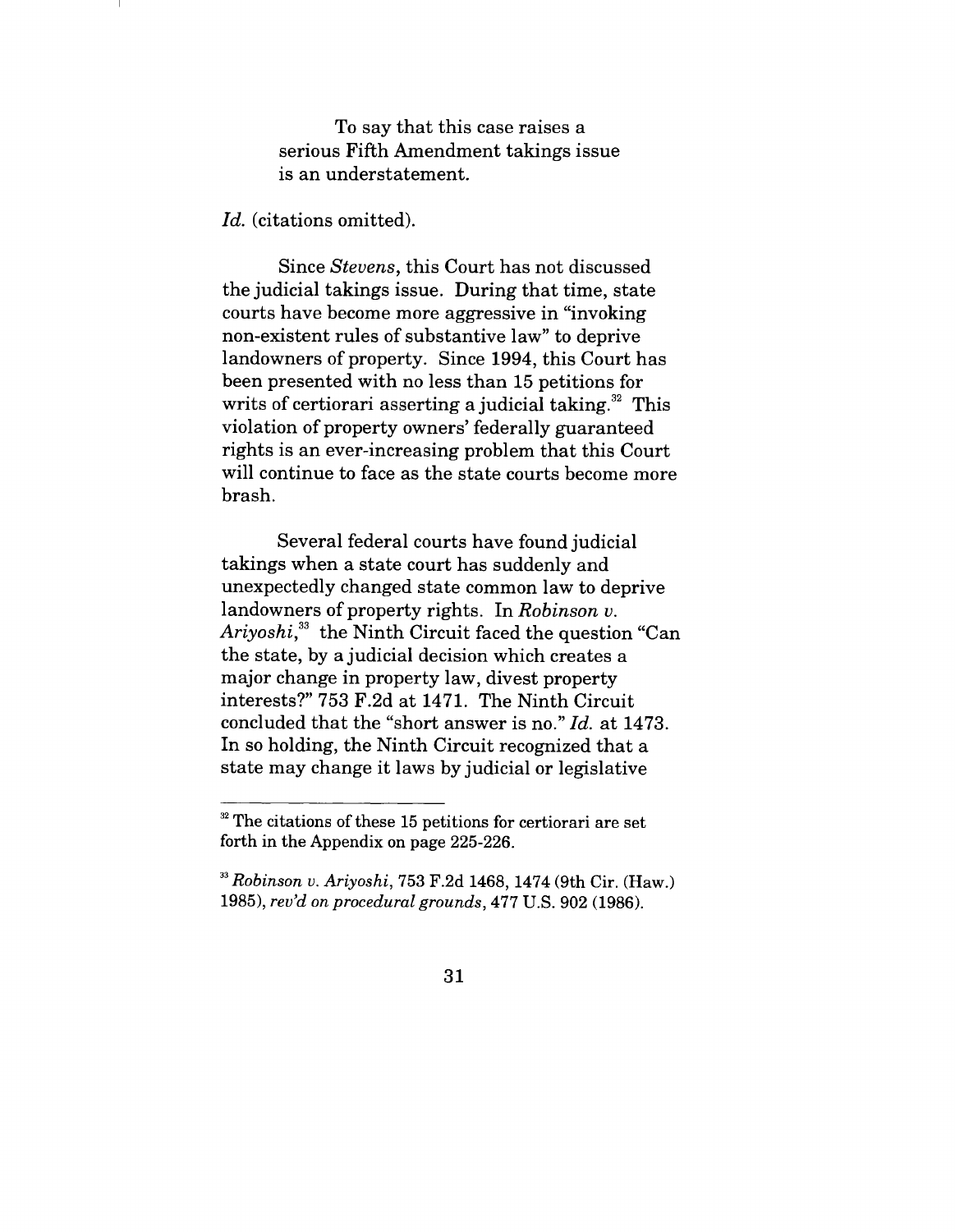action. The Ninth Circuit even recognized that it is within the Hawaii Supreme Court's authority to declare "after more than century of a different law, that the common law doctrine of riparian ownership was the law of Hawaii." *Id.* at 1473.

The Ninth Circuit, however, noted that application of this judicial change retroactively was a judicial taking under *Hughes,* 389 U.S. at 295, and a violation of the United States Constitution. *Robinson,* 753 F.2d at 1474. Accordingly, the Ninth Circuit held that the plaintiffs could not be divested of their vested rights without the payment of compensation. *Id.34* The Florida Supreme Court's refusal to find a taking, and indeed its actions that have created a direct taking, expressly conflict with the admonition of the Ninth Circuit creating a conflict under Supreme Court Rule 10(b).

*<sup>34</sup> Accord Ultimate Sportsbar, Inc. v. United States,* 48 Fed. C1. 540, 550 (Fed. C1. 2001) (finding a "judicial taking occurs where a court's decision that does not even 'arguably conform[ ] to reasonable expectations' in terms of relevant law of property rights effects a 'retroactive transformation of private into public property.'" (alteration in original)); *Sotomura v. County of Hawaii,* 460 F.Supp. 473, 481 (D.C. Haw. 1978) ("The [Hawaii Supreme Court's] decision in Sotomura was contrary to established practice, history and precedent and, apparently, was intended to implement the court's conclusion that public policy favors extension of public use and ownership of the shoreline. A desire to promote public policy, however, does not constitute justification for a state taking private property without compensation. The Fourteenth Amendment to the Constitution forbids it.").

<sup>32</sup>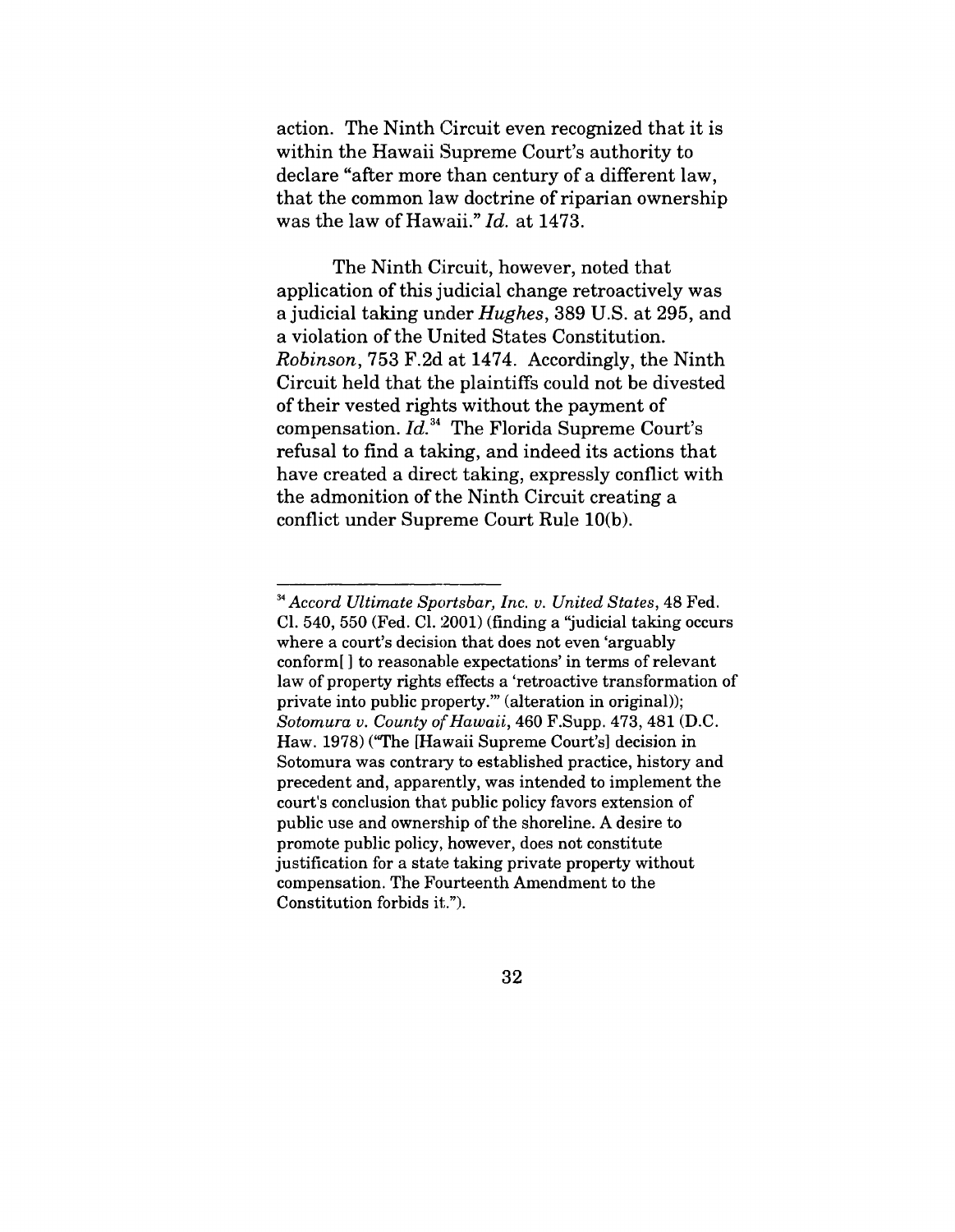Judicial takings cases raise serious constitutional issues that have been seeking resolution by this Court since *Hughes.* This case presents the judicial taking issue in much narrower terms than the issue in *Hughes* or *Stevens.* In addition, this case provides a far better procedural vehicle to address the issues because *Stevens* had an inadequate factual record and involved a change to state law that occurred prior the filing of that case.<sup>35</sup> Here the factual record is complete and the state court modified the relevant state law principles in the course of this case for the purpose of depriving landowners any right to compensation. To say that the majority's manipulation of the relevant principles of state law is blatant is an understatement.

This Court should grant certiorari to halt the ever-increasing judicial nullification of private property rights by state courts (and especially the Florida Supreme Court) that "redefine" property rights to not exist under "background principles of state law" solely to accomplish public policy objectives that have no other purpose but to circumvent the Takings Clause of the United States Constitution. If a state court is free to "redefine" property interests so as to not exist, the Takings Clause no longer has a purpose or meaning. This case presents the perfect vehicle for the Court to address judicial takings.

*Stevens,* 510 U.S. at 1207.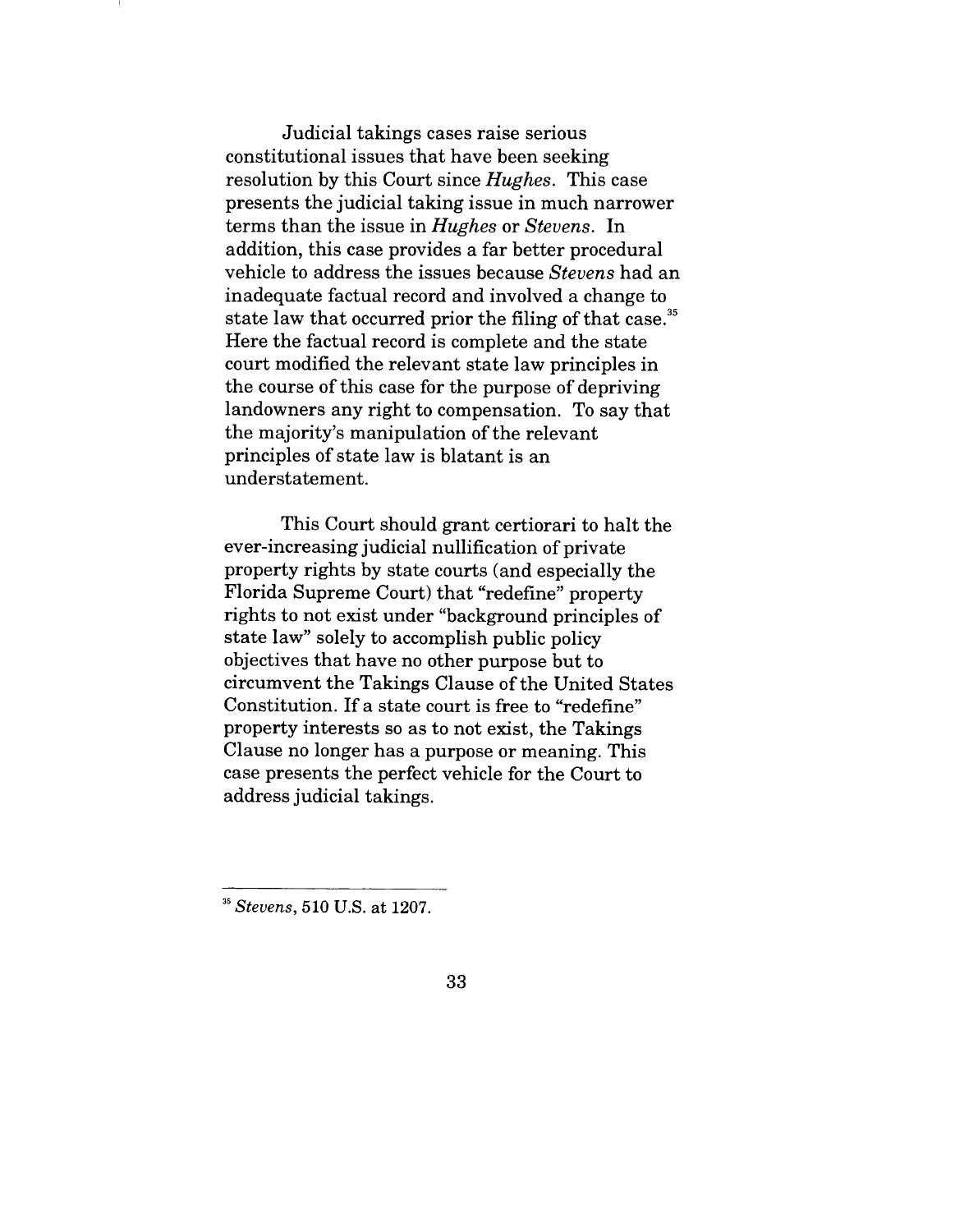II. **The Florida Supreme Court's approval of a legislative scheme that eliminates constitutional littoral rights and replaces them with statutory rights violates the due process clauses of the Fifth and Fourteenth. Amendments to the United States Constitution**

The majority concluded that the Act can convert an oceanfront property with constitutionally protected littoral rights into an ocean-view property with statutory rights that mimic constitutional littoral rights and that this can be accomplished without effecting a taking. The majority's sole justification for the elimination of constitutionally protected littoral rights is Section 161.201 of the Florida Statutes, which provides statutory "replacement" rights. The majority simply concludes without any detailed analysis that a swapping of constitutional rights for statutory rights is "reasonable" and, thus, not unconstitutional. *See* App. 39-40.

It is impossible for a statute to "preserve" constitutional rights. Constitutional rights exist as a matter of constitutional law  $-$  not statutory law  $-$  and are protected by the Constitution itself. *Cooper v. Aaron, 358 U.S. 1, 17-19 (1958) (holding constitutional* rights cannot be nullified by action of state legislator, executive, or judicial officer); *Department of Revenue v. Kuhnlein,* 646 So. 2d 717, 721 (Fla. 1994) (" [N] either the common law nor a state statute can supersede a provision of the federal or state constitutions."); *Austin v. Christian,* 310 So. 2d 289, 293 (Fla. 1975) ("A statute enacted by the Legislature may not constrict a right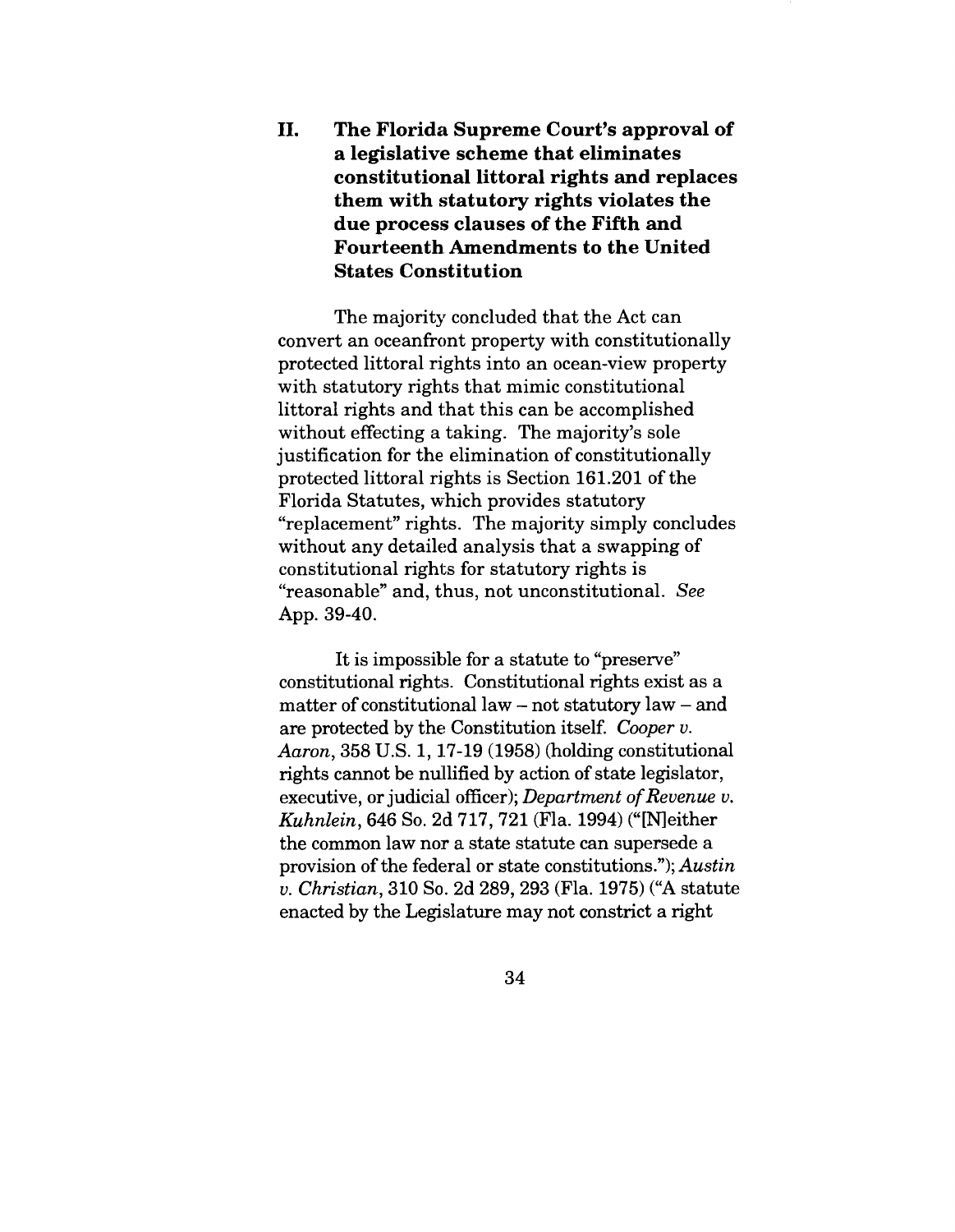granted under the ultimate authority of the Constitution.").

This Court has previously articulated the basic principle that a legislature cannot eliminate a citizen's constitutional right and replace it with a statutory right. *Cooper,* 358 U.S. at 18-19 ("It is necessary only to recall some basic constitutional propositions which are settled doctrine" which includes that the Constitution is the supreme law of the land.). This principle equally applies to other constitutional rights such as the right to free speech, equal protection, the right to due process, the right to privacy, etc.

The Florida Supreme Court ignored this fundamental principle solely to accomplish its desired policy result. The state's attempt to strip a littoral property of all littoral rights, and replace those rights with statutory rights – which can be modified at the whim of the legislature and lack any protections without compensation is patently unconstitutional. *See Ochoa v. Hernandez y Morales,* 230 U.S. 139, 161 (1913) ("Whatever else may be uncertain about the definition of the term 'due process of law,' all authorities agree that it inhibits the taking of one man's property and giving it to another, contrary to settled usages and modes of procedure, and without notice or an opportunity for a hearing."). Such an attempt is unconstitutional and a violation of the state and federal constitutions. *Cooper,* 358 U.S. 1; *Florida Nat'l Prop.,* 338 So. 2d at 17.

Unlike a littoral owners' ability to enforce its constitutional rights, the Act fails to provide any cause of action for the State's violation of any of the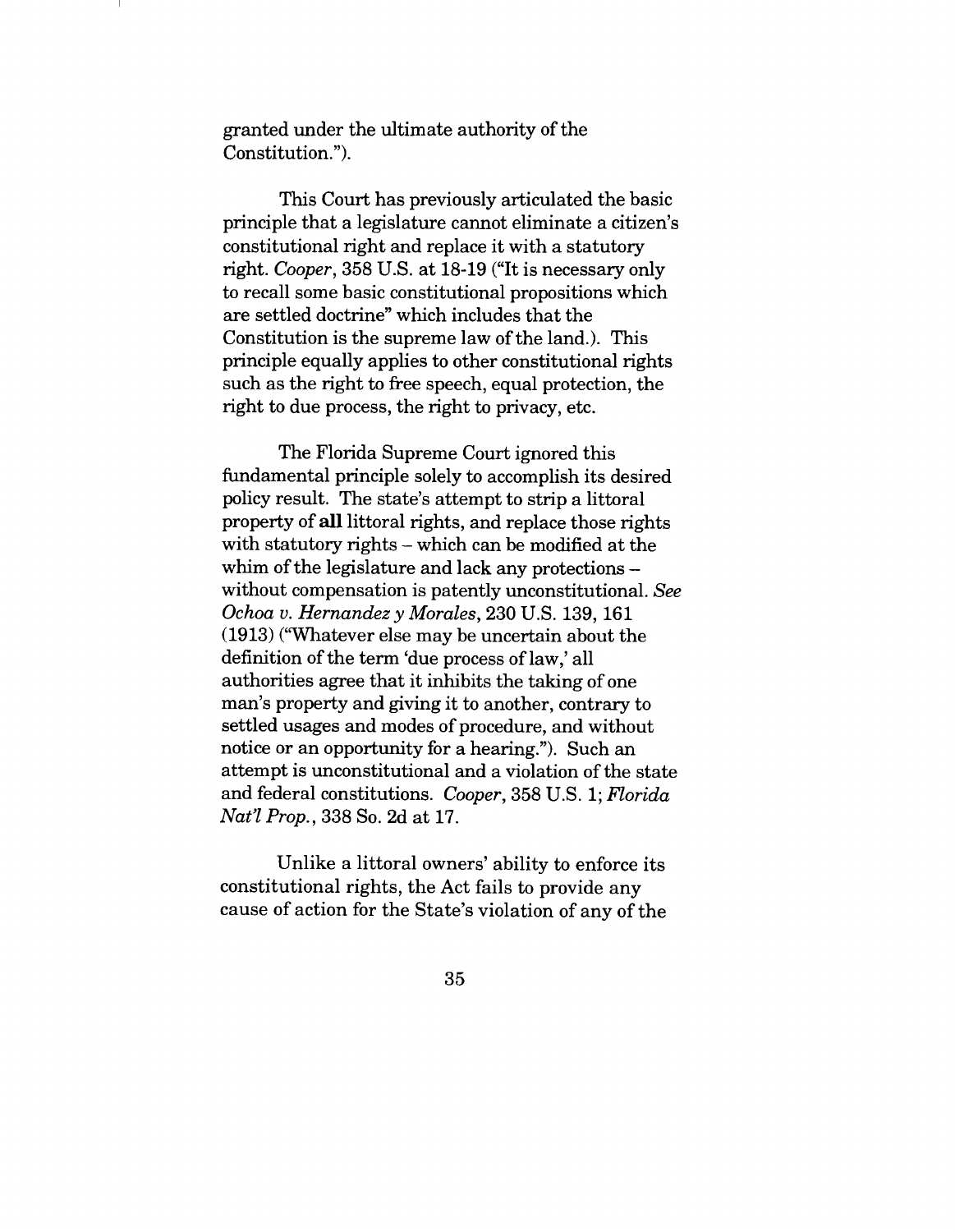limitations in Section 161.201 of the Florida Statutes, much less a cause of action that provides for just compensation if these replacement statutory rights are eliminated or reduced.

III. **The Florida Supreme Court's approval of a legislative scheme that allows an executive agency to unilaterally modify a private landowner's property boundary without a judicial hearing or the payment of just compensation violates the due process clauses of the Fifth and Fourteenth Amendments to the United States Constitution**

The ECL adopted by the Board of Trustees and recorded in this case extends along a 6.9 mile stretch of beach and crosses more than 453 individual properties. App. 215. Record evidence confirms that the STBR members' properties extended to mean high water line, *id.* at 84, (and presumably many of the other 448 properties as well).

As noted by the First District Court of Appeal - and not disputed by the Florida Supreme Court the ECL will alter and change a littoral owner's property boundary from the MHWL to the ECL. *Id.* at 84. The First District Court of Appeal found this alteration patently unconstitutional. The Amicus Brief of the Florida Home Builders Association discussed the severe repercussions of allowing a single ECL survey recorded in the public records to alter the boundary lines of 6.9 miles of property resulting in unmarketable titles. *Id.* at 221-223.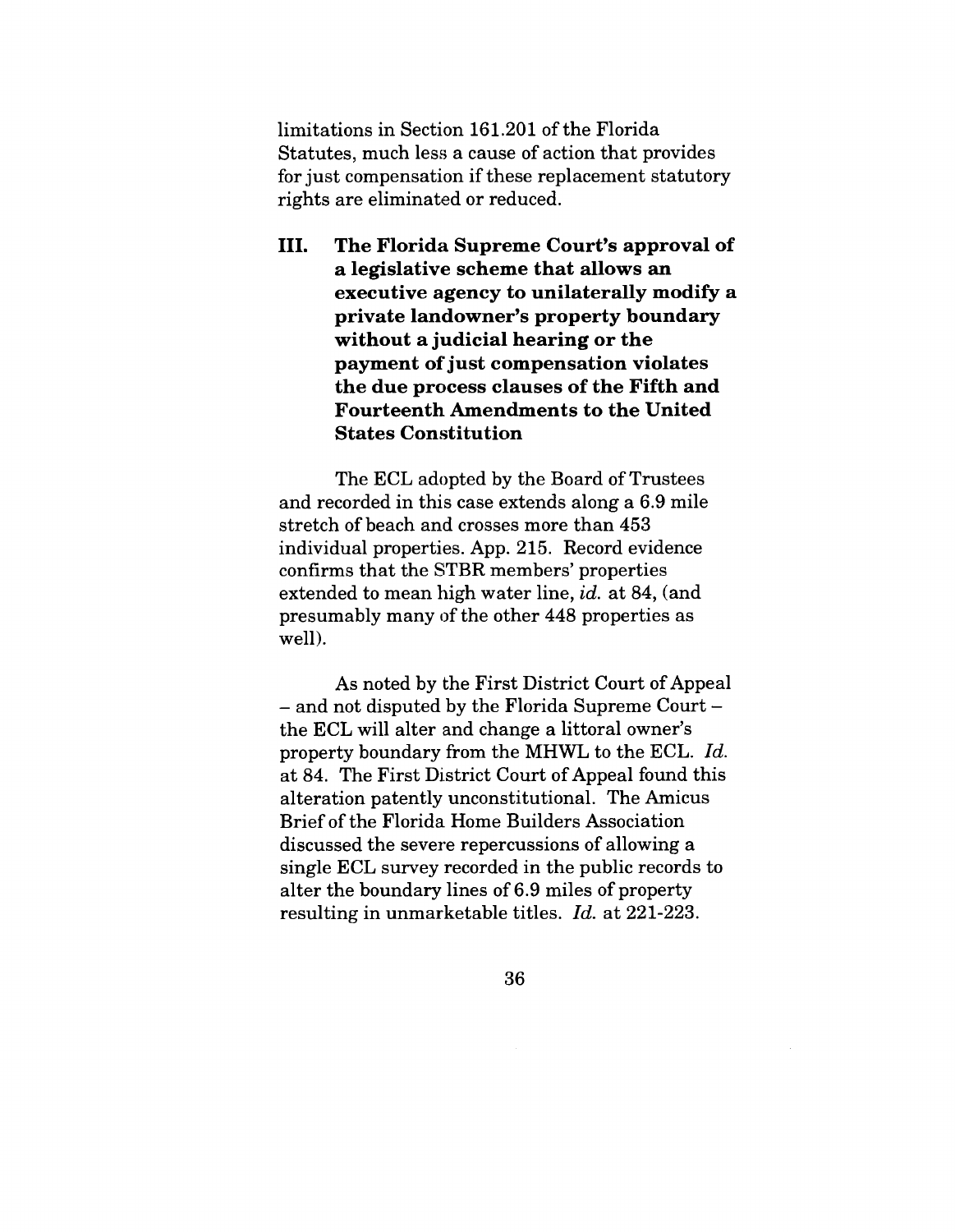The Florida Supreme Court simply ignored this serious due process concern conclusively stating that the Act and the fixing of the ECL was a "reasonable balance" between private and public rights. *Id.* at 40.

In so doing, the Florida Supreme Court overruled Florida's statutory and common law that has long held that constitutionally protected littoral rights cannot be severed from the littoral property. *See* Fla. Stat § 253.141(1) (2003) ("Riparian rights are those incident to land bordering upon navigable waters .... **They are appurtenant to and are inseparable from the riparian land."** (emphasis added)); *Belvedere Dev. Corp. v. Dep't of Transp.,* 476 So. 2d 649, 651 (Fla. 1985) ("[R]iparian rights are appurtenant to and inseparable from the riparian land." (citation omitted)). This long hailed rule stems from the fundamental definition of littoral rights that these rights only attach to upland property that borders the MHWL.<sup>36</sup> Accordingly, littoral rights cannot exist separate from the littoral upland.

Surprisingly, the Florida Supreme Court turned a blind eye toward the executive (and legislative) branch's  $6.9$  mile property boundary change.<sup>37</sup> Like

*36 Miller v. Bay-to-Gulf, Inc.,* 193 So. 425, 427 (Fla. 1940) ("[I]t is essential that [the property owners] show the ordinary high water mark or ordinary high tide of the Gulf of Mexico extended to their westerly boundary in order for them to be entitled to any sort of [littoral] rights  $\dots$ .").

<sup>37</sup> As such, all three branches of government of Florida have acted in concert - either directly or complicity - to deprive STBR's members' of their constitutional rights without just compensation.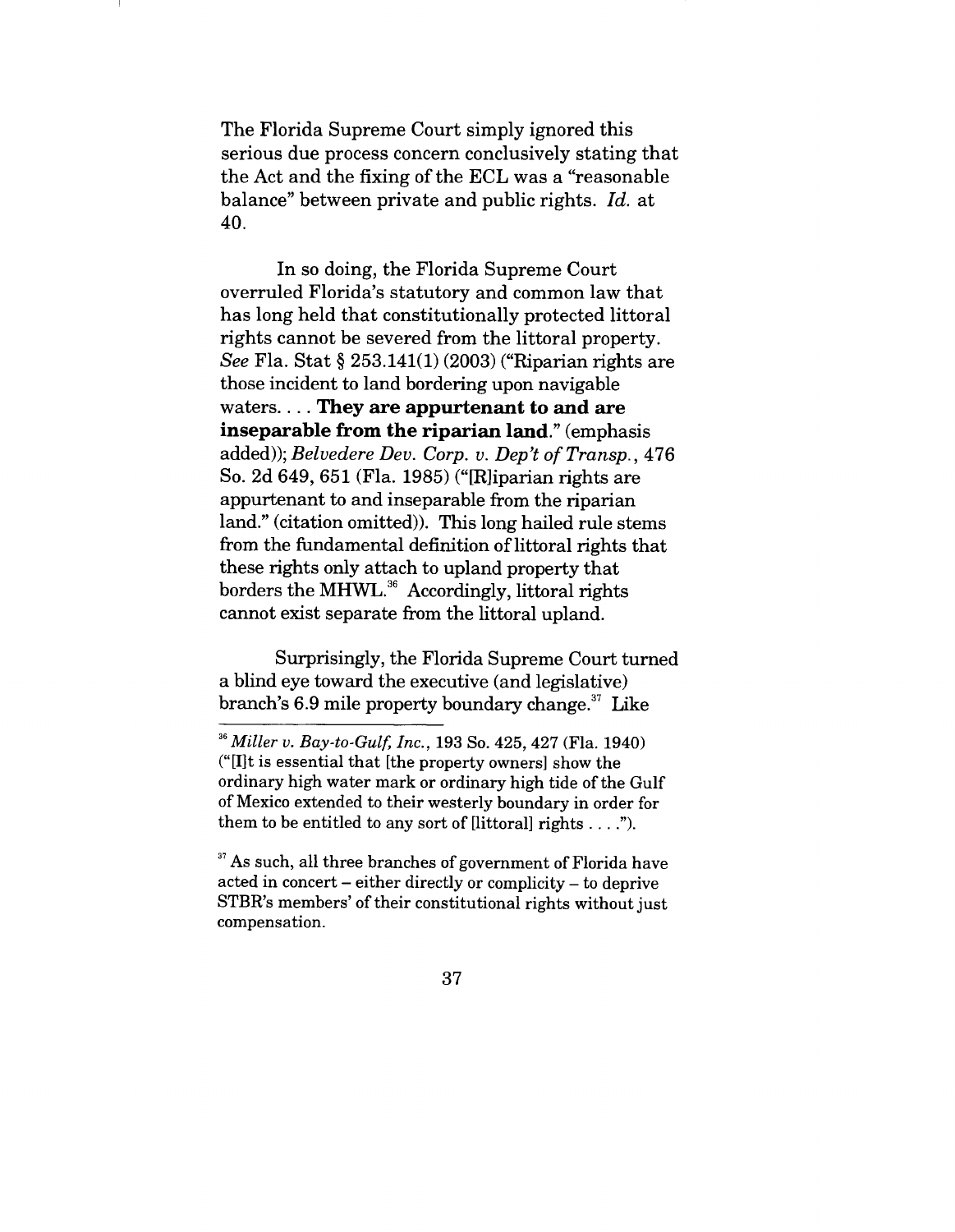the landowner in *Stevens,* STBR's members were not provided due process before their property boundary was unilaterally changed by the legislature and executive branch. The Board of Trustees did not file an action in the circuit court to quiet title to any property, and thus, no notice or hearing was provided to the landowners before their property boundaries were unilaterally altered as were their recorded deeds. In his dissent in *Stevens,* Justice Scalia concluded that the Supreme Court of Oregon's holding that the doctrine of customary use applied to Steven's property (modifying the ownership interest therein) as determined in a prior case to which Stevens was not a party violated fundamental due process:

> whether the Oregon Supreme Court chooses to treat it as having established a "custom" applicable to Cannon Beach alone, or one applicable to all "drysand" beach in the State, *petitioners must be afforded an opportunity to make out their constitutional claim by demonstrating that the asserted custom is pretextual.*

*Stevens,* 510 U.S. at 1207 (Scalia, J., and O'Connor, J., dissenting) (emphasis added).

In this case, deeds of the five members of STBR were altered, not by a judicial decree in which each member was a party, but by a survey filed by an executive agency. If this process is constitutional, there is nothing to stop the legislature from modifying eminent domain proceedings so as to no longer require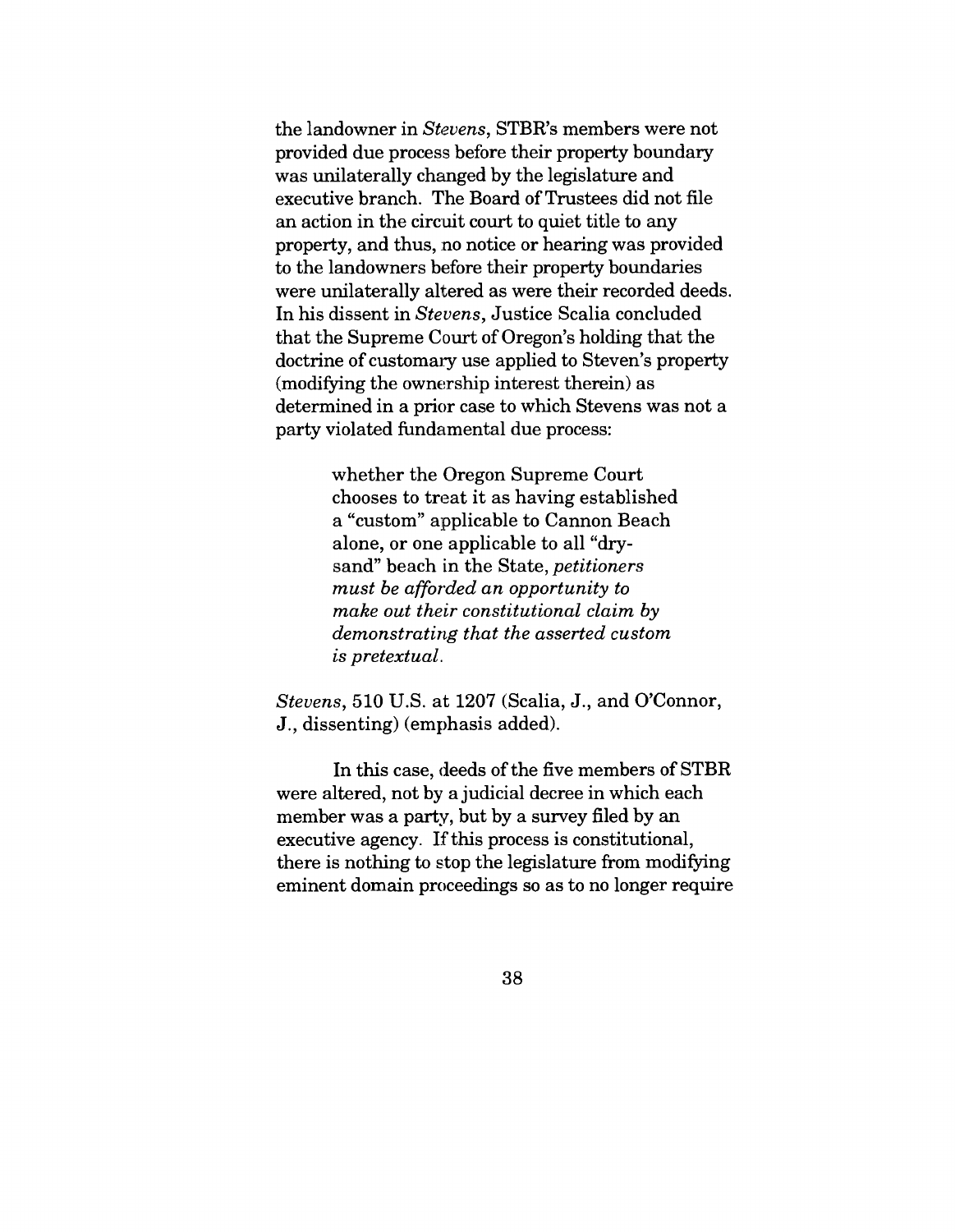judicial oversight or approval.<sup>38</sup> To say that a due process violation has occurred is a serious understatement as due process would mean nothing under such an interpretation.

### **CONCLUSION**

Perhaps the dissenting opinion of Justice Wells, provides the most succinct analysis of the case:

> It appears to me that this Court's precedent controlling this case is in State v. Florida National Properties, Inc., 338 So. 2d 13 (Fla. 1976); Board of Trustees of the Internal Improvement Trust Fund v. Sand Key Associates, Ltd., 512 So. 2d 934 (Fla. 1987); and Belvedere Development Corp. v. Department of Transportation, 476 So. 2d 649 (Fla. 1985).

> There can be no doubt that beach restoration is of critical and vital interest in Florida. However, the legislative setting of this erosion control line does eliminate valuable property rights which have been recognized by this Court. Thus, the act can be

*<sup>38</sup> Wilkinson v. Leland,* 27 U.S. 627,657-58 (1829) ("We know of no case, in which a legislative act to transfer the property of A. to B. without his consent, has ever been held a constitutional exercise of legislative power in any state in the union. On the contrary, it has been constantly resisted as inconsistent with just principles, by every judicial tribunal in which it has been attempted to be enforced.").

<sup>39</sup>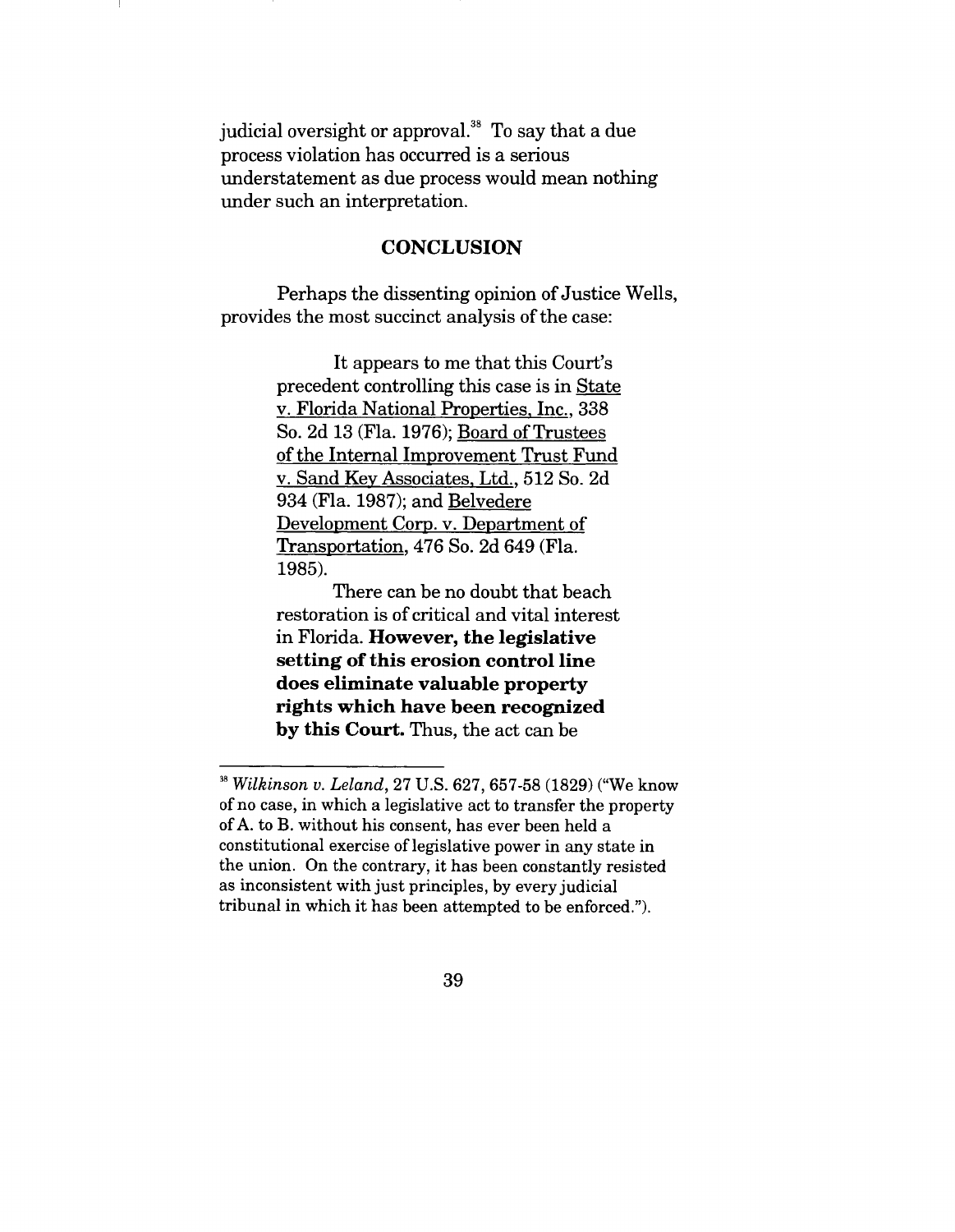saved by the payment of just compensation but cannot be constitutionally applied without it.

App. 41 (emphasis added).

While it is obvious that the Florida Supreme Court did not intend to create a taking, it is equally obvious that the majority intended to "redefine" the law in an attempt to avoid a taking. Regardless of the intent, the effect of the Florida Supreme Court's decision is the same: an uncompensated taking. As Justice Stewart noted, no matter what a court "says" in its opinion about, what the court is doing or how it attempts to justify the result, a taking is measured by what the opinion **does**.<sup>39</sup> The Florida Supreme Court's opinion effects a "sudden change in state law, unpredictable in terms of the relevant precedents" in violation of the Due Process Clause of the Fourteenth Amendment.

It is further apparent from the Florida Supreme Court's opinion that it is greatly concerned with ensuring the State's beach restoration program remains intact. While such a goal is noble, the Florida Supreme Court's duty is to strictly interpret the law and uphold constitutional rights against infringements. In the unfortunate event that a worthwhile regulatory program infringes on such constitutional rights, it is the Legislature's duty to solve the problem, not a state court's duty to "redefine" constitutional rights.

*Hughes v. Washington,* 389 U.S. 290, 297-98 (1967).

<sup>4</sup>O